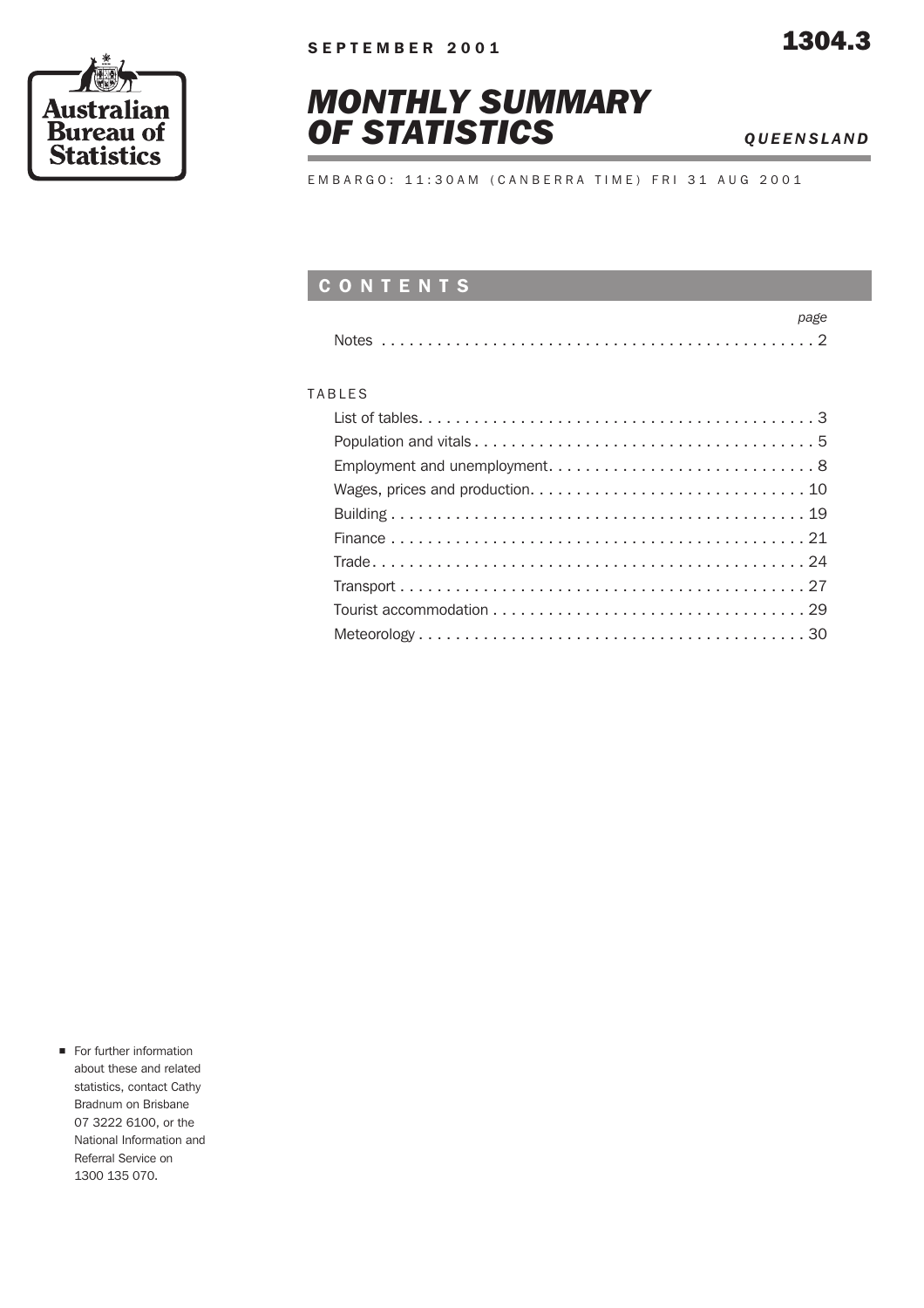#### **NOTES** FORTHCOMING ISSUES *ISSUE RELEASE DATE* October 2001 28 September 2001 November 2001 31 October 2001 December 2001 30 November 2001 January 2002 24 December 2001 February 2002 31 January 2002 March 2002 28 February 2002 INTRODUCTION Statistics shown in this publication are the latest available at the time of preparation. In a number of cases, figures appearing in this summary are preliminary and are subject to revision in subsequent issues. Reference should therefore always be made to the latest issue or to the statistical publication on the specific subject when figures are not shown. All tables refer to Queensland, unless otherwise specified. Current publications produced by the Australian Bureau of Statistics (ABS) are listed in the *Catalogue of Publications and Products* (Cat. no. 1101.0). The ABS also issues the *Release Advice* (Cat. no. 1105.0) on Tuesdays and Fridays which lists publications to be released in the next few days. Both the Catalogue and the Release Advice are available from any ABS office or the ABS website. IMPACT OF GST ABS statistical series are being impacted to varying degrees as a result of The New Tax System (TNTS), introduced in Australia from 1 July 2000. TNTS included the removal of Wholesale Sales Tax and the introduction of a Goods and Services Tax (GST), and as a result, a wide range of ABS data series will reflect significant immediate and subsequent impacts. For further information see *Australian Economic Indicators, July 2000* (Cat. no. 1350.0). RECENT CHANGES From April 2001 the Labour Force Survey has been conducted using a redesigned questionnaire containing additional data items and some minor definitional changes. Although the impact on core labour force series has been minor, revisions have been made to estimates previously published in this publication to ensure continuity. This has affected Tables 6 & 7. For further details, see *Labour Force Australia Preliminary* (Cat. no. 6202.0). EFFECTS OF ROUNDING Where figures have been rounded, discrepancies may occur between totals and the sums of the component items. SYMBOLS AND OTHER USAGES n.a. not available n.p. not available for publication but included in totals where applicable, unless otherwise indicated n.y.a. not yet available subject to sampling variability too high for most practical purposes not applicable — nil or rounded to zero break in continuity of series

Brian Doyle, Regional Director, Queensland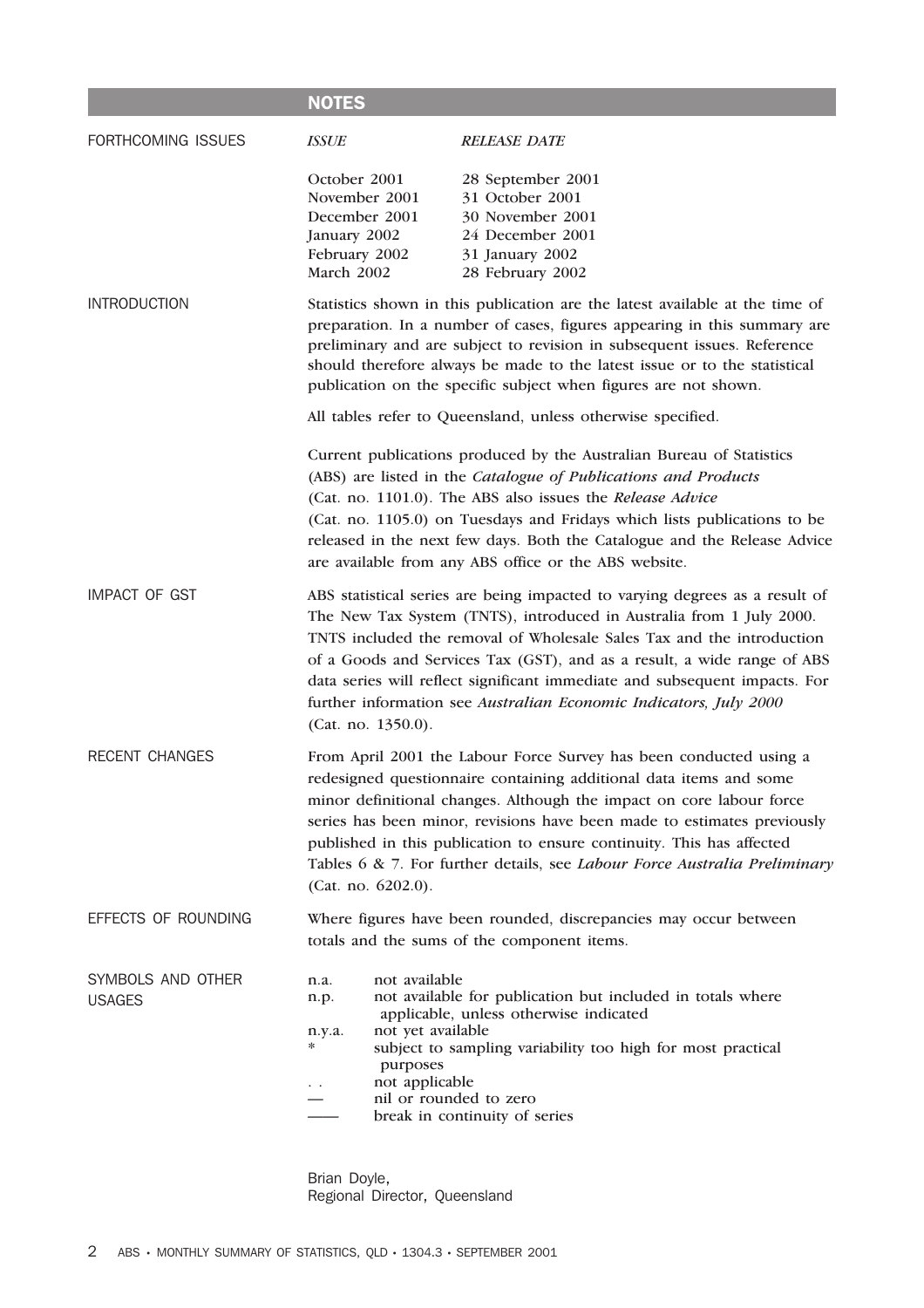#### LIST OF TABLES

|                       |              |                                                                             | Page           |
|-----------------------|--------------|-----------------------------------------------------------------------------|----------------|
| POPULATION AND VITALS | 1            | Population                                                                  | 5              |
|                       | $\mathbf{2}$ | Estimated resident population                                               | 5              |
|                       | 3            | Vital statistics                                                            | 6              |
|                       | 4            | Overseas arrivals and departures                                            | 6              |
|                       | 5            | Interstate migration                                                        | $\overline{7}$ |
| <b>EMPLOYMENT AND</b> | 6            | Labour force status of the civilian population                              |                |
| <b>UNEMPLOYMENT</b>   |              | aged 15 years and over                                                      | 8              |
|                       | $\mathbf{7}$ | Civilian labour force                                                       | $\mathsf 9$    |
|                       | 8            | Duration of unemployment                                                    | 10             |
| WAGES, PRICES AND     | 9            | Wage and salary earners, by sector                                          | 10             |
| <b>PRODUCTION</b>     | 10           | Wage and salary earners, by industry division                               | 11             |
|                       | 11           | Job vacancies                                                               | 11             |
|                       | 12           | Industrial disputes causing 10 or more working days lost                    | 12             |
|                       | 13           | Average weekly earnings of employees                                        | 12             |
|                       | 14           | Consumer price index, Brisbane                                              | 13             |
|                       | 15           | Average retail prices of selected items, Brisbane                           | 14             |
|                       | 16           | Price index of materials used in building, Brisbane                         | 16             |
|                       | 17           | Manufacturing and foreign trade price indexes, Australia                    | 17             |
|                       | 18           | Livestock slaughtered and meat produced                                     | 18             |
| <b>BUILDING</b>       | 19           | Engineering construction                                                    | 19             |
|                       | 20           | <b>Building activity</b>                                                    | 19             |
|                       | 21           | Building activity, new dwelling units, by type and<br>stage of construction | 20             |
|                       | 22           | Building approvals                                                          | 20             |
| <b>FINANCE</b>        | 23           | Housing finance for owner occupation                                        | 21             |
|                       | 24           | Secured housing finance commitments, by type of                             |                |
|                       |              | borrower                                                                    | 22             |
|                       | 25           | All banks, deposits and lending                                             | 22             |
|                       | 26           | State final demand, chain volume measures, original                         | 23             |
|                       | 27           | New fixed capital expenditure, by industry group<br>and type of asset       | 23             |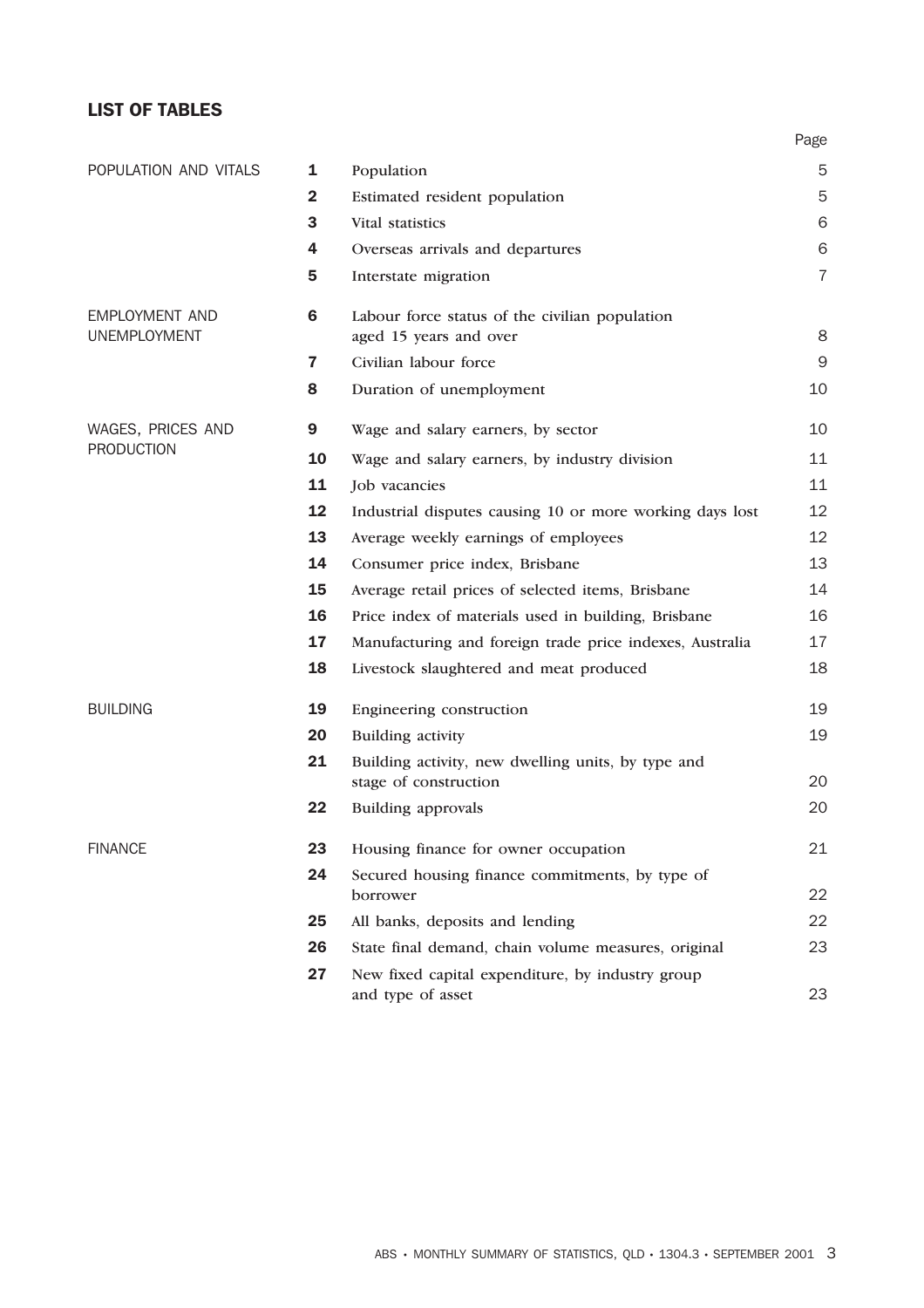|                       |    |                                                    | Page |
|-----------------------|----|----------------------------------------------------|------|
| <b>TRADE</b>          | 28 | Value of interstate exports                        | 24   |
|                       | 29 | Value of interstate imports                        | 24   |
|                       | 30 | Value of foreign exports                           | 25   |
|                       | 31 | Value of foreign imports                           | 26   |
|                       | 32 | Retail trade, turnover, by industry                | 27   |
| <b>TRANSPORT</b>      | 33 | Registration of new motor vehicles                 | 27   |
|                       | 34 | Road traffic accidents                             | 28   |
| TOURIST ACCOMMODATION | 35 | Licensed hotels, motels, guest houses and serviced | 29   |
|                       |    | apartments                                         |      |
| <b>METEOROLOGY</b>    | 36 | Meteorology, Brisbane                              | 30   |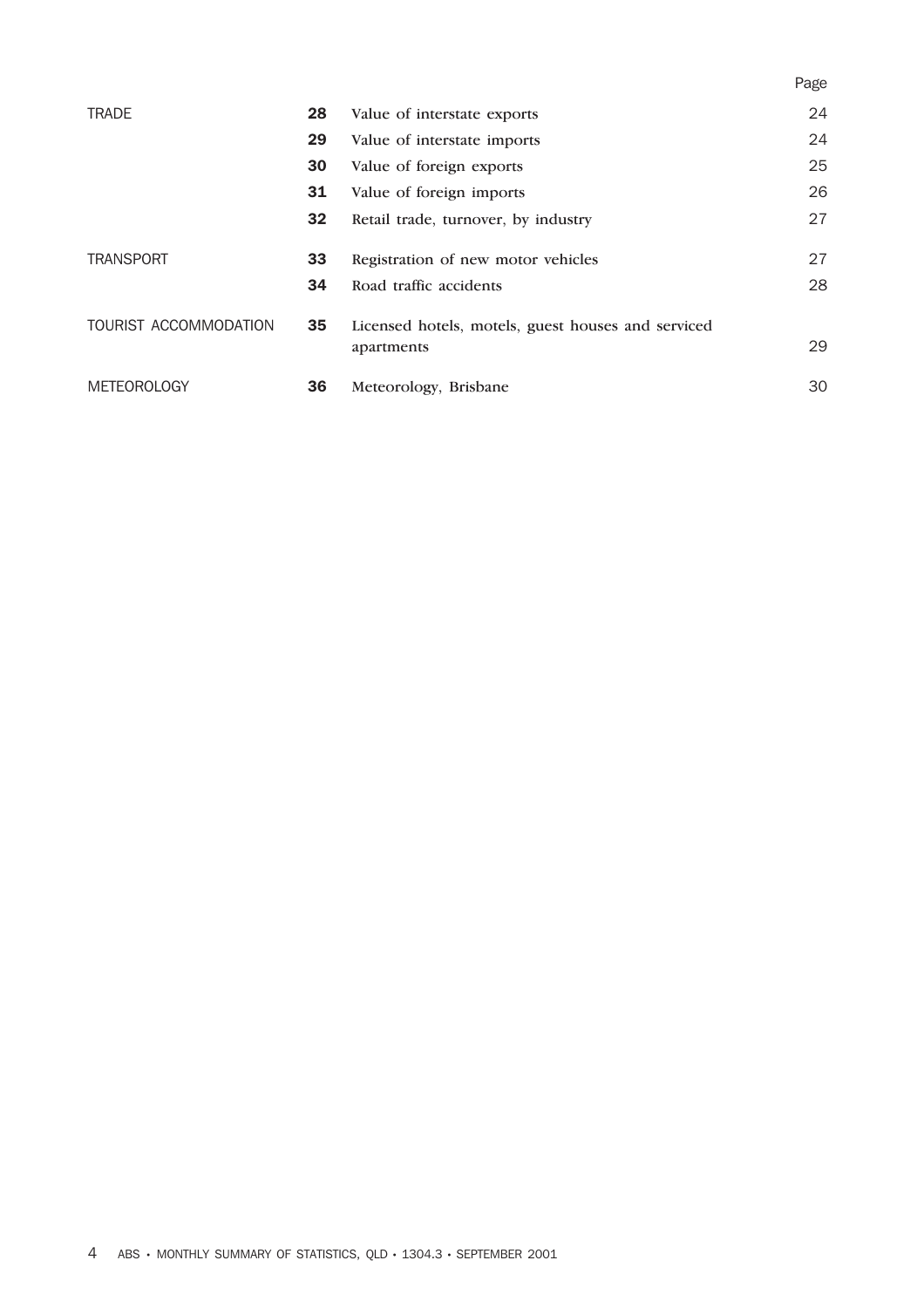|               |                                     |                               | Net migration |          |       | Increase during period |               |                                  |
|---------------|-------------------------------------|-------------------------------|---------------|----------|-------|------------------------|---------------|----------------------------------|
|               | Estimated<br>resident<br>population | <b>Natural</b><br>increase(a) | Interstate    | Overseas | Total | <b>Number</b>          | Proportion(b) | Mean<br>population<br>for period |
|               | '000                                | '000                          | '000          | '000     | '000  | '000                   | %             | '000                             |
| 1997-98       | 3 4 5 3.5                           | 24.6                          | 18.0          | 13.8     | 31.8  | 56.4                   | 1.6           | 3 4 2 5.9                        |
| 1998-99       | 3 506.9                             | 24.4                          | 17.2          | 11.7     | 29.0  | 53.4                   | 1.5           | 3 480.3                          |
| 1999-2000     | 3 5 6 6.4                           | 24.2                          | 19.0          | 16.3     | 35.3  | 59.5                   | 1.7           | 3 536.0                          |
| 1997          | 3 4 2 5.1                           | 25.4                          | 18.7          | 11.9     | 30.6  | 56.0                   | 1.6           | 3 3 9 8.1                        |
| 1998          | 3 480.5                             | 24.6                          | 16.0          | 14.8     | 30.8  | 55.4                   | 1.6           | 3 4 5 3.3                        |
| 1999          | 3 5 3 6 . 3                         | 23.7                          | 17.6          | 14.5     | 32.1  | 55.8                   | 1.6           | 3 507.0                          |
| 2000          | 3 5 9 7.2                           | 24.9                          | 20.5          | 15.6     | 36.0  | 60.9                   | 1.7           | 3 566.6                          |
| 1999          |                                     |                               |               |          |       |                        |               |                                  |
| September gtr | 3 5 2 0.0                           | 5.2                           | 4.2           | 3.8      | 8.0   | 13.1                   | 0.4           | $\sim$ $\sim$                    |
| December gtr  | 3 5 3 6 . 3                         | 5.6                           | 4.7           | 6.0      | 10.7  | 16.3                   | 0.5           | $\ddot{\phantom{0}}$             |
| 2000          |                                     |                               |               |          |       |                        |               |                                  |
| March gtr     | 3 5 5 1.6                           | 6.8                           | 5.3           | 3.1      | 8.4   | 15.2                   | 0.4           | $\sim$ $\sim$                    |
| June qtr      | 3 566.4                             | 6.6                           | 4.8           | 3.3      | 8.2   | 14.8                   | 0.4           | $\ddotsc$                        |
| September gtr | 3 581.6                             | 6.2                           | 4.6           | 4.6      | 9.1   | 15.3                   | 0.4           | $\ddotsc$                        |
| December gtr  | 3 597.2                             | 5.3                           | 5.8           | 4.5      | 10.3  | 15.6                   | 0.4           | $\cdot$ .                        |

(a) Excess of births over deaths.

(b) The rates represent the increase during the period, expressed as a proportion of the population at the beginning of the period.

*Source: Australian Demographic Statistics (Cat. no. 3101.0).*

### **2** ESTIMATED RESIDENT POPULATION(a), AT 30 JUNE

| Oueensland(c)               | 3 2 6 5 . 1 | 3 3 3 8.7 | 3 3 9 7 . 1 | 3 4 5 3 . 5 | 3 506.9 | 3 566.4 | 1.8                        | 1.7                     |
|-----------------------------|-------------|-----------|-------------|-------------|---------|---------|----------------------------|-------------------------|
| North West                  | 36.1        | 35.9      | 35.8        | 35.8        | 35.6    | 35.8    | $-0.2$                     | 0.4                     |
| Far North                   | 204.5       | 210.8     | 215.2       | 219.1       | 222.1   | 225.5   | 2.0                        | 1.5                     |
| Northern                    | 190.3       | 192.2     | 193.3       | 194.8       | 197.0   | 200.2   | 1.0                        | 1.6                     |
| Mackay                      | 117.3       | 120.3     | 122.5       | 124.2       | 125.8   | 127.5   | 1.7                        | 1.4                     |
| <b>Central West</b>         | 12.7        | 12.6      | 12.4        | 12.3        | 12.2    | 12.1    | $-0.9$                     | $-0.8$                  |
| Fitzroy                     | 176.2       | 178.0     | 179.3       | 180.3       | 181.0   | 181.2   | 0.6                        | 0.2                     |
| South West                  | 26.9        | 26.4      | 26.1        | 25.9        | 25.7    | 26.0    | $-1.0$                     | $-0.3$                  |
| Darling Downs               | 199.0       | 199.9     | 200.1       | 200.6       | 201.1   | 202.4   | 0.3                        | 0.6                     |
| Wide Bay-Burnett            | 219.5       | 224.3     | 227.6       | 230.5       | 232.6   | 234.8   | 1.3                        | 0.9                     |
| Moreton                     | 596.0       | 618.2     | 638.4       | 656.7       | 674.9   | 694.5   | 3.1                        | 2.9                     |
| <b>Brisbane</b>             | 1486.7      | 1520.0    | 1 546.2     | 1573.3      | 1599.0  | 1 627.0 | 1.8                        | 1.7                     |
| <b>Statistical Division</b> | '000        | '000      | '000        | '000        | '000    | '000    | %                          | %                       |
|                             | 1995        | 1996      | 1997        | 1998        | 1999    | 2000    | Change(b)<br>1995-<br>2000 | Change<br>1999-<br>2000 |

(a) Estimates use 2000 edition of the ASGC and are based on 1996 Population Census results.

(b) Average annual growth rate.

(c) Including offshore and migratory.

*Source: Regional Population Growth, Australia (Cat. no. 3218.0).*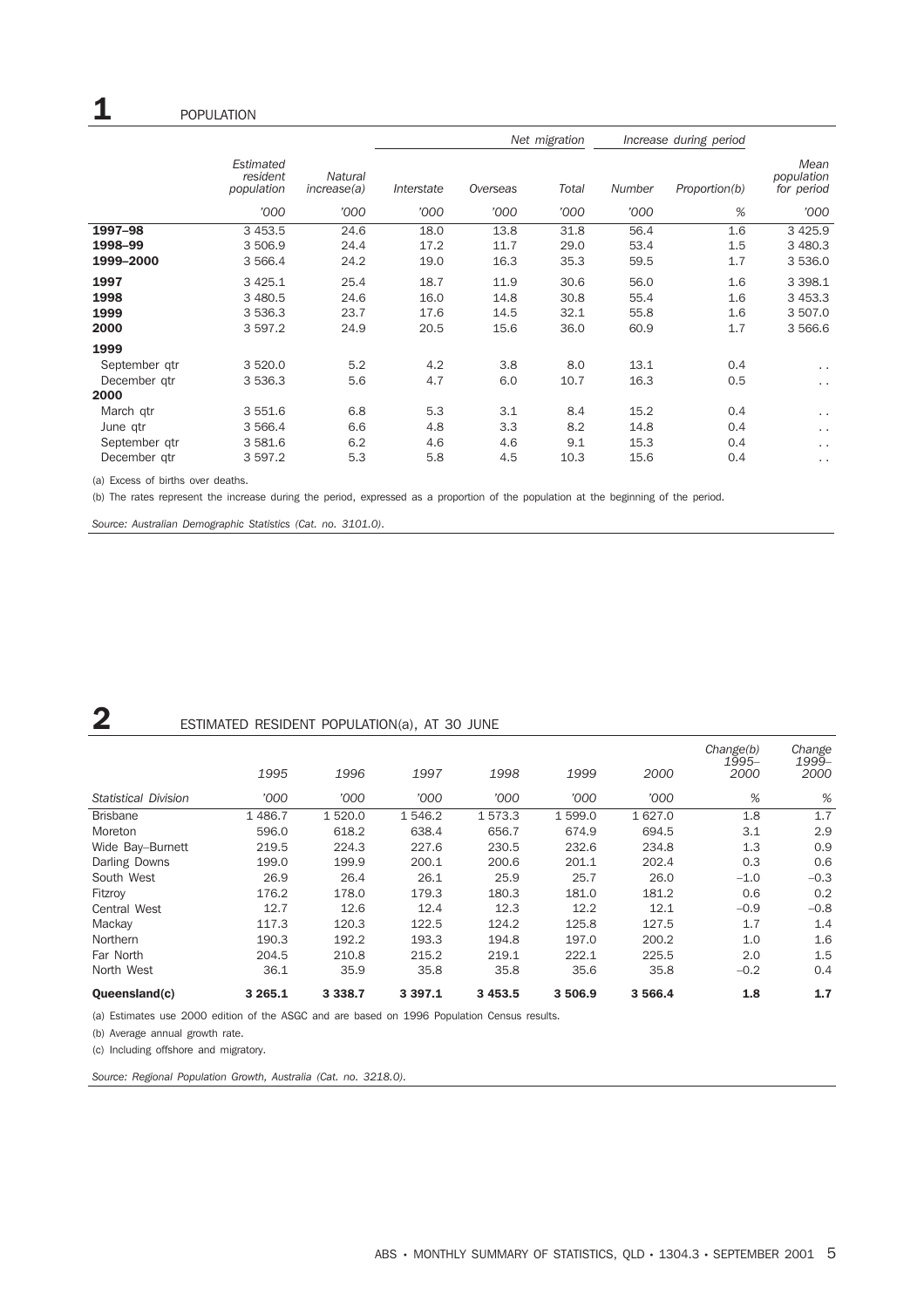|               |               |         |           |                     |                      |                      | Annual rate(b)       |              |
|---------------|---------------|---------|-----------|---------------------|----------------------|----------------------|----------------------|--------------|
|               | <b>Births</b> | Deaths  | Marriages | Infant<br>deaths(a) |                      |                      |                      | Infant       |
|               | no.           | no.     | no.       | no.                 | Births(c)            | Deaths(c)            | Marriages(c)         | mortality(d) |
| 1995-96       | 47 356        | 21 4 85 | 20876     | 295                 | 14.2                 | 6.4                  | 6.3                  | 6.2          |
| 1996-97       | 47 009        | 21983   | 20822     | 280                 | 13.8                 | 6.5                  | 6.1                  | 6.0          |
| 1997-98       | 47 056        | 22 489  | 21 26 2   | 302                 | 13.6                 | 6.5                  | 6.2                  | 6.4          |
| 1998-99       | 46 988        | 22 405  | 21 582    | 272                 | 13.4                 | 6.4                  | 6.2                  | 5.8          |
| 1999-2000     | 46 870        | 22 701  | 23 153    | 273                 | 13.1                 | 6.4                  | 6.5                  | 5.8          |
| 1999          |               |         |           |                     |                      |                      |                      |              |
| December gtr  | 10 733        | 5 1 7 8 | 6 2 2 3   | 56                  | 12.1                 | 5.9                  | 7.0                  | 5.2          |
| 2000          |               |         |           |                     |                      |                      |                      |              |
| March qtr     | 12 4 4 4      | 5 6 3 4 | 5051      | 79                  | 14.0                 | 6.3                  | 5.7                  | 6.3          |
| June qtr      | 11940         | 5 3 1 2 | 6 1 6 1   | 69                  | 13.4                 | 6.0                  | 6.9                  | 5.8          |
| September qtr | 12 4 95       | 6348    | 5471      | 74                  | 14.0                 | 7.1                  | 6.1                  | 5.9          |
| December gtr  | 10 399        | 5 1 3 6 | 6 1 5 9   | 68                  | 11.6                 | 5.7                  | 6.8                  | 6.5          |
| 2001          |               |         |           |                     |                      |                      |                      |              |
| March qtr     | 12 401        | 5762    | 4658      | 65                  | n.y.a.               | n.y.a.               | n.y.a.               | 5.2          |
| 2000          |               |         |           |                     |                      |                      |                      |              |
| November      | 4 2 1 8       | 1888    | 2 4 0 1   | 28                  | . .                  | . .                  | . .                  | 6.6          |
| December      | 2628          | 1274    | 1 0 4 7   | 14                  | $\ddot{\phantom{0}}$ | . .                  | $\ddot{\phantom{0}}$ | 5.3          |
| 2001          |               |         |           |                     |                      |                      |                      |              |
| January       | 4073          | 2 3 4 4 | 1989      | 23                  | . .                  | .,                   | $\ddot{\phantom{0}}$ | 5.6          |
| February      | 4 1 1 0       | 1670    | 1 1 4 8   | 25                  | $\cdot$ .            | $\ddot{\phantom{0}}$ | $\ddot{\phantom{0}}$ | 6.1          |
| March         | 4 2 1 8       | 1748    | 1521      | 17                  | . .                  | $\ddotsc$            | $\ddot{\phantom{0}}$ | 4.0          |
| April         | 3 4 9 8       | 1661    | 1871      | 39                  | . .                  | . .                  | $\ddot{\phantom{0}}$ | 11.1         |

(a) Deaths of children aged under one year.

(b) For quarterly periods, an equivalent annual rate for each quarter.

(c) Per 1,000 mean estimated resident population.

(d) Infant deaths per 1,000 live births.

*Source: Demography, Queensland (Cat. no. 3311.3); ABS data available on request, Vitals collections.*

## 4 OVERSEAS ARRIVALS AND DEPARTURES

|                                                                               |             |           |         |          |         |         |         |         | 2000    |
|-------------------------------------------------------------------------------|-------------|-----------|---------|----------|---------|---------|---------|---------|---------|
|                                                                               | 1998        | 1999      | January | February | March   | April   | May     | June    | July    |
|                                                                               | no.         | no.       | no.     | no.      | no.     | no.     | no.     | no.     | no.     |
| <b>Arrivals</b>                                                               |             |           |         |          |         |         |         |         |         |
| Permanent and long-term                                                       | 41 970      | 44 710    | 5 5 9 0 | 5 3 8 0  | 2940    | 3 4 8 0 | 3 0 6 0 | 3710    | 5 0 9 0 |
| Total permanent                                                               | 15 620      | 16 650    | 2 0 5 0 | 1 2 7 0  | 1 2 4 0 | 1 4 8 0 | 1 3 2 0 | 1420    | 1 4 6 0 |
| Residents long-term                                                           | 11 730      | 11800     | 970     | 790      | 770     | 1 0 1 0 | 730     | 1 0 2 0 | 1070    |
| Visitors long-term                                                            | 14 620      | 16 270    | 2570    | 3 3 2 0  | 940     | 1 0 0 0 | 1 0 0 0 | 1 2 6 0 | 2570    |
| Residents short-term                                                          | 461 070     | 489 670   | 59 050  | 36 620   | 34 760  | 42 280  | 39 500  | 35 9 20 | 48 580  |
| Visitors short-term                                                           | 1 2 3 1 4 0 | 1 309 840 | 88 620  | 107 660  | 104 290 | 113 620 | 95 140  | 115 840 | 129 700 |
| All arrivals                                                                  | 1736 170    | 1844220   | 153 250 | 149 660  | 141 990 | 159 380 | 137 690 | 155 470 | 183 380 |
| <b>Departures</b>                                                             |             |           |         |          |         |         |         |         |         |
| Permanent and long-term                                                       | 29 150      | 29 980    | 3690    | 2440     | 2 5 3 0 | 2480    | 2570    | 2 3 5 0 | 2840    |
| Residents long-term                                                           | 14 130      | 14 810    | 2 0 6 0 | 1 3 5 0  | 1 1 6 0 | 1 1 2 0 | 1 2 9 0 | 1010    | 1 3 4 0 |
| Visitors long-term                                                            | 8690        | 8 1 6 0   | 710     | 580      | 730     | 690     | 630     | 830     | 860     |
| Former and other                                                              | 6 3 3 0     | 7010      | 920     | 500      | 630     | 670     | 640     | 500     | 650     |
| Residents short-term                                                          | 461810      | 482 530   | 39 280  | 33 880   | 41 150  | 45 760  | 42 540  | 40 370  | 40 350  |
| Visitors short-term                                                           | 1 197 910   | 1 289 140 | 105 320 | 98 630   | 94 320  | 110 270 | 97 810  | 100 720 | 123 760 |
| All departures                                                                | 1688860     | 1801650   | 148 280 | 134 950  | 138 010 | 158 500 | 142 930 | 143 440 | 166 960 |
| Source: Department of Immigration and Multicultural Affairs, Passenger Cards. |             |           |         |          |         |         |         |         |         |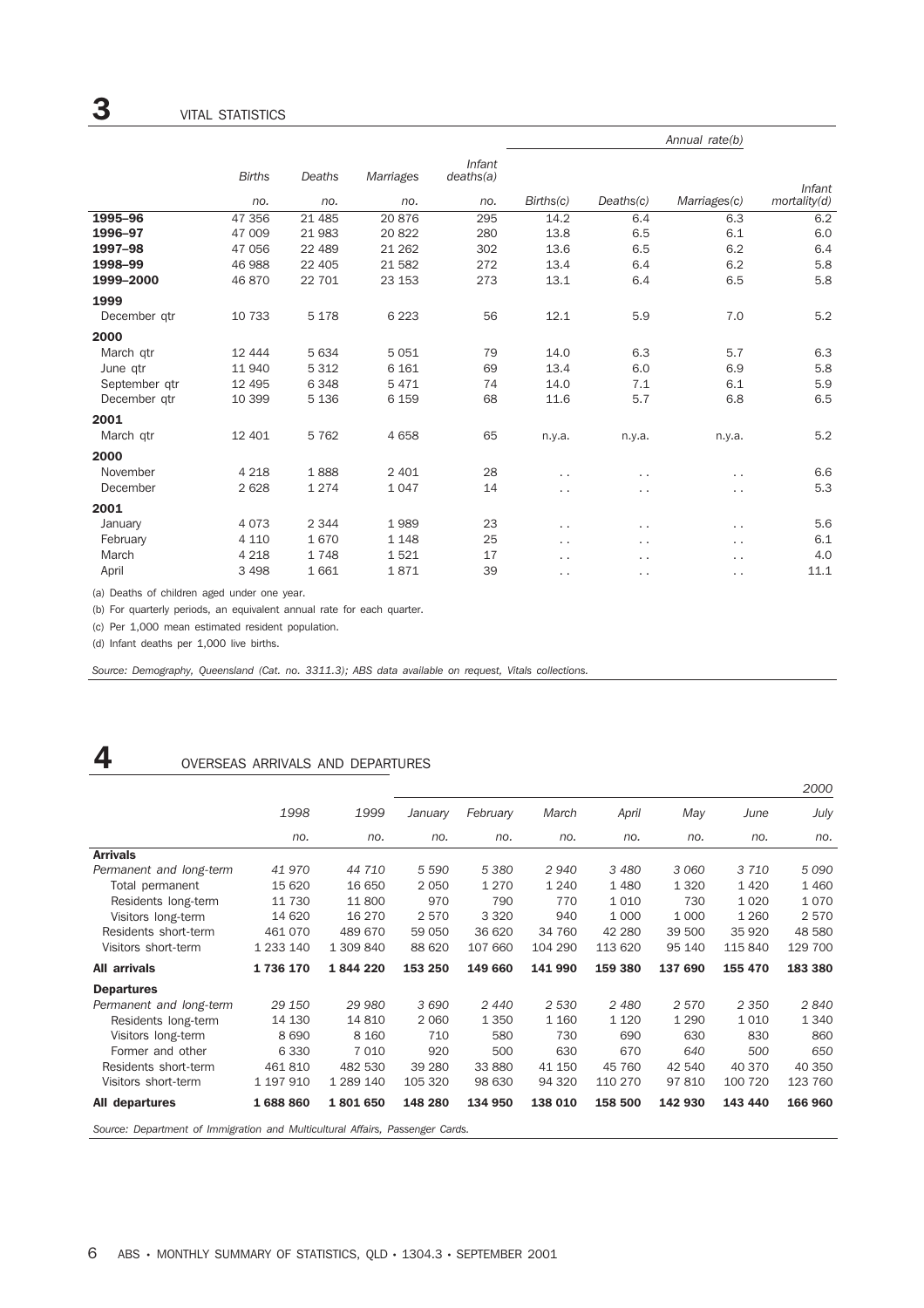|                                                              | State or Territory of departure or destination |          |                            |                        |          |                       |                                    |              |  |  |
|--------------------------------------------------------------|------------------------------------------------|----------|----------------------------|------------------------|----------|-----------------------|------------------------------------|--------------|--|--|
|                                                              | <b>New</b><br>South<br>Wales                   | Victoria | South<br>Australia         | Western<br>Australia   | Tasmania | Northern<br>Territory | Australian<br>Capital<br>Territory | <b>Total</b> |  |  |
|                                                              | no.                                            | no.      | no.                        | no.                    | no.      | no.                   | no.                                | no.          |  |  |
|                                                              |                                                |          |                            | ARRIVALS IN QUEENSLAND |          |                       |                                    |              |  |  |
| 1997-98                                                      | 48 590                                         | 21 0 25  | 6 3 4 1                    | 6931                   | 4 0 4 0  | 5 3 5 8               | 3536                               | 95 821       |  |  |
| 1998-99                                                      | 48 244                                         | 19 232   | 6 5 4 4                    | 7 2 4 0                | 4 1 8 3  | 5 1 0 5               | 3 4 2 9                            | 93 977       |  |  |
| 1999-2000                                                    | 50 809                                         | 19 0 34  | 6657                       | 7 632                  | 3671     | 5 4 1 4               | 3 5 5 2                            | 96 769       |  |  |
| 1999                                                         |                                                |          |                            |                        |          |                       |                                    |              |  |  |
| September qtr                                                | 11 083                                         | 4 2 7 9  | 1 3 9 6                    | 1726                   | 862      | 1 300                 | 760                                | 21 4 06      |  |  |
| December qtr                                                 | 14 2 24                                        | 5 1 4 8  | 1839                       | 2 2 3 3                | 994      | 1374                  | 1 0 6 2                            | 26 874       |  |  |
| 2000                                                         |                                                |          |                            |                        |          |                       |                                    |              |  |  |
| March qtr                                                    | 12 805                                         | 4771     | 1741                       | 1838                   | 930      | 1 4 2 6               | 829                                | 24 340       |  |  |
| June qtr                                                     | 12 697                                         | 4836     | 1681                       | 1835                   | 885      | 1 3 1 4               | 901                                | 24 149       |  |  |
| September gtr                                                | 11 7 16                                        | 4 4 6 2  | 1629                       | 1841                   | 919      | 1 2 3 3               | 797                                | 22 597       |  |  |
| December qtr                                                 | 15 246                                         | 6 1 2 4  | 1941                       | 2 1 7 5                | 1086     | 1 603                 | 1 1 9 1                            | 29 3 66      |  |  |
|                                                              |                                                |          | DEPARTURES FROM QUEENSLAND |                        |          |                       |                                    |              |  |  |
| 1997-98                                                      | 37 177                                         | 18 279   | 5 4 1 2                    | 7 4 1 1                | 2 5 6 8  | 4 5 4 9               | 2 4 5 8                            | 77854        |  |  |
| 1998-99                                                      | 36 710                                         | 18 0 98  | 5 3 1 5                    | 6842                   | 2867     | 4 3 5 8               | 2 5 5 4                            | 76 744       |  |  |
| 1999-2000                                                    | 37 349                                         | 18 4 13  | 5 1 1 7                    | 6765                   | 2 6 9 1  | 4 7 4 0               | 2682                               | 77 757       |  |  |
| 1999                                                         |                                                |          |                            |                        |          |                       |                                    |              |  |  |
| September qtr                                                | 8 1 7 5                                        | 4 1 5 0  | 1 2 0 2                    | 1551                   | 574      | 1 0 0 5               | 572                                | 17 229       |  |  |
| December qtr                                                 | 10 458                                         | 5 2 7 0  | 1 3 8 3                    | 1882                   | 812      | 1475                  | 862                                | 22 142       |  |  |
| 2000                                                         |                                                |          |                            |                        |          |                       |                                    |              |  |  |
| March qtr                                                    | 9 2 3 8                                        | 4505     | 1 2 3 9                    | 1657                   | 719      | 1 1 0 1               | 609                                | 19 068       |  |  |
| June qtr                                                     | 9478                                           | 4 4 8 8  | 1 2 9 3                    | 1675                   | 586      | 1 1 5 9               | 639                                | 19 3 18      |  |  |
| September gtr                                                | 8 5 5 4                                        | 4 2 8 1  | 1 2 2 8                    | 1565                   | 699      | 1 0 4 8               | 649                                | 18 0 24      |  |  |
| December qtr                                                 | 11 548                                         | 5 5 6 7  | 1 4 6 9                    | 1868                   | 795      | 1458                  | 878                                | 23 583       |  |  |
| Source: Australian Demographic Statistics (Cat. no. 3101.0). |                                                |          |                            |                        |          |                       |                                    |              |  |  |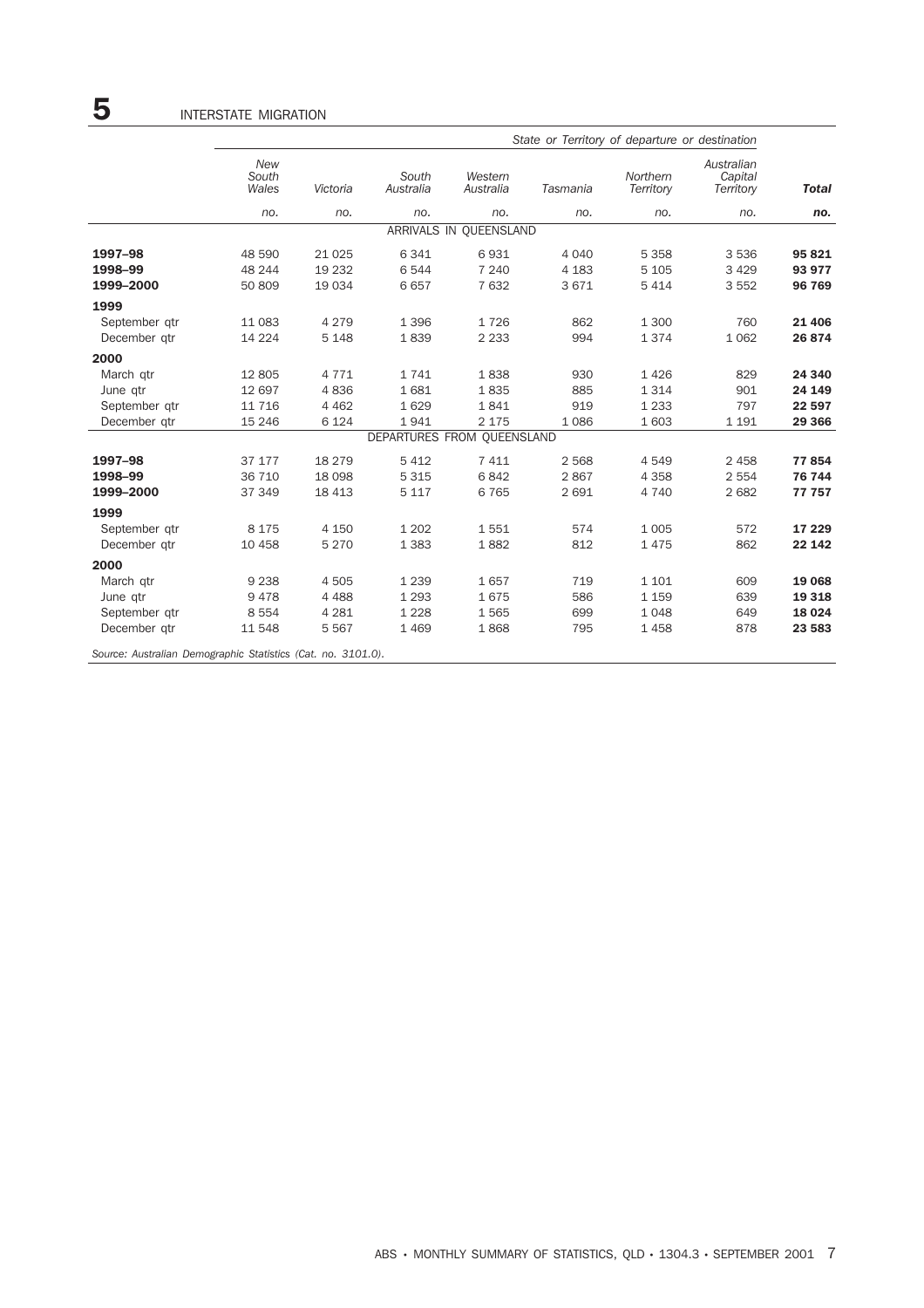# 6 LABOUR FORCE STATUS OF THE CIVILIAN POPULATION AGED 15 YEARS AND OVER(a)

|           | Employed    |           |            | Unemployed     |                        | Total labour force |                            |                           |                                                     |
|-----------|-------------|-----------|------------|----------------|------------------------|--------------------|----------------------------|---------------------------|-----------------------------------------------------|
|           | Full-time   | Part-time | Total      | Number         | Unemploy-<br>ment rate | Number             | Partici-<br>pation<br>rate | Not in<br>labour<br>force | Civilian<br>population<br>aged 15 years<br>and over |
|           | '000        | '000      | '000       | '000           | $\%$                   | '000               | $\%$                       | '000                      | '000                                                |
|           |             |           |            | <b>MALES</b>   |                        |                    |                            |                           |                                                     |
| 2000      |             |           |            |                |                        |                    |                            |                           |                                                     |
| May       | 821.6       | 124.1     | 945.7      | 74.6           | 7.3                    | 1 0 20.3           | 73.6                       | 365.9                     | 1 3 8 6.2                                           |
| June      | 831.6       | 122.5     | 954.1      | 75.7           | 7.3                    | 1 0 29.8           | 74.2                       | 358.3                     | 1 388.0                                             |
| July      | 831.6       | 126.8     | 958.4      | 74.7           | 7.2                    | 1 0 3 3.1          | 74.3                       | 357.0                     | 1 3 9 0.1                                           |
| August    | 819.7       | 119.6     | 939.3      | 74.4           | 7.3                    | 1 0 1 3.7          | 72.8                       | 378.5                     | 1 3 9 2.2                                           |
| September | 834.9       | 121.1     | 956.0      | 77.2           | 7.5                    | 1 0 3 3.2          | 74.1                       | 361.0                     | 1 3 9 4 . 2                                         |
| October   | 823.8       | 125.9     | 949.6      | 70.4           | 6.9                    | 1 0 20.1           | 73.1                       | 376.1                     | 1 3 9 6.2                                           |
| November  | 818.9       | 118.9     | 937.8      | 74.0           | 7.3                    | 1 0 1 1.8          | 72.4                       | 386.3                     | 1 3 9 8.1                                           |
| December  | 836.0       | 122.7     | 958.7      | 77.9           | 7.5                    | 1036.6             | 74.0                       | 363.5                     | 1 400.1                                             |
| 2001      |             |           |            |                |                        |                    |                            |                           |                                                     |
| January   | 806.3       | 121.4     | 927.7      | 88.5           | 8.7                    | 1 0 1 6.2          | 72.5                       | 386.1                     | 1 402.3                                             |
| February  | 805.7       | 121.1     | 926.8      | 96.9           | 9.5                    | 1 0 2 3 . 7        | 72.9                       | 380.8                     | 1 404.4                                             |
| March     | 808.8       | 127.2     | 936.0      | 90.9           | 8.9                    | 1 0 26.9           | 73.0                       | 379.7                     | 1 406.6                                             |
| April     | 806.2       | 126.9     | 933.1      | 95.4           | 9.3                    | 1 0 28.5           | 73.0                       | 380.1                     | 1 408.5                                             |
| May       | 801.0       | 136.8     | 937.8      | 95.2           | 9.2                    | 1 0 3 3 . 0        | 73.2                       | 377.5                     | 1 4 1 0.5                                           |
| June      | 795.9       | 141.2     | 937.1      | 90.3           | 8.8                    | 1 0 2 7 . 4        | 72.7                       | 385.0                     | 1 4 1 2.4                                           |
| July      | 808.0       | 137.6     | 945.5      | 82.6           | 8.0                    | 1 0 28.2           | 72.7                       | 386.4                     | 1 4 1 4.5                                           |
|           |             |           |            | <b>FEMALES</b> |                        |                    |                            |                           |                                                     |
| 2000      |             |           |            |                |                        |                    |                            |                           |                                                     |
| May       | 393.9       | 345.0     | 738.9      | 60.8           | 7.6                    | 799.8              | 56.6                       | 612.5                     | 1 4 1 2.3                                           |
| June      | 395.5       | 340.3     | 735.8      | 55.3           | 7.0                    | 791.1              | 55.9                       | 623.4                     | 1 4 1 4 .4                                          |
| July      | 416.8       | 343.8     | 760.6      | 49.4           | 6.1                    | 810.0              | 57.2                       | 606.7                     | 1 4 1 6.7                                           |
| August    | 406.9       | 342.0     | 748.9      | 53.6           | 6.7                    | 802.5              | 56.6                       | 616.4                     | 1 4 1 9 . 0                                         |
| September | 418.3       | 340.0     | 758.3      | 54.6           | 6.7                    | 812.9              | 57.2                       | 608.3                     | 1 4 2 1 . 3                                         |
| October   | 419.7       | 327.0     | 746.7      | 57.0           | 7.1                    | 803.7              | 56.5                       | 619.9                     | 1 4 2 3.6                                           |
| November  | 417.6       | 331.9     | 749.5      | 57.7           | 7.2                    | 807.2              | 56.6                       | 618.7                     | 1 4 2 5.9                                           |
| December  | 422.8       | 338.0     | 760.8      | 67.3           | 8.1                    | 828.1              | 58.0                       | 600.2                     | 1 4 28.3                                            |
| 2001      |             |           |            |                |                        |                    |                            |                           |                                                     |
| January   | 411.1       | 322.5     | 733.6      | 61.1           | 7.7                    | 794.7              | 55.5                       | 636.0                     | 1 4 3 0.7                                           |
| February  | 419.4       | 328.2     | 747.6      | 76.2           | 9.3                    | 823.8              | 57.5                       | 609.4                     | 1 4 3 3.2                                           |
| March     | 417.4       | 332.5     | 750.0      | 75.3           | 9.1                    | 825.2              | 57.5                       | 610.4                     | 1 4 3 5.6                                           |
| April     | 407.0       | 353.4     | 760.4      | 73.0           | 8.8                    | 833.4              | 58.0                       | 604.4                     | 1 4 3 7 . 8                                         |
| May       | 410.8       | 349.8     | 760.6      | 71.4           | 8.6                    | 832.0              | 57.8                       | 608.1                     | 1 4 4 0.1                                           |
| June      | 411.6       | 353.1     | 764.6      | 64.3           | 7.8                    | 829.0              | 57.5                       | 613.4                     | 1 4 4 2.3                                           |
| July      | 403.5       | 365.3     | 768.8      | 57.8           | 7.0                    | 826.6              | 57.2                       | 618.1                     | 1 4 4 4.7                                           |
|           |             |           |            | <b>PERSONS</b> |                        |                    |                            |                           |                                                     |
| 2000      |             |           |            |                |                        |                    |                            |                           |                                                     |
| May       | 1 2 1 5 .5  | 469.1     | 1684.6     | 135.5          | 7.4                    | 1820.1             | 65.0                       | 978.5                     | 2 7 9 8.6                                           |
| June      | 1 2 2 7 . 1 | 462.8     | 1689.9     | 131.0          | 7.2                    | 1820.8             | 65.0                       | 981.6                     | 2 802.4                                             |
| July      | 1 2 4 8.4   | 470.5     | 1719.0     | 124.2          | 6.7                    | 1843.1             | 65.7                       | 963.7                     | 2806.8                                              |
| August    | 1 2 2 6 .5  | 461.6     | 1688.2     | 128.1          | 7.1                    | 1816.2             | 64.6                       | 994.9                     | 2811.1                                              |
| September | 1 2 5 3 . 3 | 461.1     | 1 7 1 4 .4 | 131.8          | 7.1                    | 1846.1             | 65.6                       | 969.4                     | 2815.5                                              |
| October   | 1 243.5     | 452.9     | 1696.4     | 127.4          | 7.0                    | 1823.8             | 64.7                       | 996.0                     | 2819.8                                              |
| November  | 1 2 3 6.6   | 450.7     | 1687.3     | 131.7          | 7.2                    | 1819.0             | 64.4                       | 1 0 0 5.0                 | 2824.1                                              |
| December  | 1 2 5 8.8   | 460.7     | 1719.5     | 145.2          | 7.8                    | 1864.7             | 65.9                       | 963.7                     | 2828.4                                              |
| 2001      |             |           |            |                |                        |                    |                            |                           |                                                     |
| January   | 1 2 1 7 .5  | 443.8     | 1 661.3    | 149.6          | 8.3                    | 1810.9             | 63.9                       | 1 0 2 2.1                 | 2833.0                                              |
| February  | 1 2 2 5 . 0 | 449.3     | 1674.4     | 173.1          | 9.4                    | 1847.5             | 65.1                       | 990.1                     | 2837.6                                              |
| March     | 1 2 2 6 . 2 | 459.8     | 1685.9     | 166.2          | 9.0                    | 1852.1             | 65.2                       | 990.1                     | 2842.2                                              |
| April     | 1 2 1 3 . 3 | 480.2     | 1693.5     | 168.4          | 9.0                    | 1861.9             | 65.4                       | 984.5                     | 2846.4                                              |
| May       | 1 2 1 1.8   | 486.6     | 1698.4     | 166.6          | 8.9                    | 1865.0             | 65.4                       | 985.6                     | 2850.6                                              |
| June      | 1 207.4     | 494.3     | 1 701.7    | 154.6          | 8.3                    | 1856.3             | 65.0                       | 998.4                     | 2854.7                                              |
| July      | 1 2 1 1.5   | 502.8     | 1714.3     | 140.4          | 7.6                    | 1854.8             | 64.9                       | 1 0 0 4.5                 | 2859.3                                              |

(a) Series revised. See the Explanatory Notes in *Labour Force, Australia* (Cat. no. 6203.0). Estimates are based on 1996 Population Census benchmarks.

*Source: Labour Force, Australia, Preliminary (Cat. no. 6202.0); ABS data available on request, Labour Force Survey.*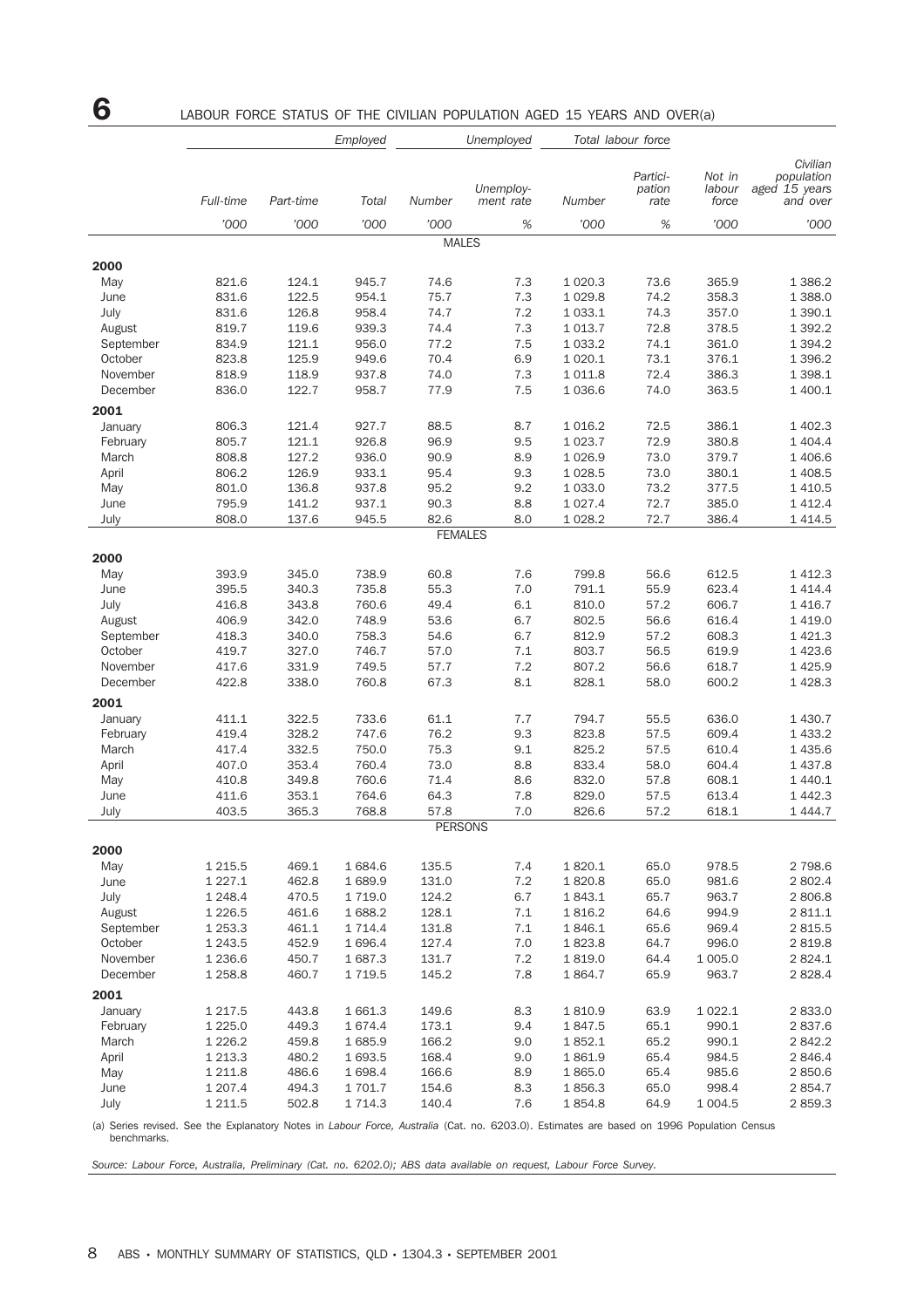|           |             |           | <b>Employed persons</b> |                               |                 |                      |                       |
|-----------|-------------|-----------|-------------------------|-------------------------------|-----------------|----------------------|-----------------------|
|           | Full-time   | Part-time | Total                   | Unemployed<br>persons         | Labour<br>force | Unemployment<br>rate | Participation<br>rate |
|           | '000        | '000      | '000                    | '000                          | '000            | %                    | %                     |
|           |             |           |                         | SEASONALLY ADJUSTED ESTIMATES |                 |                      |                       |
| 2000      |             |           |                         |                               |                 |                      |                       |
| May       | 1 2 3 0 . 3 | 460.1     | 1 690.4                 | 137.1                         | 1827.5          | 7.5                  | 65.3                  |
| June      | 1 2 3 1.9   | 450.1     | 1 682.0                 | 134.7                         | 1816.7          | 7.4                  | 64.8                  |
| July      | 1 240.0     | 472.6     | 1 7 1 2.6               | 132.4                         | 1844.9          | 7.2                  | 65.7                  |
| August    | 1 2 38.5    | 466.1     | 1 704.6                 | 134.9                         | 1839.5          | 7.3                  | 65.4                  |
| September | 1 246.9     | 452.2     | 1699.1                  | 132.1                         | 1831.2          | 7.2                  | 65.0                  |
| October   | 1 2 3 7 . 2 | 449.2     | 1 686.4                 | 133.5                         | 1820.0          | 7.3                  | 64.5                  |
| November  | 1 2 3 0.4   | 451.9     | 1682.3                  | 138.8                         | 1821.1          | 7.6                  | 64.5                  |
| December  | 1 2 3 7 . 8 | 462.7     | 1 700.5                 | 142.9                         | 1843.4          | 7.8                  | 65.2                  |
| 2001      |             |           |                         |                               |                 |                      |                       |
| January   | 1 2 1 7 . 3 | 469.7     | 1687.0                  | 142.9                         | 1829.9          | 7.8                  | 64.6                  |
| February  | 1 2 2 5.0   | 456.5     | 1681.5                  | 153.2                         | 1834.7          | 8.3                  | 64.7                  |
| March     | 1 2 3 7 . 5 | 458.8     | 1 696.3                 | 157.3                         | 1853.6          | 8.5                  | 65.2                  |
| April     | 1 2 1 8.2   | 473.7     | 1691.9                  | 167.8                         | 1859.7          | 9.0                  | 65.3                  |
| May       | 1 2 2 7 . 1 | 477.0     | 1 704.1                 | 168.9                         | 1873.0          | 9.0                  | 65.7                  |
| June      | 1 2 1 2 . 1 | 481.6     | 1 693.7                 | 159.0                         | 1852.7          | 8.6                  | 64.9                  |
| July      | 1 203.1     | 505.1     | 1708.2                  | 149.9                         | 1858.0          | 8.1                  | 65.0                  |
|           |             |           |                         | <b>TREND ESTIMATES</b>        |                 |                      |                       |
| 2000      |             |           |                         |                               |                 |                      |                       |
| May       | 1 2 2 7 . 8 | 459.4     | 1687.2                  | 137.9                         | 1825.1          | 7.6                  | 65.2                  |
| June      | 1 2 3 3 . 2 | 460.7     | 1 693.9                 | 136.0                         | 1830.0          | 7.4                  | 65.3                  |
| July      | 1 2 3 7 . 7 | 460.4     | 1698.1                  | 134.3                         | 1832.5          | 7.3                  | 65.3                  |
| August    | 1 240.3     | 459.1     | 1 699.4                 | 133.2                         | 1832.6          | 7.3                  | 65.2                  |
| September | 1 240.1     | 457.7     | 1697.8                  | 133.3                         | 1831.0          | 7.3                  | 65.0                  |
| October   | 1 2 3 7 . 9 | 456.5     | 1 694.4                 | 134.8                         | 1829.2          | 7.4                  | 64.9                  |
| November  | 1 2 3 4 .5  | 456.3     | 1690.8                  | 137.6                         | 1828.4          | 7.5                  | 64.7                  |
| December  | 1 2 3 1 . 3 | 457.2     | 1688.5                  | 141.8                         | 1830.3          | 7.7                  | 64.7                  |
| 2001      |             |           |                         |                               |                 |                      |                       |
| January   | 1 2 2 9 . 0 | 459.1     | 1688.1                  | 147.5                         | 1835.6          | 8.0                  | 64.8                  |
| February  | 1 2 2 7 . 4 | 462.3     | 1689.7                  | 153.3                         | 1843.1          | 8.3                  | 65.0                  |
| March     | 1 2 2 5.7   | 466.4     | 1692.1                  | 158.1                         | 1850.1          | 8.5                  | 65.1                  |
| April     | 1 2 2 3 . 1 | 471.6     | 1694.7                  | 160.9                         | 1855.6          | 8.7                  | 65.2                  |
| May       | 1 2 1 9.4   | 478.1     | 1697.5                  | 162.0                         | 1859.5          | 8.7                  | 65.2                  |
| June      | 1 2 1 5 . 2 | 485.0     | 1 700.2                 | 161.7                         | 1861.9          | 8.7                  | 65.2                  |
| July      | 1 211.8     | 491.7     | 1703.5                  | 160.4                         | 1863.9          | 8.6                  | 65.2                  |

(a) Series revised. See the Explanatory Notes in *Labour Force, Australia* (Cat. no. 6203.0). Estimates are based on 1996 Population Census benchmarks.

*Source: Labour Force, Australia, Preliminary (Cat. no. 6202.0); ABS data available on request, Labour Force Survey.*

7 CIVILIAN LABOUR FORCE(a)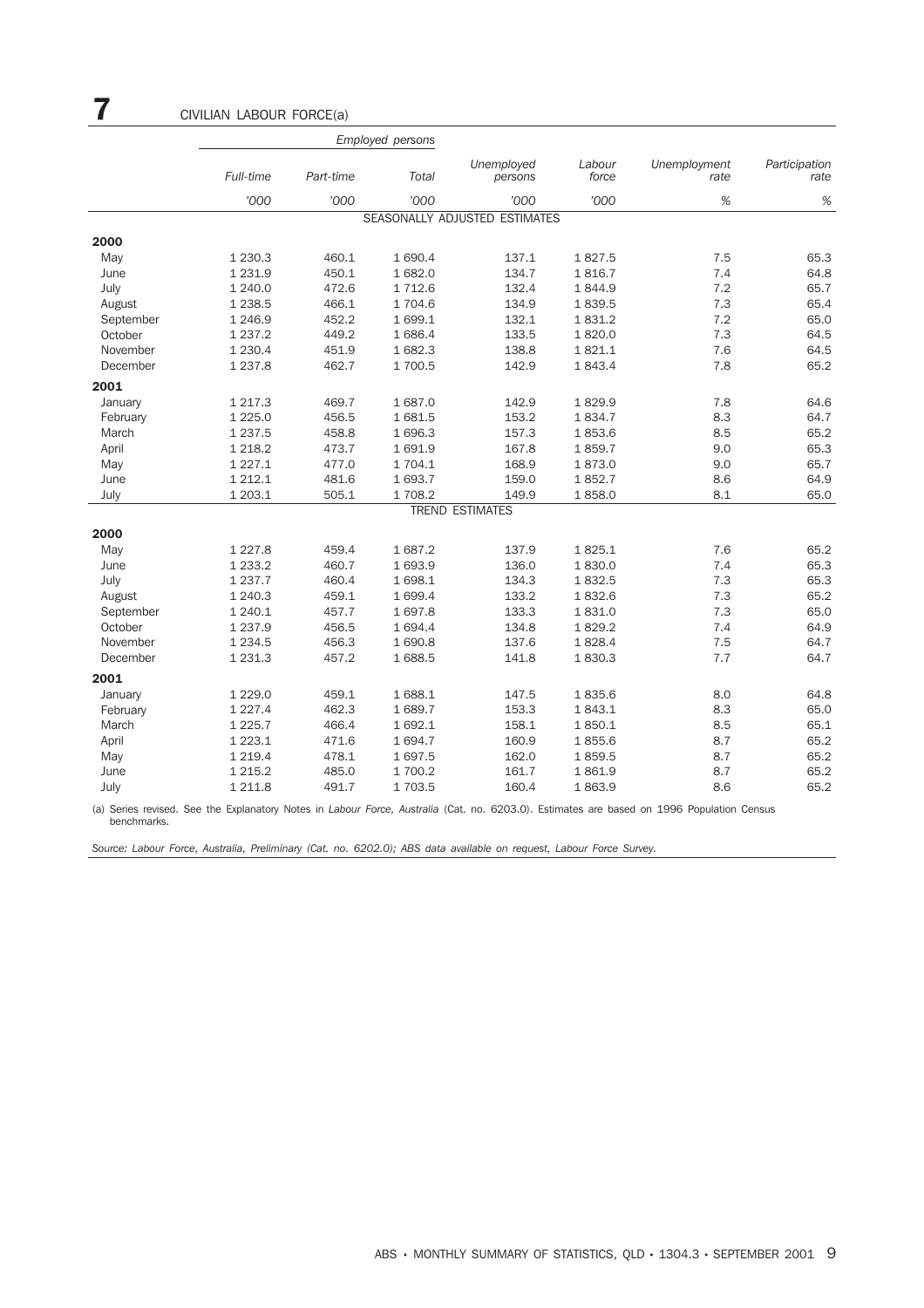|           |                      |                        |                         |                          | Number of persons unemployed for |                     |                                       |
|-----------|----------------------|------------------------|-------------------------|--------------------------|----------------------------------|---------------------|---------------------------------------|
|           | Less than<br>4 weeks | 4 and under<br>8 weeks | 8 and under<br>13 weeks | 13 and under<br>26 weeks | 26 and under<br>52 weeks         | 52 weeks<br>or more | <b>Total</b><br>unemployed<br>persons |
|           | '000                 | '000                   | '000                    | '000                     | '000                             | '000                | '000                                  |
| June      |                      |                        |                         |                          |                                  |                     |                                       |
| 1996      | 31.3                 | 18.2                   | 13.3                    | 28.7                     | 26.2                             | 37.0                | 155.0                                 |
| 1997      | 24.9                 | 12.1                   | 17.8                    | 31.7                     | 26.3                             | 36.5                | 149.5                                 |
| 1998      | 24.4                 | 17.4                   | 12.6                    | 33.3                     | 23.8                             | 40.1                | 152.2                                 |
| 1999      | 26.9                 | 13.3                   | 14.1                    | 30.1                     | 21.2                             | 36.0                | 141.6                                 |
| 2000      | 24.9                 | 18.2                   | 13.0                    | 24.9                     | 18.4                             | 35.6                | 135.0                                 |
| 2001      | 24.7                 | 16.5                   | 15.0                    | 38.7                     | 26.9                             | 32.9                | 154.6                                 |
| 2000      |                      |                        |                         |                          |                                  |                     |                                       |
| May       | 25.0                 | 16.8                   | 15.6                    | 27.9                     | 18.4                             | 36.7                | 140.5                                 |
| June      | 24.9                 | 18.2                   | 13.0                    | 24.9                     | 18.4                             | 35.6                | 135.0                                 |
| July      | 29.6                 | 19.2                   | 12.7                    | 15.6                     | 22.4                             | 32.7                | 132.1                                 |
| August    | 28.6                 | 20.2                   | 12.9                    | 14.5                     | 23.0                             | 35.1                | 134.2                                 |
| September | 32.3                 | 14.8                   | 16.1                    | 17.4                     | 27.7                             | 29.9                | 138.2                                 |
| October   | 29.4                 | 15.3                   | 11.3                    | 18.2                     | 22.1                             | 36.3                | 132.8                                 |
| November  | 29.7                 | 18.9                   | 15.7                    | 13.7                     | 24.2                             | 33.8                | 136.0                                 |
| December  | 43.5                 | 20.0                   | 15.4                    | 18.7                     | 20.4                             | 33.0                | 151.1                                 |
| 2001      |                      |                        |                         |                          |                                  |                     |                                       |
| January   | 37.1                 | 35.0                   | 17.0                    | 21.2                     | 16.7                             | 30.2                | 157.2                                 |
| February  | 32.7                 | 33.9                   | 26.3                    | 30.2                     | 20.3                             | 35.4                | 178.7                                 |
| March     | 35.0                 | 27.2                   | 25.3                    | 26.4                     | 20.5                             | 37.6                | 172.1                                 |
| April     | 26.9                 | 20.1                   | 22.7                    | 34.9                     | 25.8                             | 38.0                | 168.4                                 |
| May       | 27.7                 | 18.2                   | 25.8                    | 38.1                     | 22.1                             | 34.8                | 166.6                                 |
| June      | 24.7                 | 16.5                   | 15.0                    | 38.7                     | 26.9                             | 32.9                | 154.6                                 |
| July      | 24.3                 | 16.8                   | 8.9                     | 27.8                     | 29.1                             | 33.6                | 140.4                                 |

(a) Period from the time the person began looking for work or was stood down, to the end of reference week.

(b) See the Explanatory Notes in *Labour Force, Australia* (Cat. no. 6203.0). Estimates are based on 1996 Population Census benchmarks.

*Source: ABS data available on request, Labour Force Survey.*

## **9** WAGE AND SALARY EARNERS, SECTOR

|                 |                                                               |              |              |       | Public sector |                                |
|-----------------|---------------------------------------------------------------|--------------|--------------|-------|---------------|--------------------------------|
|                 | Private<br>sector                                             | Commonwealth | <b>State</b> | Local | Total         | All wage and<br>salary earners |
|                 | '000                                                          | '000         | '000         | '000  | '000          | '000                           |
| <b>February</b> |                                                               |              |              |       |               |                                |
| 1994            | 794.3                                                         | 44.8         | 191.1        | 33.2  | 269.2         | 1 0 6 3 . 4                    |
| 1995            | 837.7                                                         | 45.4         | 191.7        | 33.4  | 270.5         | 1 108.2                        |
| 1996            | 896.1                                                         | 45.8         | 188.9        | 34.9  | 269.5         | 1 1 65.6                       |
| 1997            | 872.7                                                         | 38.8         | 203.4        | 36.5  | 278.8         | 1 1 5 1 . 4                    |
| 1998            | 898.6                                                         | 34.3         | 207.2        | 35.8  | 277.3         | 1 175.9                        |
| 1999            | 980.8                                                         | 32.8         | 214.7        | 36.0  | 283.5         | 1 2 6 4 . 4                    |
| 1999            |                                                               |              |              |       |               |                                |
| November        | 1 0 1 6.5                                                     | 31.3         | 228.4        | 34.0  | 293.6         | 1 3 1 0.1                      |
| 2000            |                                                               |              |              |       |               |                                |
| February        | 1 0 1 6.3                                                     | 31.7         | 226.3        | 34.7  | 292.7         | 1 309.1                        |
| May             | 1 0 3 2.7                                                     | 31.4         | 225.8        | 35.2  | 292.4         | 1 3 2 5 . 2                    |
| August          | 1 0 3 1.5                                                     | 31.9         | 226.2        | 36.5  | 294.5         | 1 3 2 6.0                      |
| November        | 1 0 58.5                                                      | 32.0         | 223.4        | 37.5  | 292.8         | 1 3 5 1 . 3                    |
| 2001            |                                                               |              |              |       |               |                                |
| February        | 1 0 5 1.3                                                     | 32.0         | 218.9        | 38.0  | 288.9         | 1 3 4 0.1                      |
|                 | Source: Wage and Salary Earners, Australia (Cat. no. 6248.0). |              |              |       |               |                                |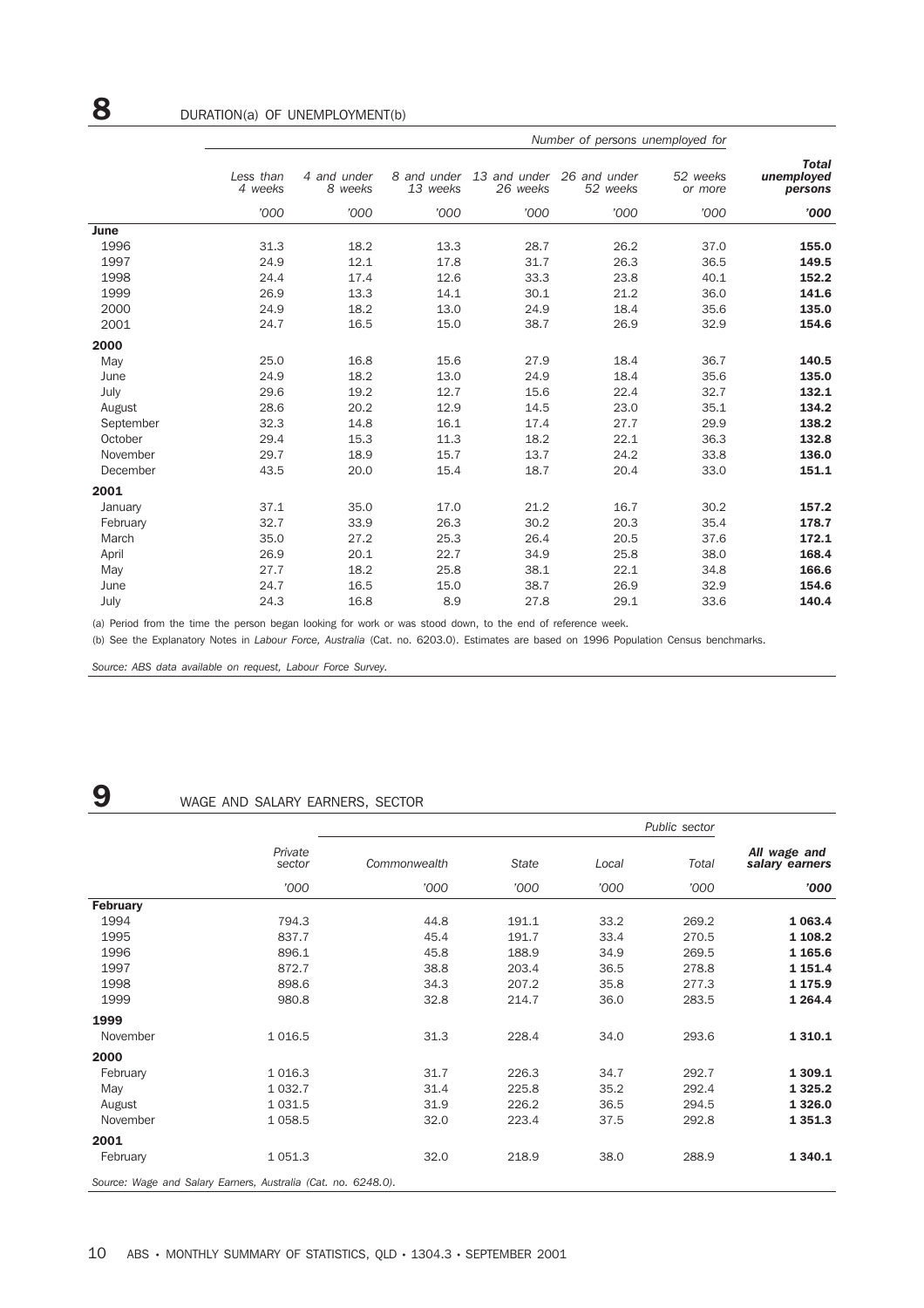# 10 WAGE AND SALARY EARNERS, INDUSTRY

|          | Manufacturing                                                 | Construction | Wholesale<br>trade | Retail<br>trade | Transport<br>and<br>storage | Property<br>and<br>business<br>services | Health and<br>community<br>services | Other | <b>Total</b> |
|----------|---------------------------------------------------------------|--------------|--------------------|-----------------|-----------------------------|-----------------------------------------|-------------------------------------|-------|--------------|
|          | '000                                                          | '000         | '000               | '000            | '000                        | '000                                    | '000                                | '000  | '000'        |
| 1999     |                                                               |              |                    |                 |                             |                                         |                                     |       |              |
| November | 135.7                                                         | 58.8         | 106.9              | 216.4           | 67.1                        | 132.6                                   | 147.1                               | 445.5 | 1 3 1 0 . 1  |
| 2000     |                                                               |              |                    |                 |                             |                                         |                                     |       |              |
| February | 141.3                                                         | 64.1         | 114.2              | 208.3           | 63.8                        | 129.7                                   | 148.4                               | 439.3 | 1 309.1      |
| May      | 147.5                                                         | 69.7         | 110.5              | 201.9           | 63.6                        | 146.0                                   | 150.3                               | 435.7 | 1 3 2 5 . 2  |
| August   | 141.6                                                         | 73.1         | 99.1               | 197.5           | 71.3                        | 158.7                                   | 144.2                               | 440.5 | 1 3 2 6 .0   |
| November | 142.7                                                         | 75.7         | 98.4               | 210.9           | 67.7                        | 161.9                                   | 150.8                               | 443.2 | 1 3 5 1 . 3  |
| 2001     |                                                               |              |                    |                 |                             |                                         |                                     |       |              |
| February | 140.2                                                         | 75.8         | 102.5              | 204.6           | 73.6                        | 154.8                                   | 153.4                               | 435.2 | 1 3 4 0.1    |
|          | Source: Wage and Salary Earners, Australia (Cat. no. 6248.0). |              |                    |                 |                             |                                         |                                     |       |              |

# $\mathbf{11}$  JOB VACANCIES(a)

|          | Private<br>sector | Percentage<br>change(b)<br>private<br>sector | Government<br>sector | Percentage<br>change(b)<br>government<br>sector | Total | Percentage<br>change(b)<br>total | Job<br>vacancy<br>rate(c) |
|----------|-------------------|----------------------------------------------|----------------------|-------------------------------------------------|-------|----------------------------------|---------------------------|
|          | '000              | %                                            | '000                 | %                                               | '000  | %                                | %                         |
| 2000     |                   |                                              |                      |                                                 |       |                                  |                           |
| February | 12.7              | 11.7                                         | 2.0                  | 0.6                                             | 14.7  | 10.1                             | 1.15                      |
| May      | $*13.8$           | 8.2                                          | 2.0                  | $-2.8$                                          | 15.7  | 6.7                              | $*1.22$                   |
| August   | 10.1              | $-26.4$                                      | 2.0                  | 3.5                                             | 12.2  | $-22.7$                          | 0.93                      |
| November | $*10.3$           | 1.9                                          | 2.0                  | $-3.3$                                          | 12.3  | 1.0                              | 0.95                      |
| 2001     |                   |                                              |                      |                                                 |       |                                  |                           |
| February | $*9.0$            | $-13.0$                                      | 2.2                  | 11.4                                            | 11.2  | $-9.1$                           | 0.84                      |
| May      | $*11.9$           | 32.5                                         | 2.0                  | $-10.2$                                         | 13.9  | 24.1                             | 1.03                      |

(a) Series revised. Please refer to *Job Vacancies, Australia* (Cat. no. 6354.0) for more details.

(b) Percentage change from previous quarter.

(c) The number of job vacancies as a proportion of the number of employees plus vacancies.

*Source: Job Vacancies, Australia (Cat. no. 6354.0).*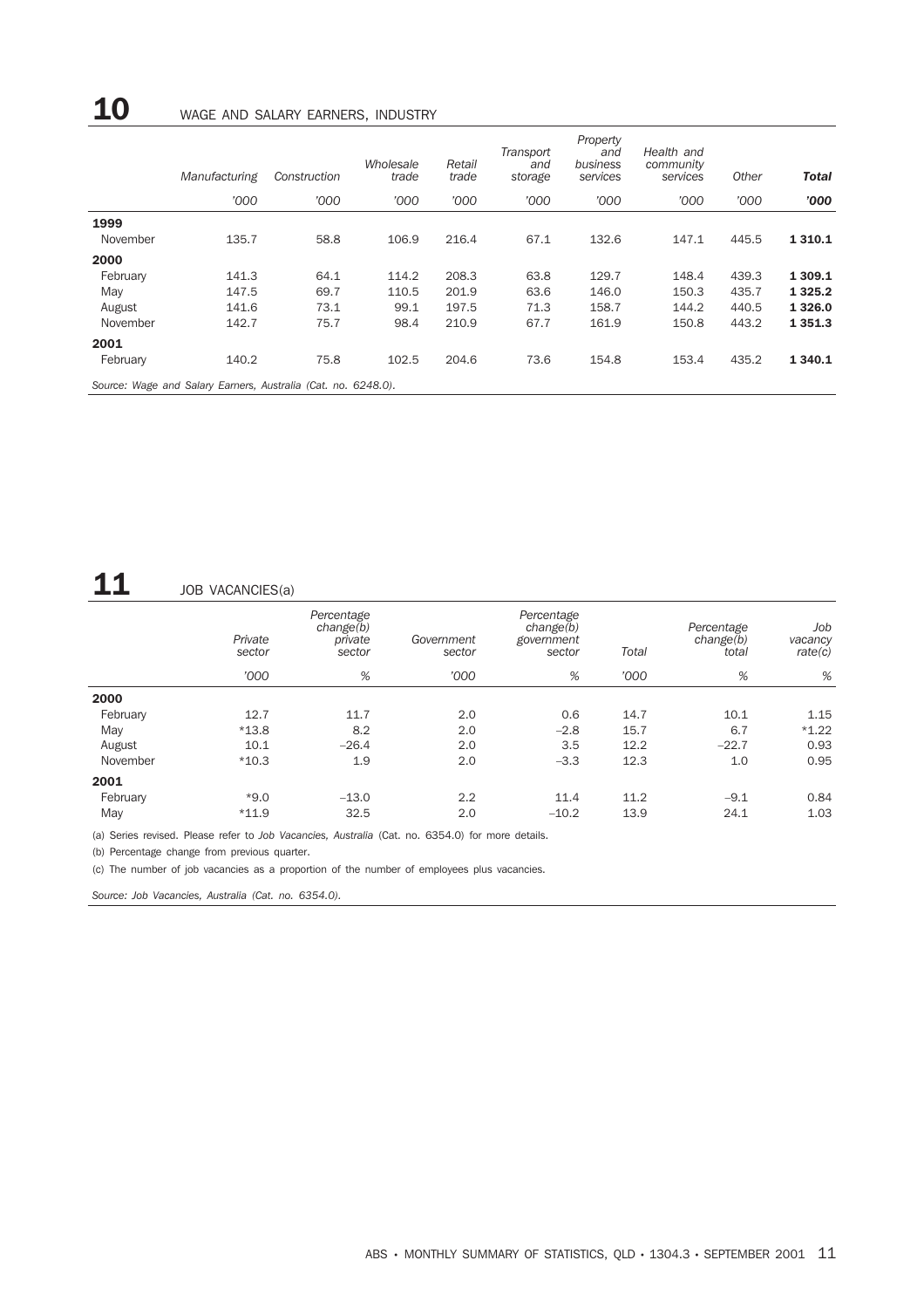# 12 INDUSTRIAL DISPUTES CAUSING 10 OR MORE WORKING DAYS LOST

| Commenced<br>in period | Total          | Newly<br>involved(b)  | Total(a) | Working<br>days lost |  |
|------------------------|----------------|-----------------------|----------|----------------------|--|
| no.                    | no.            | '000                  | '000     | '000                 |  |
| 64                     | 66             | 27.7                  | 28.1     | 49.7                 |  |
| 78                     | 79             | 20.0                  | 21.0     | 53.7                 |  |
| 114                    | 117            | 72.1                  | 72.3     | 84.9                 |  |
|                        |                |                       |          |                      |  |
| 10                     | 12             | 4.4                   | 4.4      | 4.1                  |  |
| 12                     | 14             | 2.0                   | 2.1      | 2.1                  |  |
| 16                     | 16             | 4.0                   | 4.0      | 4.3                  |  |
| 12                     | 16             | 29.2                  | 29.4     | 30.2                 |  |
| 10                     | 13             | 2.9                   | 3.8      | 5.1                  |  |
| $\overline{7}$         | 13             | 4.1                   | 4.9      | 8.0                  |  |
| 3                      | 10             | 2.1                   | 3.1      | 4.1                  |  |
| 6                      | 10             | 3.4                   | 4.1      | 6.7                  |  |
| 13                     | 16             | 2.9                   | 3.1      | 3.3                  |  |
| 10                     | 14             | 1.1                   | 1.3      | 1.4                  |  |
|                        |                |                       |          |                      |  |
| 7                      | 7              | 0.7                   | 0.7      | 0.7                  |  |
| 8                      | 12             | 1.5                   | 1.9      | 2.0                  |  |
| 18                     | 21             | 2.3                   | 3.5      | 12.1                 |  |
| 9                      | 13             | 1.3                   | 2.7      | 5.7                  |  |
| 5                      | $\overline{7}$ | 1.2                   | 1.5      | 2.9                  |  |
|                        |                | Number of disputes(a) |          | Employees involved   |  |

(a) Including all disputes which were in progress during the period.

(b) Comprises employees involved in disputes which commenced during the month and additional employees involved in disputes which continued from the previous month.

*Source: ABS data available on request, Industrial Disputes collection.*

# 13 AVERAGE WEEKLY EARNINGS OF EMPLOYEES

|                                                                          |                                                     |                                          | Males                          |                                                     |                                          | Females                          |                                                     |                                          | Persons                               |
|--------------------------------------------------------------------------|-----------------------------------------------------|------------------------------------------|--------------------------------|-----------------------------------------------------|------------------------------------------|----------------------------------|-----------------------------------------------------|------------------------------------------|---------------------------------------|
|                                                                          | Ordinary<br>time<br>earnings<br>full-time<br>adults | Total<br>earnings<br>full-time<br>adults | Total<br>earnings<br>all males | Ordinary<br>time<br>earnings<br>full-time<br>adults | Total<br>earnings<br>full-time<br>adults | Total<br>earnings<br>all females | Ordinary<br>time<br>earnings<br>full-time<br>adults | Total<br>earnings<br>full-time<br>adults | Total<br>earnings<br>all<br>employees |
|                                                                          | \$                                                  | \$                                       | \$                             | \$                                                  | \$                                       | \$                               | \$                                                  | \$                                       | \$                                    |
| 1997                                                                     |                                                     |                                          |                                |                                                     |                                          |                                  |                                                     |                                          |                                       |
| November                                                                 | 716.70                                              | 776.80                                   | 685.00                         | 607.60                                              | 622.90                                   | 464.20                           | 675.60                                              | 718.80                                   | 580.90                                |
| 1998                                                                     |                                                     |                                          |                                |                                                     |                                          |                                  |                                                     |                                          |                                       |
| February                                                                 | 732.20                                              | 783.20                                   | 689.10                         | 612.90                                              | 624.50                                   | 463.10                           | 686.30                                              | 722.20                                   | 580.50                                |
| May                                                                      | 738.60                                              | 789.90                                   | 703.10                         | 616.10                                              | 628.70                                   | 458.50                           | 693.50                                              | 730.50                                   | 586.30                                |
| August                                                                   | 742.90                                              | 800.90                                   | 711.30                         | 613.50                                              | 627.00                                   | 461.50                           | 695.60                                              | 737.40                                   | 593.30                                |
| November                                                                 | 733.70                                              | 788.20                                   | 688.20                         | 628.00                                              | 641.90                                   | 469.00                           | 694.30                                              | 733.70                                   | 583.50                                |
| 1999                                                                     |                                                     |                                          |                                |                                                     |                                          |                                  |                                                     |                                          |                                       |
| February                                                                 | 746.30                                              | 790.50                                   | 700.30                         | 625.50                                              | 634.80                                   | 460.90                           | 701.40                                              | 732.70                                   | 584.80                                |
| May                                                                      | 753.00                                              | 804.80                                   | 716.60                         | 626.20                                              | 636.70                                   | 465.80                           | 705.20                                              | 741.50                                   | 594.40                                |
| August                                                                   | 740.30                                              | 786.20                                   | 693.90                         | 631.70                                              | 642.20                                   | 468.00                           | 700.70                                              | 733.70                                   | 587.00                                |
| November                                                                 | 754.30                                              | 806.30                                   | 686.60                         | 629.80                                              | 640.50                                   | 456.90                           | 707.30                                              | 743.70                                   | 574.60                                |
| 2000                                                                     |                                                     |                                          |                                |                                                     |                                          |                                  |                                                     |                                          |                                       |
| February                                                                 | 764.30                                              | 810.30                                   | 697.70                         | 646.20                                              | 656.10                                   | 473.70                           | 721.00                                              | 753.80                                   | 592.20                                |
| May                                                                      | 769.50                                              | 822.30                                   | 709.90                         | 650.30                                              | 662.30                                   | 485.90                           | 725.40                                              | 763.00                                   | 603.90                                |
| August                                                                   | 795.10                                              | 848.10                                   | 728.50                         | 670.40                                              | 682.70                                   | 495.30                           | 751.20                                              | 789.80                                   | 622.10                                |
| November                                                                 | 787.70                                              | 829.70                                   | 716.10                         | 676.50                                              | 690.50                                   | 485.10                           | 749.40                                              | 781.70                                   | 608.20                                |
| 2001                                                                     |                                                     |                                          |                                |                                                     |                                          |                                  |                                                     |                                          |                                       |
| February                                                                 | 808.20                                              | 853.40                                   | 742.30                         | 679.40                                              | 691.40                                   | 506.50                           | 762.50                                              | 796.00                                   | 632.50                                |
| May                                                                      | 811.00                                              | 859.90                                   | 745.70                         | 705.10                                              | 716.90                                   | 511.40                           | 773.80                                              | 809.80                                   | 636.20                                |
| Source: Average Weekly Earnings, States and Australia (Cat. no. 6302.0). |                                                     |                                          |                                |                                                     |                                          |                                  |                                                     |                                          |                                       |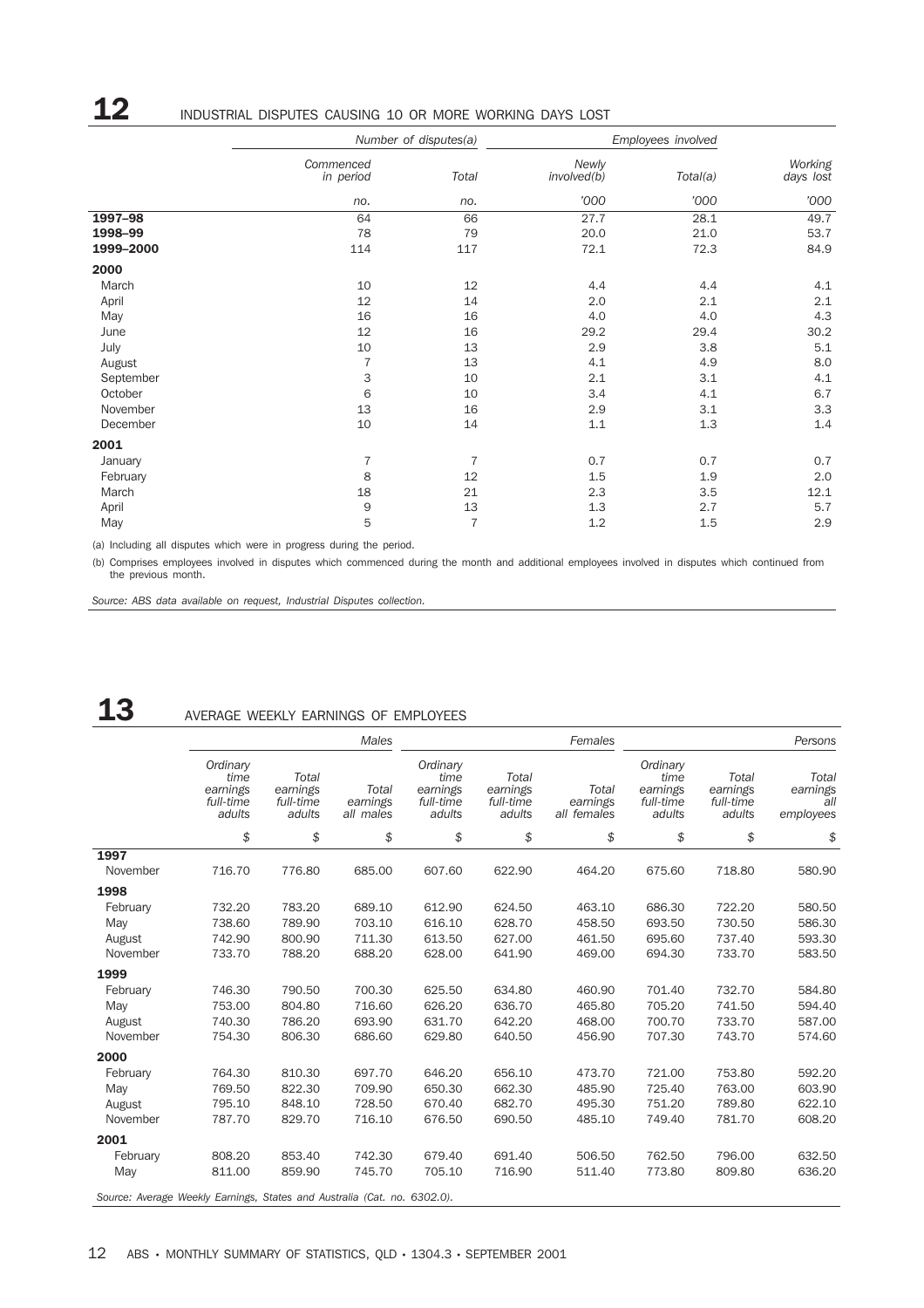# 14 CONSUMER PRICE INDEX, BRISBANE(a)

|               |       | Alcohol and | Clothing and |            | Household<br>furnishings,<br>supplies and |           | Trans-       |                  |
|---------------|-------|-------------|--------------|------------|-------------------------------------------|-----------|--------------|------------------|
|               | Food  | tobacco     | footwear(b)  | Housing(c) | services(c)                               | Health(c) | portation(c) | Communication(c) |
| 1998          |       |             |              |            |                                           |           |              |                  |
| December gtr  | 125.0 | 168.2       | 105.7        | 101.3      | 116.4                                     | 167.0     | 121.0        | 106.2            |
| 1999          |       |             |              |            |                                           |           |              |                  |
| March gtr     | 126.4 | 169.5       | 104.6        | 101.6      | 116.0                                     | 149.4     | 120.5        | 103.2            |
| June gtr      | 126.3 | 169.8       | 105.2        | 102.0      | 115.8                                     | 150.0     | 121.8        | 103.0            |
| September gtr | 127.0 | 170.6       | 104.7        | 102.8      | 115.2                                     | 150.9     | 125.5        | 100.2            |
| December atr  | 126.4 | 173.4       | 103.2        | 103.9      | 114.9                                     | 150.5     | 124.8        | 99.9             |
| 2000          |       |             |              |            |                                           |           |              |                  |
| March gtr     | 127.5 | 176.8       | 102.6        | 105.1      | 114.4                                     | 153.9     | 128.5        | 100.2            |
| June gtr      | 129.1 | 177.8       | 102.9        | 105.4      | 115.6                                     | 155.0     | 130.5        | 101.5            |
| September gtr | 131.4 | 190.8       | 110.4        | 112.0      | 119.0                                     | 156.0     | 134.6        | 108.6            |
| December atr  | 131.9 | 192.0       | 109.7        | 112.7      | 119.4                                     | 155.7     | 134.1        | 108.0            |
| 2001          |       |             |              |            |                                           |           |              |                  |
| March gtr     | 137.1 | 195.5       | 102.9        | 112.8      | 120.7                                     | 160.4     | 134.5        | 107.4            |

|               | Recreation(c) | Education(c) | Miscellaneous(c) | All<br>groups | All groups<br>% change<br>from<br>previous<br>period | All groups<br>% change<br>from<br>same qtr<br>previous<br>year |
|---------------|---------------|--------------|------------------|---------------|------------------------------------------------------|----------------------------------------------------------------|
| 1998          |               |              |                  |               |                                                      |                                                                |
| December gtr  | 120.5         | 188.6        | 149.0            | 123.0         | 0.4                                                  | 1.3                                                            |
| 1999          |               |              |                  |               |                                                      |                                                                |
| March gtr     | 120.9         | 196.4        | 150.6            | 122.8         | $-0.2$                                               | 0.7                                                            |
| June gtr      | 120.8         | 196.4        | 151.3            | 123.1         | 0.2                                                  | 0.7                                                            |
| September gtr | 121.0         | 196.4        | 153.7            | 124.0         | 0.7                                                  | 1.2                                                            |
| December gtr  | 121.5         | 196.4        | 156.7            | 124.1         | 0.1                                                  | 0.9                                                            |
| 2000          |               |              |                  |               |                                                      |                                                                |
| March qtr     | 121.0         | 205.5        | 163.0            | 125.5         | 1.1                                                  | 2.2                                                            |
| June gtr      | 120.3         | 205.5        | 167.2            | 126.4         | 0.7                                                  | 2.7                                                            |
| September gtr | 124.6         | 205.8        | 166.6            | 131.3         | 3.9                                                  | 5.9                                                            |
| December gtr  | 124.9         | 205.8        | 168.1            | 131.6         | 0.2                                                  | 6.0                                                            |
| 2001          |               |              |                  |               |                                                      |                                                                |
| March gtr     | 124.5         | 213.2        | 168.4            | 132.7         | 0.8                                                  | 5.7                                                            |

(a) Base of each index: year 1989–90 = 100.0. The January issue introduced the 14th Series Australian Consumer Price Index which, among other<br>things, incorporates an updated commodity classification and weighting pattern. on 29 September 2000.

(b) Name changed to 'Clothing and footwear' in the 14th series.

(c) Subject to changes in the 14th series.

*Source: Consumer Price Index, Australia (Cat. no. 6401.0).*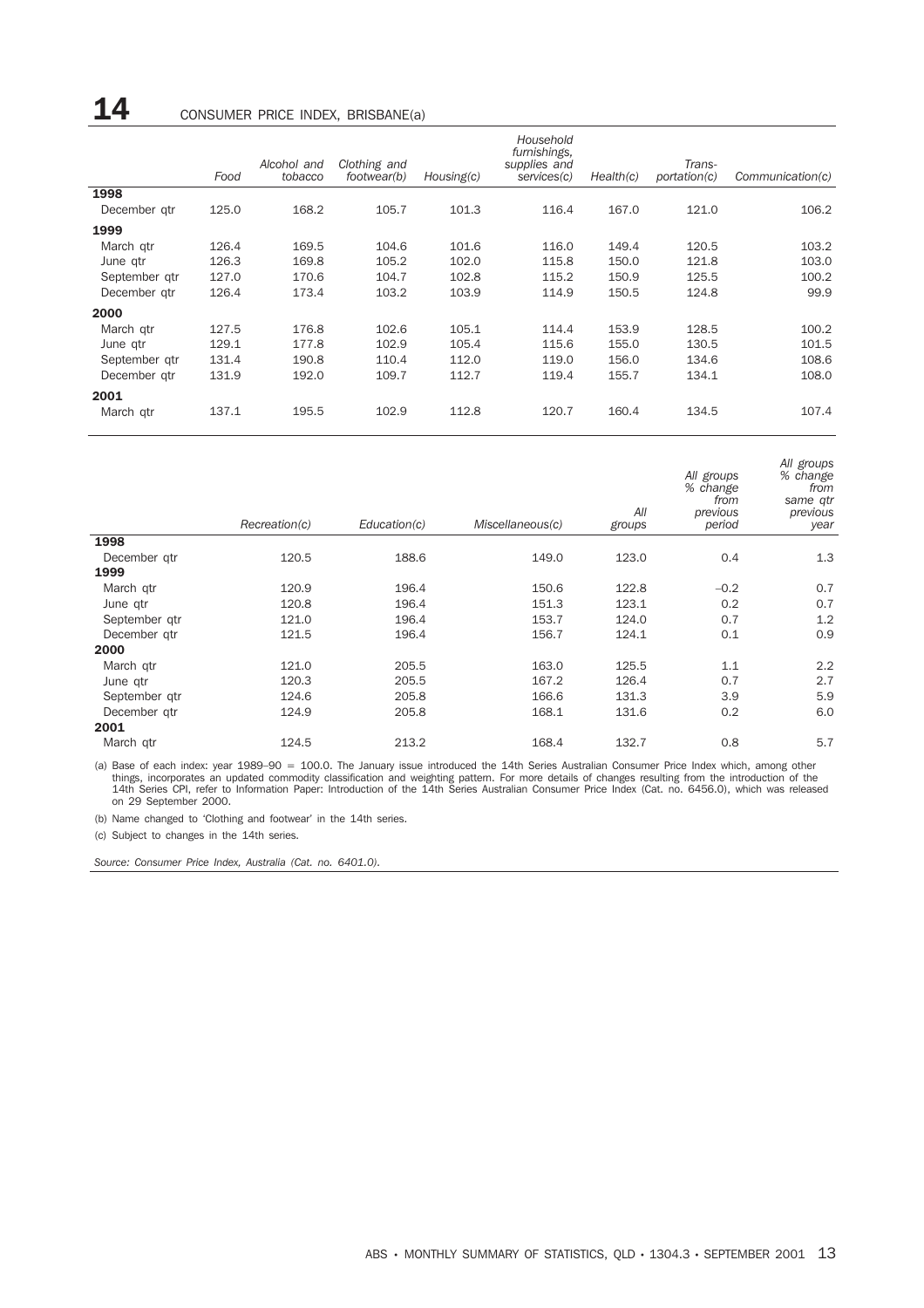|                                                |           |         |         |                         |       |         |                          |         | Quarter ended |
|------------------------------------------------|-----------|---------|---------|-------------------------|-------|---------|--------------------------|---------|---------------|
|                                                |           |         | Year    |                         | 1999  |         |                          | 2000    | 2001          |
|                                                |           | 1999    |         | 2000 September December |       |         | March September December |         | March         |
|                                                | Unit      | cents   | cents   | cents                   | cents | cents   | cents                    | cents   | cents         |
| Dairy products                                 |           |         |         |                         |       |         |                          |         |               |
| Milk, carton(b)                                | 1 litre   | 125     | 141     | 126                     | 130   | 135     | 142                      | 141     | 141           |
| Cheese, processed, sliced, wrapped             | 500 g pkt | 378     | 346     | 362                     | 372   | 340     | 350                      | 332     | 347           |
| <b>Butter</b>                                  | 500 g     | 174     | 174     | 172                     | 177   | 180     | 180                      | 161     | 163           |
| <b>Cereal products</b>                         |           |         |         |                         |       |         |                          |         |               |
| Bread, white loaf, sliced(b)                   | 650 g     | 204     | 217     | 211                     | 213   | 212     | 217                      | 224     | 234           |
| Biscuits, dry                                  | 250 g pkt | 161     | 168     | 166                     | 160   | 162     | 176                      | 173     | 176           |
| Breakfast cereal, corn-based                   | 550 g pkt | 292     | 281     | 292                     | 281   | 287     | 293                      | 271     | 290           |
| Flour, self-raising                            | 2 kg pkt  | 273     | 273     | 274                     | 278   | 273     | 273                      | 275     | 284           |
| Rice, long grain                               | 1 kg pkt  | 155     | 156     | 152                     | 156   | 156     | 153                      | 159     | 165           |
| <b>Meat and seafoods</b><br><b>Beef</b>        |           |         |         |                         |       |         |                          |         |               |
| Topside roast                                  | $1$ kg    | 735     | 786     | 740                     | 740   | 769     | 799                      | 795     | 841           |
| Rump steak                                     | 1 kg      | 1 0 6 3 | 1 1 2 2 | 1 0 6 7                 | 1086  | 1 1 3 1 | 1 1 0 4                  | 1 1 1 5 | 1 1 6 4       |
| T-bone steak, with fillet                      | $1$ kg    | 991     | 1076    | 987                     | 1034  | 1 0 5 5 | 1 0 8 0                  | 1095    | 1 1 7 4       |
| Chuck steak                                    | $1$ kg    | 612     | 634     | 629                     | 620   | 622     | 646                      | 631     | 673           |
| Silverside, corned                             | 1 kg      | 548     | 585     | 547                     | 575   | 581     | 573                      | 581     | 616           |
| Lamb                                           |           |         |         |                         |       |         |                          |         |               |
| Leg                                            | $1$ kg    | 597     | 580     | 581                     | 601   | 585     | 585                      | 568     | 617           |
| Loin chops                                     | $1$ kg    | 873     | 884     | 870                     | 871   | 897     | 868                      | 876     | 920           |
| Forequarter chops                              | 1 kg      | 535     | 530     | 542                     | 527   | 533     | 526                      | 520     | 556           |
| Pork                                           |           |         |         |                         |       |         |                          |         |               |
| Leg                                            | $1$ kg    | 535     | 588     | 548                     | 603   | 581     | 607                      | 604     | 616           |
| Loin chops                                     | $1$ kg    | 857     | 925     | 871                     | 914   | 929     | 929                      | 927     | 933           |
| Chicken, frozen                                | $1$ kg    | 327     | 324     | 312                     | 327   | 318     | 354                      | 294     | 338           |
| Bacon, middle rashers                          | 250 g pkt | 338     | 342     | 339                     | 329   | 334     | 350                      | 345     | 363           |
| <b>Sausages</b>                                | $1$ kg    | 375     | 433     | 421                     | 407   | 418     | 442                      | 447     | 459           |
| Salmon, pink                                   | 210 g can | 262     | 260     | 266                     | 260   | 266     | 249                      | 271     | 252           |
| Fresh fruit and vegetables                     |           |         |         |                         |       |         |                          |         |               |
| Oranges                                        | 1 kg      | 215     | 171     | 200                     | 199   | 148     | 154                      | 222     | 208           |
| <b>Bananas</b>                                 | $1$ kg    | 234     | 174     | 327                     | 181   | 162     | 220                      | 182     | 247           |
| Potatoes                                       | $1$ kg    | 128     | 111     | 132                     | 119   | 101     | 112                      | 127     | 148           |
| Tomatoes                                       | $1$ kg    | 233     | 289     | 203                     | 191   | 281     | 290                      | 240     | 341           |
| Carrots                                        | $1$ kg    | 141     | 151     | 129                     | 115   | 144     | 125                      | 174     | 184           |
| Onions                                         | $1$ kg    | 108     | 117     | 120                     | 115   | 114     | 116                      | 135     | 142           |
| <b>Processed fruit and vegetables</b>          |           |         |         |                         |       |         |                          |         |               |
| Peaches                                        | 825 g can | 206     | 215     | 204                     | 212   | 220     | 212                      | 219     | 197           |
| Pineapple, sliced                              | 450 g can | 116     | 118     | 117                     | 116   | 116     | 120                      | 116     | 118           |
| Peas, frozen                                   | 500 g pkt | 136     | 138     | 146                     | 138   | 138     | 139                      | 127     | 121           |
|                                                |           |         |         |                         |       |         |                          |         |               |
| <b>Confectionery</b><br>Chocolate, milk, block | 250 g     | 310     | 308     | 289                     | 326   | 286     | 295                      | 335     | 309           |
| For footnotes see end of table.                |           |         |         |                         |       |         |                          |         | continued     |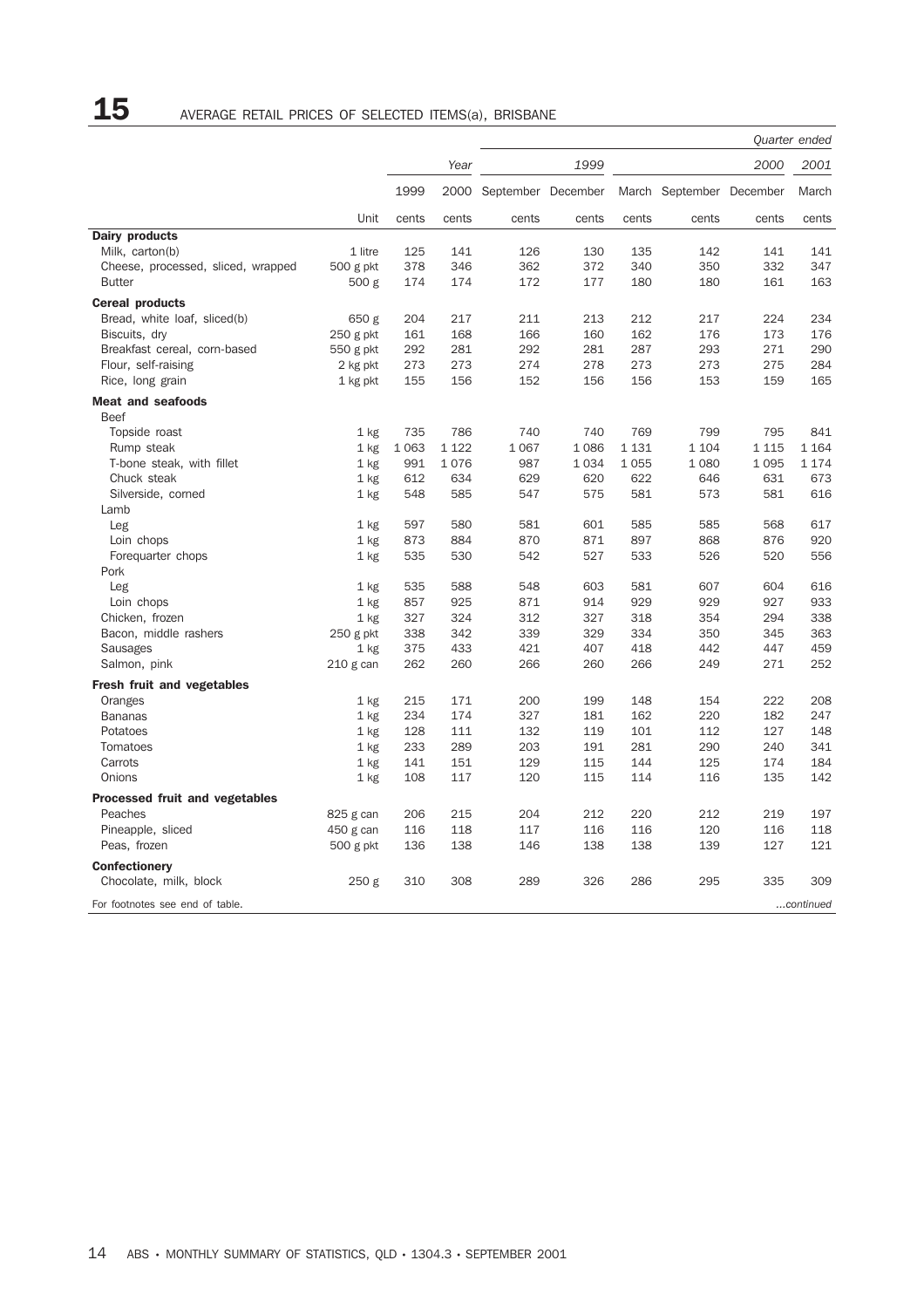|                                                  |                     |         |         |                    |         |          |                          |         | Quarter ended |
|--------------------------------------------------|---------------------|---------|---------|--------------------|---------|----------|--------------------------|---------|---------------|
|                                                  |                     |         | Year    |                    | 1999    |          |                          | 2000    | 2001          |
|                                                  |                     | 1999    | 2000    | September December |         |          | March September December |         | March         |
|                                                  | Unit                | cents   | cents   | cents              | cents   | cents    | cents                    | cents   | cents         |
| <b>Other food</b>                                |                     |         |         |                    |         |          |                          |         |               |
| Eggs                                             | 52 g (min.) 1 doz.  | 286     | 279     | 311                | 254     | 286      | 264                      | 301     | 280           |
| Sugar, white                                     | 2 kg pkt            | 217     | 214     | 214                | 219     | 214      | 212                      | 214     | 225           |
| Jam, strawberry                                  | 500 g jar           | 251     | 249     | 260                | 259     | 259      | 247                      | 242     | 257           |
| Teabags                                          | 180 g pkt           | (c)338  | 337     | 328                | 347     | 347      | 326                      | 349     | 345           |
| Coffee, instant                                  | $150$ g jar         | 614     | 599     | 636                | 604     | 614      | 604                      | 605     | 550           |
| Tomato sauce                                     | 600 ml bottle       | 178     | 172     | 181                | 165     | 175      | 174                      | 173     | 161           |
| Margarine, polyunsaturated                       | 500 g tub           | 180     | 175     | 182                | 185     | 173      | 177                      | 180     | 188           |
| Baked beans (in tomato                           |                     |         |         |                    |         |          |                          |         |               |
| sauce)                                           | 420 g can           | 103     | 99      | 105                | 108     | 95       | 107                      | 99      | 86            |
| Baby food                                        | $120$ g can         | 63      | 67      | 63                 | 64      | 68       | 67                       | 67      | 66            |
| <b>Household supplies</b>                        |                     |         |         |                    |         |          |                          |         |               |
| Laundry detergent                                | $1$ kg              | 493     | 496     | 511                | 488     | 519      | 487                      | 468     | 504           |
| Dishwashing detergent                            | 500 ml              | 327     | 325     | 316                | 330     | 331      | 309                      | 319     | 325           |
| Facial tissues                                   | pkt of 224          | 190     | 187     | 195                | 192     | 188      | 180                      | 191     | 194           |
| Toilet paper                                     | 4 x 270 sheet rolls | 342     | (d)319  | 346                | 350     | 332      | (e)298                   | (e)339  | 353           |
| Pet food                                         | 400 g can           | 104     | 95      | 106                | 97      | 92       | 99                       | 95      | 99            |
| <b>Private motoring</b>                          |                     |         |         |                    |         |          |                          |         |               |
| Petrol, leaded                                   | 1 litre             | 65.8    | 82.0    | 69.9               | 69.9    | (f) 75.0 | (f)87.5                  | (f)86.5 | (f)83.3       |
| Petrol, unleaded                                 | 1 litre             | 63.4    | 79.0    | 67.5               | 67.3    | 72.3     | 84.6                     | 83.4    | 80.2          |
| <b>Alcoholic beverages</b>                       |                     |         |         |                    |         |          |                          |         |               |
| Beer, low alcohol (g)                            | 24 x 375 ml bottles | 2 3 2 3 | 2 4 3 4 | 2 3 2 0            | 2 3 1 6 | 2 3 7 0  | 2 4 9 0                  | 2 4 7 9 | 2 5 9 0       |
| Beer, full strength (h)                          | 24 x 375 ml bottles | 2 647   | 2 7 4 4 | 2 6 6 4            | 2 6 2 0 | 2615     | 2802                     | 2897    | 2897          |
| Draught beer, full strength, (h),                |                     |         |         |                    |         |          |                          |         |               |
| public bar                                       | 285 ml glass        | 187     | 202     | 187                | 190     | 192      | 211                      | 211     | 213           |
| Draught beer, low alcohol, $(g)$ ,<br>public bar | 285 ml glass        | 176     | 187     | 176                | 177     | 179      | 196                      | 195     | 198           |
| Scotch, nip, public bar                          | 30 ml               | 273     | 297     | 273                | 277     | 281      | 311                      | 312     | 317           |
| <b>Personal care products</b>                    |                     |         |         |                    |         |          |                          |         |               |
| Toilet soap                                      | 4 x 125 g           | 299     | 264     | 284                | 301     | 252      | 233                      | 268     | 234           |
| Toothpaste                                       | $140$ g tube        | 260     | 261     | 269                | 248     | 260      | 260                      | 255     | 235           |

(a) Average prices of specific brands, etc. charged by a number of representative retailers. They do not purport to be the actual averages of all sales of these items. Refer to the Explanatory Notes in *Average Retail Prices of Selected Items, Eight Capital Cities* (Cat. no. 6403.0) for more details.

(b) Supermarket sales.

(c) Average based on prices for June, September and December quarters.

(d) Average based on September and December quarters.

(e) 4 x 260 sheets.

(f) Including lead replacement petrol where applicable.

(g) Including light and mid-strength beer with an alcoholic content equal to or less than 3.5%.

(h) The alcoholic content of full strength beer is greater than 3.5%.

*Source: Average Retail Prices of Selected Items, Eight Capital Cities (Cat. no. 6403.0).*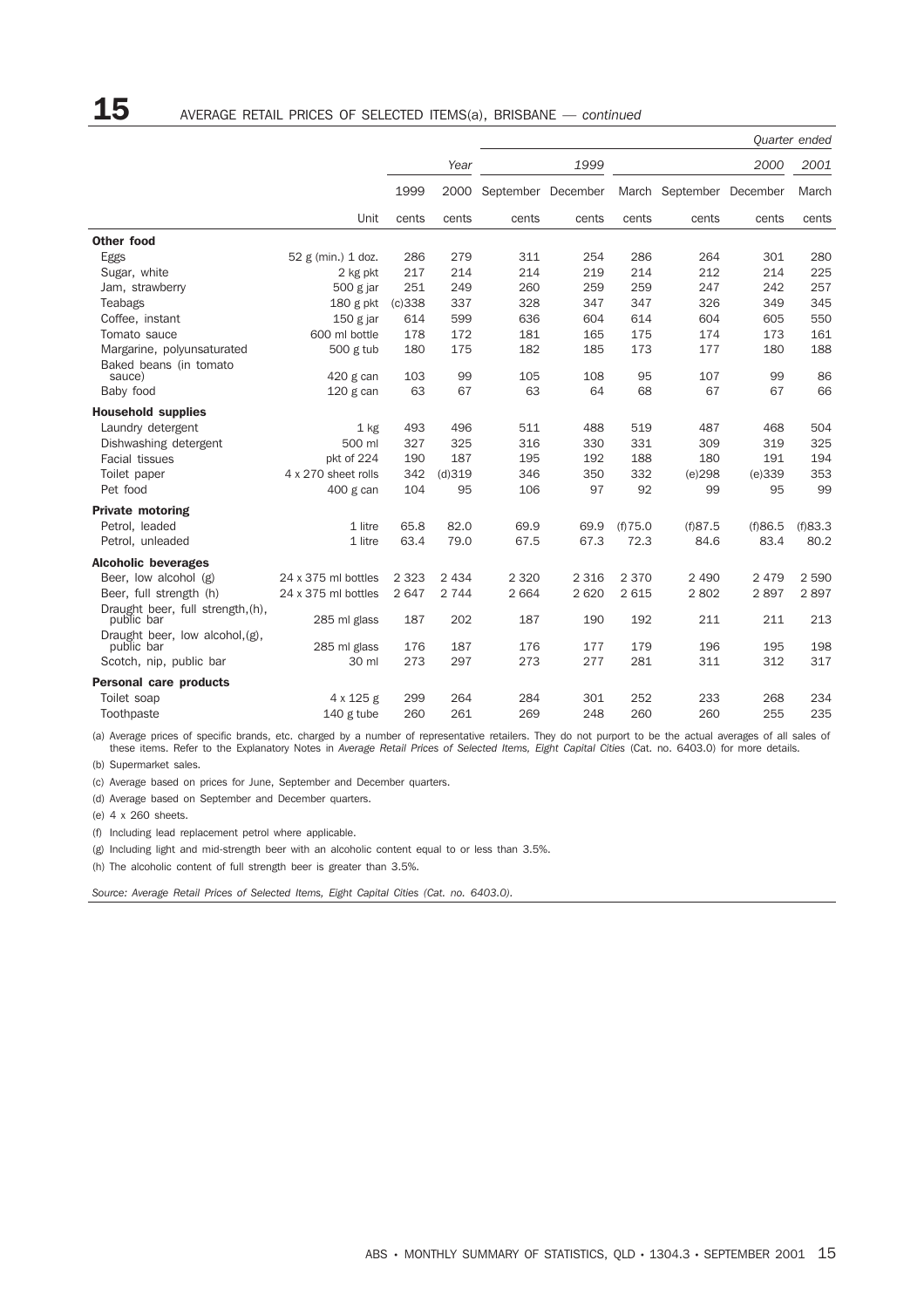# ${\bf 16}$  PRICE INDEX OF MATERIALS USED IN BUILDING(a), BRISBANE

|                                                                       |                                                                                                                                                                                                                                                                                                                                                                                                                                                                                                                                                                                                                                                                                                                                                                                                                                                                                                                                                                                                                                                                                                                                                                                                                                                                                              |           | 1999    | 2000    |         |         | 2001    |         |
|-----------------------------------------------------------------------|----------------------------------------------------------------------------------------------------------------------------------------------------------------------------------------------------------------------------------------------------------------------------------------------------------------------------------------------------------------------------------------------------------------------------------------------------------------------------------------------------------------------------------------------------------------------------------------------------------------------------------------------------------------------------------------------------------------------------------------------------------------------------------------------------------------------------------------------------------------------------------------------------------------------------------------------------------------------------------------------------------------------------------------------------------------------------------------------------------------------------------------------------------------------------------------------------------------------------------------------------------------------------------------------|-----------|---------|---------|---------|---------|---------|---------|
|                                                                       | 1999-2000                                                                                                                                                                                                                                                                                                                                                                                                                                                                                                                                                                                                                                                                                                                                                                                                                                                                                                                                                                                                                                                                                                                                                                                                                                                                                    | 2000-2001 | Dec atr | Mar qtr | Jun gtr | Dec atr | Mar gtr | Jun gtr |
|                                                                       | <b>HOUSE BUILDING</b><br>120.8<br>120.6<br>119.9<br>122.1<br>122.9<br>120.6<br>120.4<br>BUILDING OTHER THAN HOUSE BUILDING<br>127.5<br>129.2<br>124.7<br>132.5<br>133.5<br>130.7<br>127.9<br>104.8<br>102.0<br>110.1<br>105.5<br>111.2<br>109.5<br>109.5<br>100.2<br>98.0<br>100.9<br>98.8<br>98.8<br>98.3<br>96.6<br>116.6<br>117.2<br>117.0<br>116.4<br>117.2<br>116.6<br>117.3<br>113.2<br>114.7<br>112.6<br>112.6<br>115.1<br>114.9<br>114.8<br>141.7<br>141.5<br>141.2<br>141.8<br>141.5<br>141.3<br>142.3<br>109.8<br>108.7<br>109.8<br>109.9<br>109.9<br>109.7<br>110.0<br>109.4<br>113.1<br>108.5<br>111.2<br>113.4<br>113.4<br>109.4<br>126.2<br>121.7<br>127.0<br>125.0<br>122.5<br>121.8<br>127.0<br>112.7<br>118.6<br>111.7<br>111.7<br>113.5<br>117.6<br>118.4<br>148.9<br>147.1<br>145.7<br>147.3<br>147.2<br>156.8<br>147.2<br>96.4<br>91.7<br>95.3<br>96.6<br>98.0<br>91.2<br>92.7<br>139.0<br>144.0<br>137.2<br>141.5<br>141.5<br>144.5<br>144.5<br>160.2<br>160.4<br>163.6<br>161.3<br>161.3<br>169.9<br>161.2<br>118.0<br>117.7<br>117.2<br>118.9<br>119.3<br>117.3<br>118.3<br>118.4<br>114.4<br>117.8<br>118.7<br>119.4<br>114.7<br>114.2<br>130.2<br>130.3<br>128.4<br>130.7<br>130.9<br>129.4<br>127.8<br>120.4<br>121.1<br>120.0<br>120.5<br>120.9<br>121.2<br>121.1 |           |         |         |         |         |         |         |
|                                                                       |                                                                                                                                                                                                                                                                                                                                                                                                                                                                                                                                                                                                                                                                                                                                                                                                                                                                                                                                                                                                                                                                                                                                                                                                                                                                                              |           |         |         |         |         |         |         |
| All groups                                                            |                                                                                                                                                                                                                                                                                                                                                                                                                                                                                                                                                                                                                                                                                                                                                                                                                                                                                                                                                                                                                                                                                                                                                                                                                                                                                              |           |         |         |         |         |         | 120.2   |
|                                                                       |                                                                                                                                                                                                                                                                                                                                                                                                                                                                                                                                                                                                                                                                                                                                                                                                                                                                                                                                                                                                                                                                                                                                                                                                                                                                                              |           |         |         |         |         |         |         |
| Selected major building materials                                     |                                                                                                                                                                                                                                                                                                                                                                                                                                                                                                                                                                                                                                                                                                                                                                                                                                                                                                                                                                                                                                                                                                                                                                                                                                                                                              |           |         |         |         |         |         |         |
| Structural timber                                                     |                                                                                                                                                                                                                                                                                                                                                                                                                                                                                                                                                                                                                                                                                                                                                                                                                                                                                                                                                                                                                                                                                                                                                                                                                                                                                              |           |         |         |         |         |         | 125.5   |
| Clay bricks                                                           |                                                                                                                                                                                                                                                                                                                                                                                                                                                                                                                                                                                                                                                                                                                                                                                                                                                                                                                                                                                                                                                                                                                                                                                                                                                                                              |           |         |         |         |         |         | 110.0   |
| Ready-mixed concrete                                                  |                                                                                                                                                                                                                                                                                                                                                                                                                                                                                                                                                                                                                                                                                                                                                                                                                                                                                                                                                                                                                                                                                                                                                                                                                                                                                              |           |         |         |         |         |         | 95.3    |
| Precast concrete products                                             |                                                                                                                                                                                                                                                                                                                                                                                                                                                                                                                                                                                                                                                                                                                                                                                                                                                                                                                                                                                                                                                                                                                                                                                                                                                                                              |           |         |         |         |         |         | 117.3   |
| Steel decking and cladding                                            |                                                                                                                                                                                                                                                                                                                                                                                                                                                                                                                                                                                                                                                                                                                                                                                                                                                                                                                                                                                                                                                                                                                                                                                                                                                                                              |           |         |         |         |         |         | 113.9   |
| Structural steel                                                      |                                                                                                                                                                                                                                                                                                                                                                                                                                                                                                                                                                                                                                                                                                                                                                                                                                                                                                                                                                                                                                                                                                                                                                                                                                                                                              |           |         |         |         |         |         | 142.3   |
| Reinforcing steel bar, fabric and mesh                                |                                                                                                                                                                                                                                                                                                                                                                                                                                                                                                                                                                                                                                                                                                                                                                                                                                                                                                                                                                                                                                                                                                                                                                                                                                                                                              |           |         |         |         |         |         | 110.1   |
| Aluminium windows                                                     |                                                                                                                                                                                                                                                                                                                                                                                                                                                                                                                                                                                                                                                                                                                                                                                                                                                                                                                                                                                                                                                                                                                                                                                                                                                                                              |           |         |         |         |         |         | 114.2   |
| Fabricated steel products                                             |                                                                                                                                                                                                                                                                                                                                                                                                                                                                                                                                                                                                                                                                                                                                                                                                                                                                                                                                                                                                                                                                                                                                                                                                                                                                                              |           |         |         |         |         |         | 118.7   |
| Builders' hardware                                                    |                                                                                                                                                                                                                                                                                                                                                                                                                                                                                                                                                                                                                                                                                                                                                                                                                                                                                                                                                                                                                                                                                                                                                                                                                                                                                              |           |         |         |         |         |         | 120.7   |
| Sand and aggregate                                                    |                                                                                                                                                                                                                                                                                                                                                                                                                                                                                                                                                                                                                                                                                                                                                                                                                                                                                                                                                                                                                                                                                                                                                                                                                                                                                              |           |         |         |         |         |         | 147.2   |
| Carpet                                                                |                                                                                                                                                                                                                                                                                                                                                                                                                                                                                                                                                                                                                                                                                                                                                                                                                                                                                                                                                                                                                                                                                                                                                                                                                                                                                              |           |         |         |         |         |         | 92.7    |
| Paint and other coatings                                              |                                                                                                                                                                                                                                                                                                                                                                                                                                                                                                                                                                                                                                                                                                                                                                                                                                                                                                                                                                                                                                                                                                                                                                                                                                                                                              |           |         |         |         |         |         | 144.5   |
| Nonferrous pipes and fittings                                         |                                                                                                                                                                                                                                                                                                                                                                                                                                                                                                                                                                                                                                                                                                                                                                                                                                                                                                                                                                                                                                                                                                                                                                                                                                                                                              |           |         |         |         |         |         | 159.7   |
| Special combinations of building<br>materials                         |                                                                                                                                                                                                                                                                                                                                                                                                                                                                                                                                                                                                                                                                                                                                                                                                                                                                                                                                                                                                                                                                                                                                                                                                                                                                                              |           |         |         |         |         |         |         |
| All electrical materials                                              |                                                                                                                                                                                                                                                                                                                                                                                                                                                                                                                                                                                                                                                                                                                                                                                                                                                                                                                                                                                                                                                                                                                                                                                                                                                                                              |           |         |         |         |         |         | 119.0   |
| All mechanical services                                               |                                                                                                                                                                                                                                                                                                                                                                                                                                                                                                                                                                                                                                                                                                                                                                                                                                                                                                                                                                                                                                                                                                                                                                                                                                                                                              |           |         |         |         |         |         | 114.8   |
| All plumbing materials                                                |                                                                                                                                                                                                                                                                                                                                                                                                                                                                                                                                                                                                                                                                                                                                                                                                                                                                                                                                                                                                                                                                                                                                                                                                                                                                                              |           |         |         |         |         |         | 128.3   |
| All groups, excluding electrical materials<br>and mechanical services |                                                                                                                                                                                                                                                                                                                                                                                                                                                                                                                                                                                                                                                                                                                                                                                                                                                                                                                                                                                                                                                                                                                                                                                                                                                                                              |           |         |         |         |         |         | 121.0   |
| All groups                                                            | 119.3                                                                                                                                                                                                                                                                                                                                                                                                                                                                                                                                                                                                                                                                                                                                                                                                                                                                                                                                                                                                                                                                                                                                                                                                                                                                                        | 119.1     | 118.9   | 119.5   | 120.0   | 119.1   | 119.2   | 119.3   |
| (a) Base: year $1989-90 = 100.0$ .                                    |                                                                                                                                                                                                                                                                                                                                                                                                                                                                                                                                                                                                                                                                                                                                                                                                                                                                                                                                                                                                                                                                                                                                                                                                                                                                                              |           |         |         |         |         |         |         |

*Source: Producer Price Indexes, Australia (Cat. no. 6427.0).*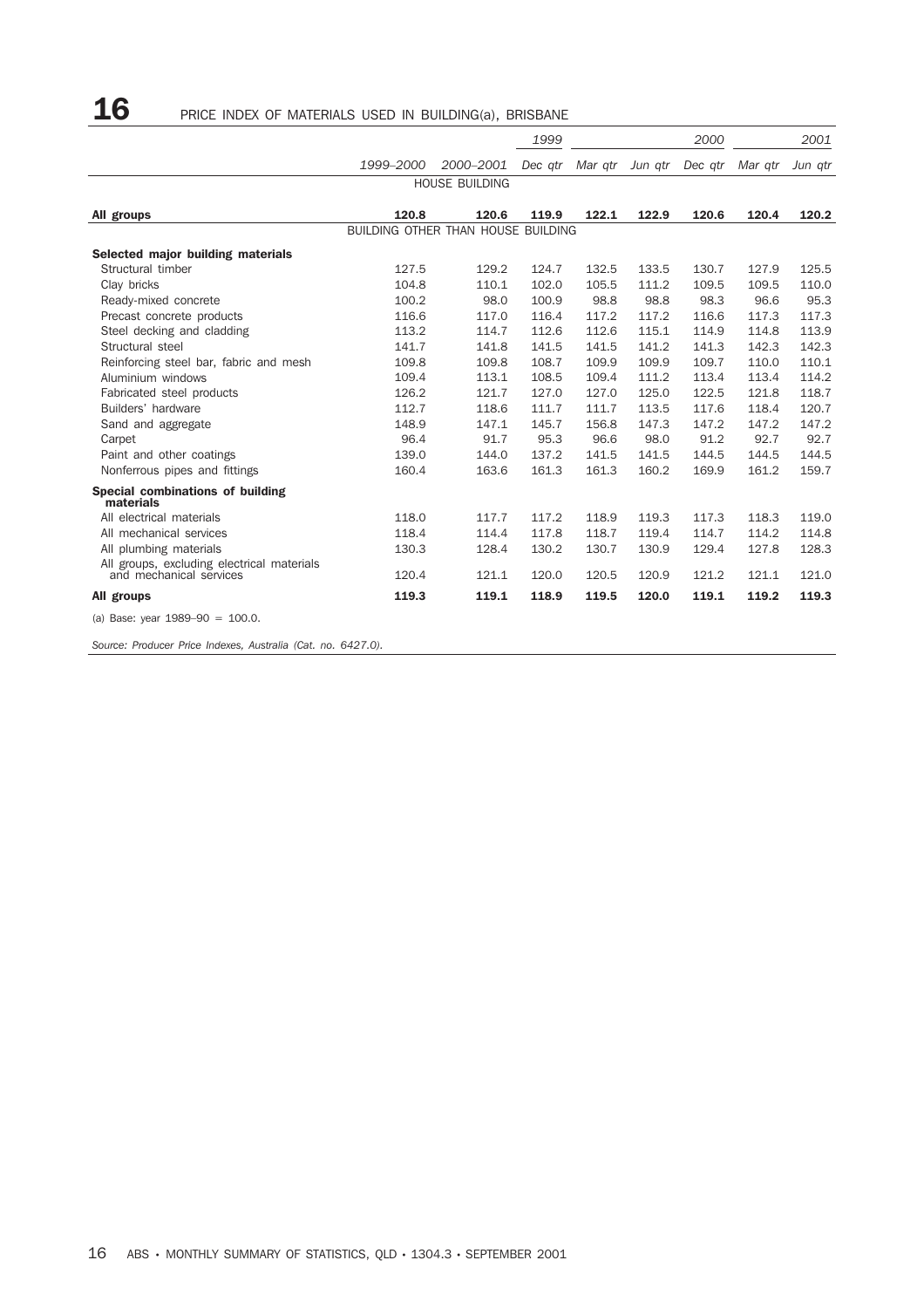# 17 MANUFACTURING AND FOREIGN TRADE PRICE INDEXES(a), AUSTRALIA

|                                    |                               |                               | Manufacturing price indexes |                      |                     |                            | Export price index                                |               |                                         | Import price index |  |
|------------------------------------|-------------------------------|-------------------------------|-----------------------------|----------------------|---------------------|----------------------------|---------------------------------------------------|---------------|-----------------------------------------|--------------------|--|
|                                    | Imported<br>materials<br>used | Domestic<br>materials<br>used | All<br>materials<br>used    | Articles<br>produced | Mineral<br>products | Wool &<br>cotton<br>fibres | Base<br>metals &<br>articles of<br>base<br>metals | All<br>groups | Machinery<br>and<br>transport<br>equip. | All<br>groups      |  |
| 1995-96                            | 117.6                         | 106.0                         | 110.1                       | 113.7                | 100.9               | 72.7                       | 97.0                                              | 96.1          | 117.4                                   | 115.0              |  |
| 1996-97                            | 109.4                         | 104.2                         | 106.0                       | 114.3                | 103.0               | 67.6                       | 86.1                                              | 92.4          | 108.5                                   | 108.6              |  |
| 1997-98                            | 112.2                         | 104.1                         | 107.0                       | 115.9                | 113.7               | 75.8                       | 94.1                                              | 98.9          | 115.5                                   | 115.4              |  |
| 1998-99                            | 113.5                         | 101.5                         | 105.9                       | 115.6                | 114.6               | 61.4                       | 85.6                                              | 95.7          | 121.9                                   | 119.9              |  |
| 1999-2000                          | 118.8                         | 114.5                         | 115.8                       | 120.6                | 117.0               | 62.5                       | 99.3                                              | 98.0          | 119.4                                   | 120.2              |  |
| 2000-2001                          | 134.0                         | 131.9                         | 132.4                       | 128.5                | 144.8               | 74.3                       | 113.9                                             | 114.8         | 129.7                                   | 134.3              |  |
| 1997                               |                               |                               |                             |                      |                     |                            |                                                   |               |                                         |                    |  |
| December qtr                       | 111.9                         | 106.3                         | 108.2                       | 116.2                | 113.7               | 77.2                       | 96.8                                              | 99.2          | 114.9                                   | 115.4              |  |
| 1998                               |                               |                               |                             |                      |                     |                            |                                                   |               |                                         |                    |  |
| March qtr                          | 112.5                         | 102.6                         | 106.2                       | 115.8                | 114.5               | 75.9                       | 92.7                                              | 99.4          | 117.6                                   | 116.7              |  |
| June qtr                           | 114.6                         | 102.7                         | 107.1                       | 116.2                | 118.5               | 72.3                       | 91.0                                              | 100.9         | 118.8                                   | 118.5              |  |
| September qtr                      | 116.6                         | 102.2                         | 107.5                       | 116.4                | 122.4               | 67.6                       | 93.3                                              | 102.0         | 123.7                                   | 122.9              |  |
| December gtr                       | 113.6                         | 101.3                         | 105.8                       | 115.7                | 117.8               | 59.2                       | 86.1                                              | 96.9          | 123.9                                   | 121.7              |  |
| 1999                               |                               |                               |                             |                      |                     |                            |                                                   |               |                                         |                    |  |
| March qtr                          | 111.6                         | 99.9                          | 104.2                       | 115.0                | 110.8               | 58.8                       | 80.6                                              | 93.1          | 122.4                                   | 119.1              |  |
| June qtr                           | 112.3                         | 102.5                         | 106.1                       | 115.3                | 107.4               | 60.0                       | 82.3                                              | 90.6          | 117.6                                   | 115.9              |  |
| September qtr                      | 112.2                         | 106.3                         | 108.3                       | 117.7                | 108.3               | 60.5                       | 87.3                                              | 91.5          | 116.5                                   | 115.8              |  |
| December gtr                       | 115.6                         | 112.8                         | 113.6                       | 119.3                | 112.6               | 62.1                       | 94.0                                              | 95.4          | 118.6                                   | 118.3              |  |
| 2000                               |                               |                               |                             |                      |                     |                            |                                                   |               |                                         |                    |  |
| March qtr                          | 120.3                         | 116.7                         | 117.8                       | 121.4                | 119.9               | 60.2                       | 105.5                                             | 99.5          | 118.4                                   | 120.1              |  |
| June qtr                           | 126.9                         | 122.0                         | 123.5                       | 123.8                | 127.3               | 67.3                       | 110.3                                             | 105.7         | 124.2                                   | 126.7              |  |
| September gtr                      | 129.6                         | 127.3                         | 127.8                       | 126.2                | 133.1               | 69.6                       | 109.0                                             | 107.9         | 123.8                                   | 128.4              |  |
| December gtr                       | 133.6                         | 134.6                         | 133.9                       | 129.3                | 147.7               | 71.9                       | 116.9                                             | 115.8         | 131.3                                   | 137.0              |  |
| 2001                               |                               |                               |                             |                      |                     |                            |                                                   |               |                                         |                    |  |
| March qtr                          | 132.9                         | 129.0                         | 130.3                       | 127.7                | 143.6               | 74.8                       | 114.0                                             | 115.3         | 129.6                                   | 132.9              |  |
| June qtr                           | 140.0                         | 136.8                         | 137.7                       | 130.7                | 154.7               | 80.8                       | 115.8                                             | 120.3         | 134.0                                   | 138.7              |  |
| (a) Base: year $1989-90 = 100.0$ . |                               |                               |                             |                      |                     |                            |                                                   |               |                                         |                    |  |

*Source: Producer Price Indexes, Australia (Cat. no. 6427.0); International Trade Price Indexes, Australia (Cat. no. 6457.0).*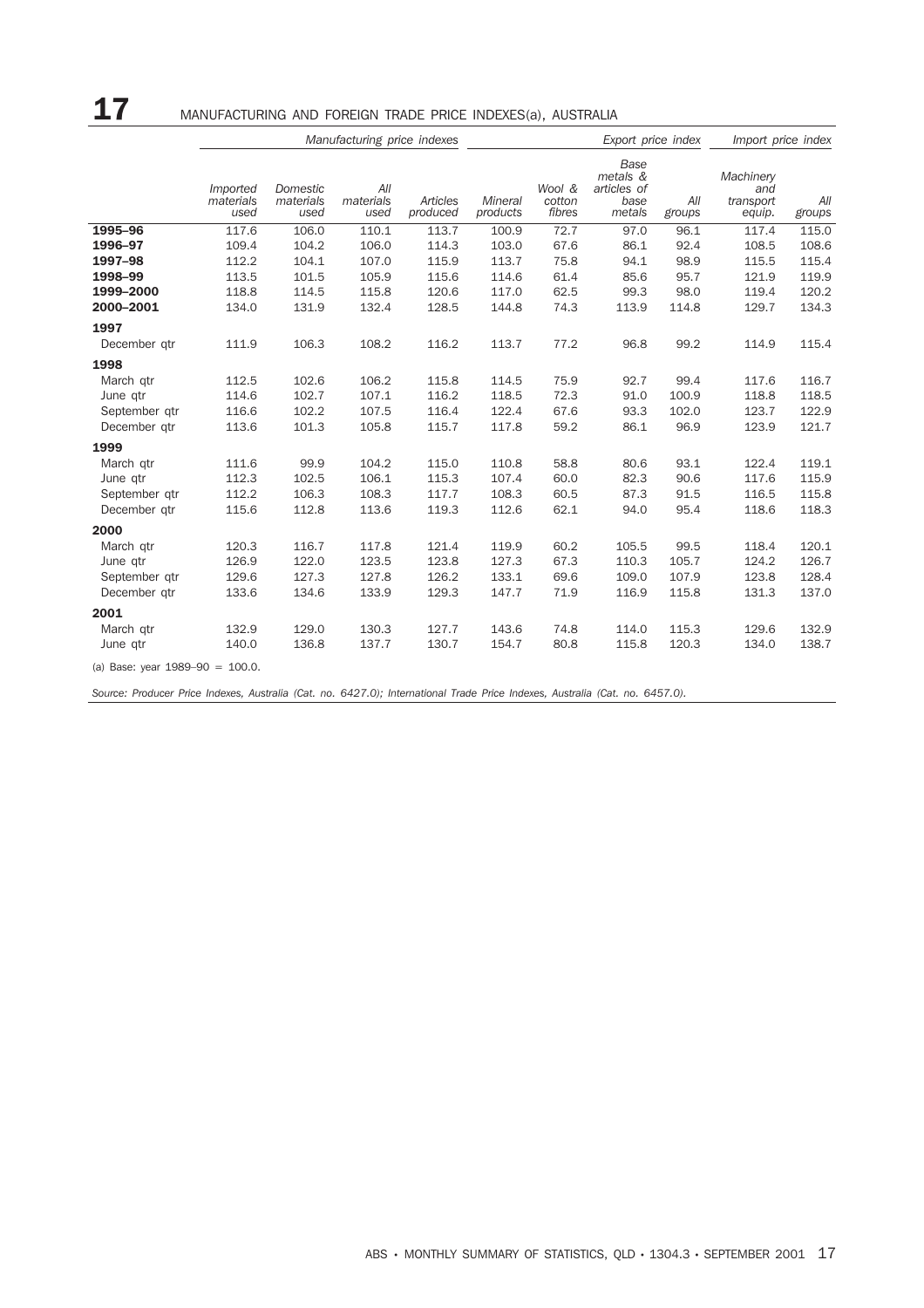# 18 LIVESTOCK SLAUGHTERED(a) AND MEAT PRODUCED(b)

|           |           |        |             | Livestock slaughtered(a) |             |             |         |               |         | Meat produced(b) |
|-----------|-----------|--------|-------------|--------------------------|-------------|-------------|---------|---------------|---------|------------------|
|           | Cattle    | Calves | Sheep       | Lambs                    | Pigs        | <b>Beef</b> | Veal    | <b>Mutton</b> | Lamb    | Pigmeats         |
|           | '000      | '000   | '000        | '000                     | '000        | tonnes      | tonnes  | tonnes        | tonnes  | tonnes           |
| 1995-96   | 2 406.9   | 91.2   | 727.5       | 695.3                    | 1 080.0     | 655 664     | 3855    | 14 162        | 12 5 85 | 77 696           |
| 1996-97   | 2 517.9   | 120.9  | 977.3       | 785.1                    | 1 002.3     | 687 802     | 5579    | 19 646        | 14 348  | 73 809           |
| 1997-98   | 3 0 1 4.6 | 114.9  | 1 2 7 7 . 1 | 765.7                    | 1 0 8 2.7   | 799 779     | 5 5 2 0 | 24 552        | 13 949  | 81 172           |
| 1998-99   | 3 3 0 6.3 | 112.8  | 1 3 3 3 . 8 | 756.7                    | 1 1 3 2 . 4 | 904 504     | 5928    | 26 040        | 14 138  | 84 065           |
| 1999-2000 | 3 3 1 2.5 | 141.7  | 1 4 2 3.9   | 917.6                    | 1 1 1 1 . 2 | 932 053     | 6 5 5 0 | 27 704        | 17 456  | 82 037           |
| 2000-2001 | 3 535.2   | 135.0  | 1488.4      | 1 0 2 1.7                | 1 0 7 4 .9  | 1 005 964   | 5 6 8 2 | 28 3 86       | 19 604  | 78 216           |
| 2000      |           |        |             |                          |             |             |         |               |         |                  |
| April     | 256.6     | 12.2   | 106.4       | 85.1                     | 91.6        | 71 631      | 565     | 2 0 0 4       | 1647    | 6776             |
| May       | 315.7     | 13.0   | 106.1       | 75.2                     | 103.8       | 88 584      | 609     | 1990          | 1446    | 7862             |
| June      | 329.2     | 13.9   | 105.9       | 85.2                     | 98.6        | 91 781      | 609     | 2049          | 1547    | 7 4 4 5          |
| July      | 304.6     | 12.0   | 120.5       | 85.6                     | 88.3        | 82 889      | 488     | 2 3 2 8       | 1695    | 6523             |
| August    | 326.3     | 13.3   | 137.8       | 104.0                    | 96.4        | 92 851      | 514     | 2672          | 2 0 3 4 | 7 1 5 9          |
| September | 327.7     | 13.2   | 122.9       | 83.9                     | 83.3        | 93 871      | 535     | 2 4 2 7       | 1605    | 6 2 4 7          |
| October   | 321.6     | 13.9   | 128.2       | 87.5                     | 94.7        | 92 958      | 578     | 2 4 4 6       | 1671    | 7 0 8 9          |
| November  | 297.4     | 11.0   | 136.3       | 82.5                     | 106.8       | 84 971      | 468     | 2571          | 1616    | 7819             |
| December  | 226.5     | 10.1   | 90.8        | 64.9                     | 93.9        | 64 936      | 547     | 1784          | 1 2 5 6 | 6561             |
| 2001      |           |        |             |                          |             |             |         |               |         |                  |
| January   | 151.9     | 9.7    | 114.8       | 91.4                     | 75.9        | 43 455      | 499     | 2 2 9 5       | 1 7 1 4 | 5 2 9 5          |
| February  | 279.2     | 8.8    | 122.4       | 79.9                     | 79.9        | 80 573      | 303     | 2 3 8 0       | 1485    | 5 5 8 5          |
| March     | 333.3     | 11.1   | 130.2       | 78.6                     | 84.1        | 95 896      | 488     | 2 3 9 8       | 1475    | 6 0 1 2          |
| April     | 284.1     | 10.1   | 116.2       | 76.8                     | 81.9        | 81 524      | 352     | 2 1 4 7       | 1 4 6 0 | 5966             |
| May       | 347.7     | 13.0   | 149.2       | 97.0                     | 101.6       | 98 676      | 477     | 2 7 6 5       | 1873    | 7 541            |
| June      | 335.0     | 9.0    | 119.3       | 89.7                     | 88.1        | 93 364      | 433     | 2 1 7 3       | 1720    | 6419             |

(a) Including livestock slaughtered on farms.

(b) Dressed carcass weight. Excluding offal.

*Source: Livestock Products, Australia (Cat. no. 7215.0); ABS data available on request, Livestock Products.*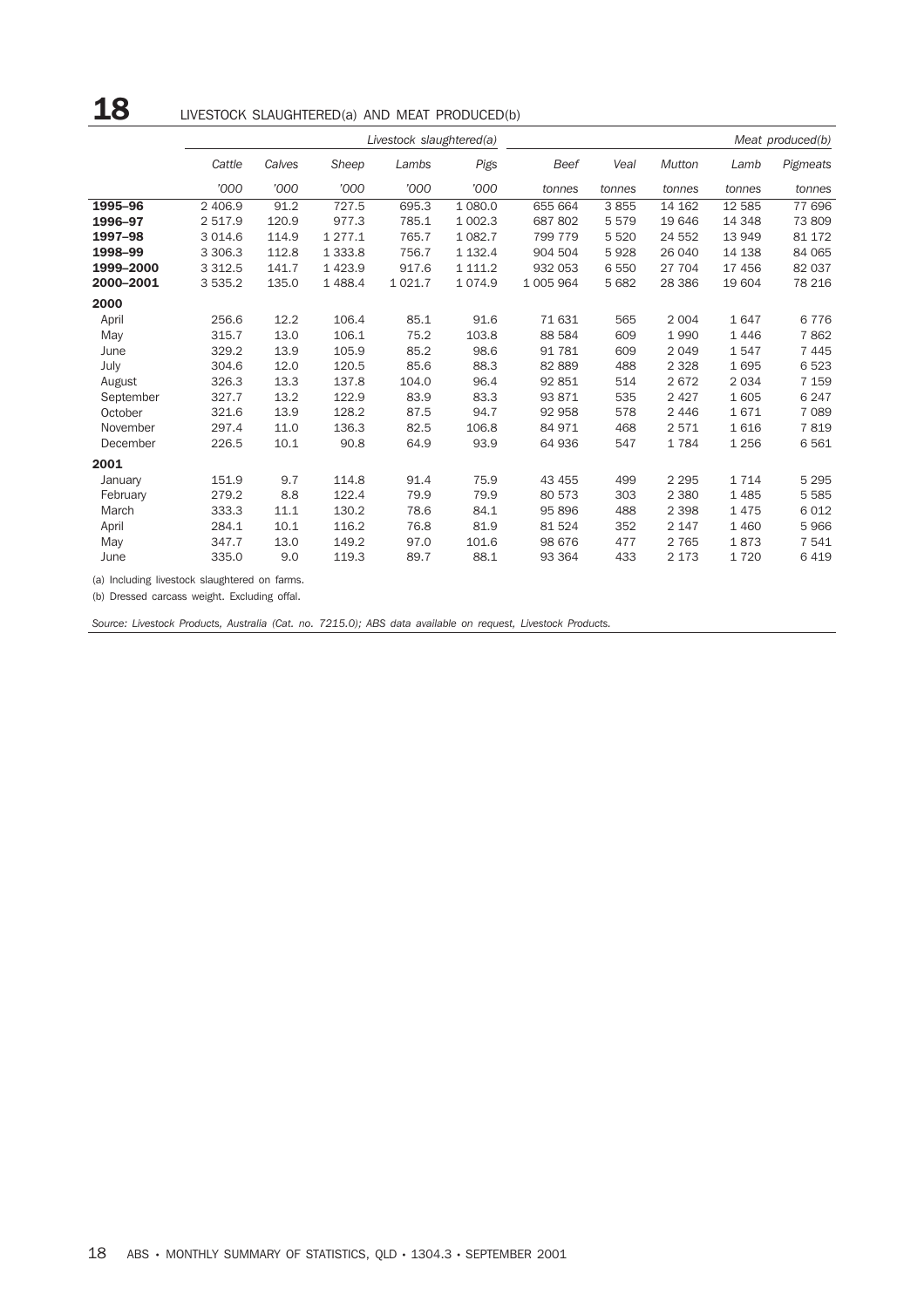# 19 ENGINEERING CONSTRUCTION

|                                                                         | Value of<br>work commenced | Value of<br>work done | Value of work<br>yet to be done |
|-------------------------------------------------------------------------|----------------------------|-----------------------|---------------------------------|
|                                                                         | \$m\$                      | \$m\$                 | \$m\$                           |
| 1997-98                                                                 | 4 4 4 1.9                  | 3 8 5 9.4             | 1 697.1                         |
| 1998-99                                                                 | 4 4 0 2.1                  | 4 5 7 4 . 7           | 1 537.9                         |
| 1999-2000                                                               | 5 747.1                    | 5 2 2 1.4             | 2 3 9 3.1                       |
| 1999                                                                    |                            |                       |                                 |
| December qtr                                                            | 1 705.2                    | 1459.1                | 1930.8                          |
| 2000                                                                    |                            |                       |                                 |
| March gtr                                                               | 1802.4                     | 1 2 2 9 . 2           | 2 634.3                         |
| June qtr                                                                | 910.7                      | 1 2 6 2.9             | 2 3 9 3 . 1                     |
| September gtr                                                           | 1 277.2                    | 1 2 6 0.9             | 2 556.6                         |
| December qtr                                                            | 834.3                      | 1 172.0               | 2 4 3 4 . 1                     |
| 2001                                                                    |                            |                       |                                 |
| March qtr                                                               | 647.4                      | 1 0 1 9.4             | 2 141.3                         |
| Source: Engineering Construction Activity, Australia (Cat. no. 8762.0). |                            |                       |                                 |

# 20 BUILDING ACTIVITY(a)

|               |           | Dwelling units in new residential buildings(b) |                                              | Value of building work completed |                                       |                                 |           |                                    |
|---------------|-----------|------------------------------------------------|----------------------------------------------|----------------------------------|---------------------------------------|---------------------------------|-----------|------------------------------------|
|               | Commenced | Completed                                      | Under<br>construction<br>at end of<br>period | <b>New</b><br>houses             | New other<br>residential<br>buildings | Non-<br>residential<br>building | Total(c)  | Value of<br>work done<br>in period |
|               | no.       | no.                                            | no.                                          | \$m\$                            | \$m                                   | \$m\$                           | \$m\$     | \$m\$                              |
| 1994-95       | 46 369    | 48 632                                         | 15 4 69                                      | 3 172.3                          | 1 100.1                               | 1834.1                          | 6 3 5 1.8 | 6819.9                             |
| 1995-96       | 31 342    | 35 337                                         | 11 188                                       | 2 3 7 2 . 2                      | 994.9                                 | 2 656.7                         | 6 290.7   | 5 7 9 1.8                          |
| 1996-97       | 32 409    | 30 563                                         | 12 811                                       | 2 3 2 0.2                        | 695.2                                 | 2 3 8 9.1                       | 5 681.7   | 5964.9                             |
| 1997-98       | 35 4 18   | 33 782                                         | 14 289                                       | 2 5 68.5                         | 920.4                                 | 2 409.5                         | 6 202.9   | 6 5 6 0.8                          |
| 1998-99       | 29 3 25   | 32 468                                         | 10 896                                       | 2 4 1 5.9                        | 1 0 5 4 .9                            | 2 407.8                         | 6 189.3   | 6 2 2 1.1                          |
| 1999-2000     | 34 577    | 33 034                                         | 12 4 26                                      | 2 908.2                          | 850.2                                 | 2 537.4                         | 6 6 5 4.0 | 6956.8                             |
| 1999          |           |                                                |                                              |                                  |                                       |                                 |           |                                    |
| December gtr  | 9034      | 7 1 8 5                                        | 12 497                                       | 675.3                            | 179.0                                 | 761.5                           | 1 702.9   | 1 7 3 3.8                          |
| 2000          |           |                                                |                                              |                                  |                                       |                                 |           |                                    |
| March qtr     | 8 2 2 2   | 7438                                           | 13 26 6                                      | 640.2                            | 199.7                                 | 502.9                           | 1426.0    | 1 546.3                            |
| June qtr      | 9872      | 10 679                                         | 12 4 26                                      | 949.9                            | 271.7                                 | 633.8                           | 1964.0    | 2 1 1 7 .5                         |
| September gtr | 5826      | 7817                                           | 10 4 21                                      | 714.6                            | 241.7                                 | 567.5                           | 1 608.6   | 1 596.4                            |
| December gtr  | 5 3 8 2   | 6414                                           | 9 3 1 2                                      | 542.5                            | 269.2                                 | 683.3                           | 1 598.3   | 1 4 8 2.4                          |
| 2001          |           |                                                |                                              |                                  |                                       |                                 |           |                                    |
| March qtr     | 4989      | 5 5 3 7                                        | 8698                                         | 483.2                            | 252.2                                 | 599.1                           | 1 4 3 0.7 | 1 2 8 2.6                          |

(a) The scope of building activity includes all new residential buildings, irrespective of value, and alterations and additions to residential buildings with an<br>approval value of \$10,000 and over; and non-residential build

(b) Including alterations, additions and conversions.

(c) Including alterations and additions (valued at \$10,000 and over) to residential buildings, which are not shown in the foregoing columns.

*Source: Building Activity, Queensland (Cat. no. 8752.3).*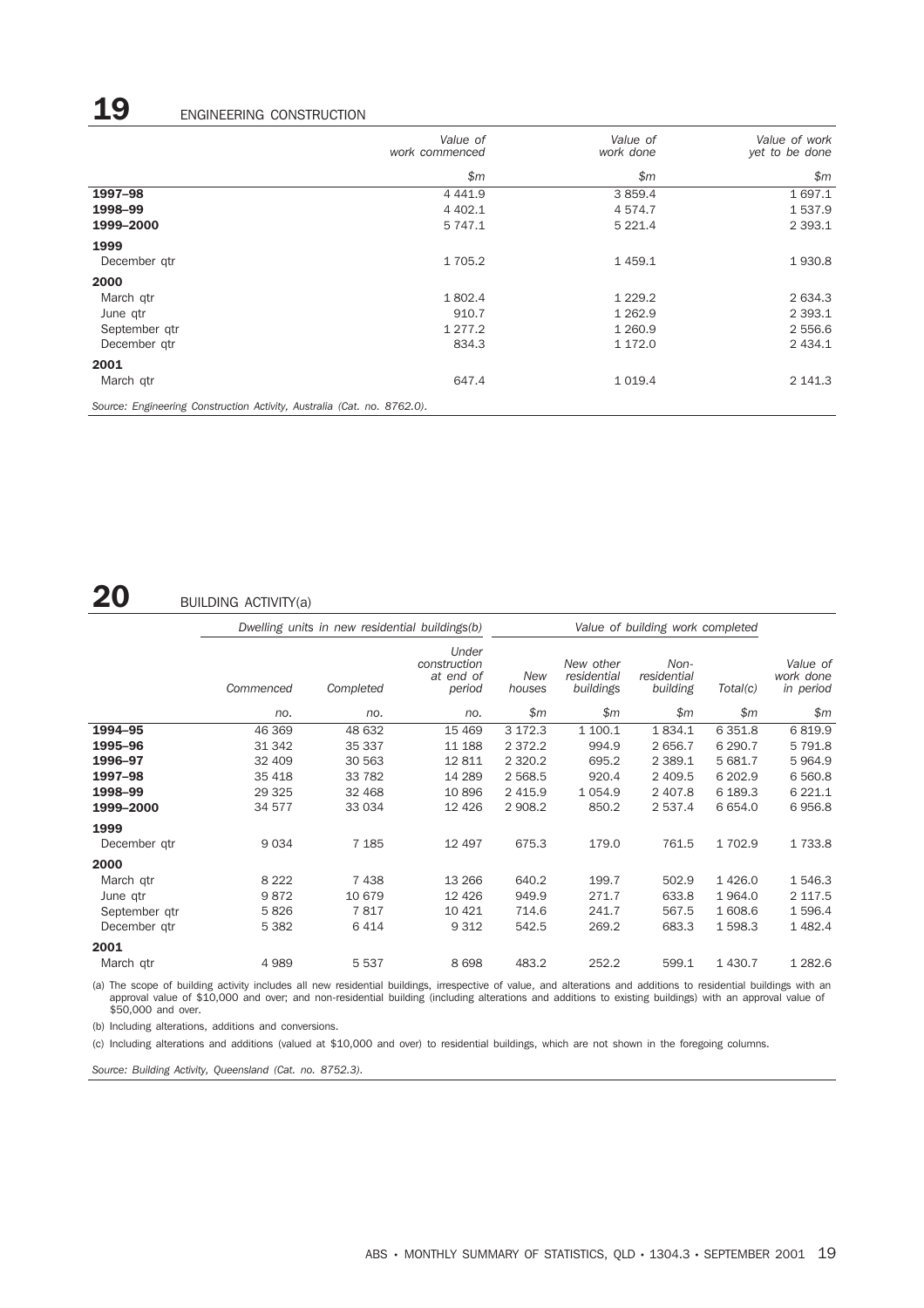## $21$  BUILDING ACTIVITY, NEW DWELLING UNITS(a)—BY TYPE AND STAGE OF CONSTRUCTION

|               |         |                                   | Commenced | Completed |                                   |          | Under construction at end of period |                                   |          |
|---------------|---------|-----------------------------------|-----------|-----------|-----------------------------------|----------|-------------------------------------|-----------------------------------|----------|
|               | Houses  | Other<br>residential<br>buildings | Total(b)  | Houses    | Other<br>residential<br>buildings | Total(b) | Houses                              | Other<br>residential<br>buildings | Total(b) |
|               | no.     | no.                               | no.       | no.       | no.                               | no.      | no.                                 | no.                               | no.      |
| 1997-98       | 23 754  | 11 222                            | 35 4 18   | 23 373    | 9991                              | 33 7 82  | 6625                                | 7 200                             | 14 289   |
| 1998-99       | 20 150  | 8 9 6 2                           | 29 3 25   | 20 772    | 11 110                            | 32 4 68  | 5970                                | 4835                              | 10896    |
| 1999-2000     | 24 218  | 10 130                            | 34 577    | 24 157    | 8707                              | 33 034   | 6 0 0 4                             | 6 2 7 3                           | 12 4 26  |
| 1999          |         |                                   |           |           |                                   |          |                                     |                                   |          |
| December gtr  | 6 3 1 5 | 2679                              | 9 0 3 4   | 5454      | 1683                              | 7 1 8 5  | 6640                                | 5696                              | 12 497   |
| 2000          |         |                                   |           |           |                                   |          |                                     |                                   |          |
| March gtr     | 5941    | 2 2 6 1                           | 8 2 2 2   | 5 2 9 8   | 2098                              | 7438     | 7 2 7 9                             | 5848                              | 13 2 66  |
| June gtr      | 6523    | 3 3 0 0                           | 9872      | 7 7 6 2   | 2879                              | 10 679   | 6 0 0 4                             | 6 2 7 3                           | 12 4 26  |
| September gtr | 3 3 8 9 | 2 3 7 6                           | 5826      | 5 2 8 2   | 2 4 2 0                           | 7817     | 4 109                               | 6 2 3 3                           | 10 4 21  |
| December atr  | 3 5 8 8 | 1674                              | 5 3 8 2   | 3897      | 2 4 4 2                           | 6414     | 3788                                | 5 4 0 1                           | 9 3 1 2  |
| 2001          |         |                                   |           |           |                                   |          |                                     |                                   |          |
| March gtr     | 3 1 6 3 | 1784                              | 4989      | 3 3 2 9   | 2 1 9 6                           | 5 5 3 7  | 3588                                | 4957                              | 8698     |

(a) Including new houses and dwelling units in other residential buildings (e.g. flats, home units, etc.) but excluding units offering temporary<br>accommodation (e.g. motels, hostels, etc.) and caretakers' quarters in non-re

(b) Including alterations, additions and conversions, which are not shown in the foregoing columns.

*Source: Building Activity, Queensland (Cat. no. 8752.3).*

 $22$  BUILDING APPROVALS(a)

|           |         |                |                        |       | Dwelling units in new residential buildings |                                                                          |                   |           | Non-residential<br>buildings  |          |
|-----------|---------|----------------|------------------------|-------|---------------------------------------------|--------------------------------------------------------------------------|-------------------|-----------|-------------------------------|----------|
|           |         | Private sector | Public sector<br>Total |       |                                             | <b>Alterations</b><br>and<br>additions<br>to<br>residential<br>buildings | Private<br>sector | Total     | Total<br>value of<br>building |          |
|           | no.     | \$m\$          | no.                    | \$m   | no.                                         | \$m                                                                      | \$m               | \$m\$     | \$m\$                         | \$m\$    |
| 1998-99   | 29 169  | 3 0 1 2.4      | 1 2 5 2                | 119.0 | 30 4 21                                     | 3 1 3 1.6                                                                | 284.9             | 1 7 9 3.2 | 2 4 6 3.7                     | 5 880.0  |
| 1999-2000 | 34 826  | 3 9 3 8.2      | 781                    | 90.8  | 35 607                                      | 4 0 7 4 .0                                                               | 378.1             | 1 3 9 3.4 | 2 0 7 7 .4                    | 6 5 29.6 |
| 2000-2001 | 92 959  | 2847.2         | 2 3 0 1                | 89.8  | 95 260                                      | 2 9 3 7.4                                                                | 400.2             | 1 7 1 5.8 | 2 530.8                       | 5 868.3  |
| 2000      |         |                |                        |       |                                             |                                                                          |                   |           |                               |          |
| April     | 2826    | 339.3          | 37                     | 4.0   | 2863                                        | 343.2                                                                    | 25.8              | 122.0     | 181.2                         | 550.2    |
| May       | 3 4 7 7 | 400.1          | 99                     | 13.4  | 3576                                        | 413.5                                                                    | 46.1              | 136.5     | 201.6                         | 661.3    |
| June      | 1853    | 191.1          | 228                    | 26.3  | 2 0 8 1                                     | 217.5                                                                    | 27.5              | 122.0     | 138.1                         | 383.0    |
| July      | 1559    | 171.0          | 35                     | 5.1   | 1594                                        | 176.2                                                                    | 20.1              | 156.7     | 166.4                         | 362.5    |
| August    | 2 2 8 4 | 262.3          | 20                     | 2.4   | 2 3 0 4                                     | 264.9                                                                    | 35.3              | 136.4     | 188.9                         | 489.1    |
| September | 1976    | 229.4          | 29                     | 3.6   | 2 0 0 5                                     | 233.0                                                                    | 34.4              | 170.0     | 217.0                         | 484.4    |
| October   | 1836    | 225.4          | 31                     | 4.3   | 1867                                        | 229.7                                                                    | 28.9              | 190.8     | 242.1                         | 500.7    |
| November  | 2 1 6 4 | 267.7          | 19                     | 1.3   | 2 1 8 3                                     | 268.9                                                                    | 36.8              | 157.8     | 265.6                         | 571.4    |
| December  | 1563    | 198.0          | 56                     | 6.7   | 1619                                        | 204.7                                                                    | 22.6              | 102.8     | 239.7                         | 467.0    |
| 2001      |         |                |                        |       |                                             |                                                                          |                   |           |                               |          |
| January   | 1716    | 219.3          | 58                     | 6.7   | 1774                                        | 226.1                                                                    | 29.8              | 119.7     | 202.9                         | 458.7    |
| February  | 1 4 6 9 | 201.4          | 42                     | 5.1   | 1511                                        | 206.5                                                                    | 30.6              | 121.2     | 135.7                         | 372.9    |
| March     | 1740    | 209.5          | 55                     | 8.0   | 1795                                        | 217.5                                                                    | 43.7              | 123.6     | 226.8                         | 488.1    |
| April     | 1858    | 248.0          | 71                     | 10.9  | 1929                                        | 259.0                                                                    | 38.4              | 71.2      | 96.9                          | 394.2    |
| May       | 2938    | 350.6          | 131                    | 14.5  | 3 0 6 9                                     | 365.1                                                                    | 46.2              | 231.1     | 271.9                         | 683.2    |
| June      | 2 2 0 4 | 264.6          | 192                    | 21.2  | 2 3 9 6                                     | 285.8                                                                    | 33.4              | 134.5     | 276.9                         | 596.1    |
|           |         |                |                        |       |                                             |                                                                          |                   |           |                               |          |

(a) The scope of building approvals includes all approved new residential building jobs valued at \$10,000 or more; all approved non-residential building<br>jobs valued at \$50,000 or more; and approved alterations and addition

*Source: Building Approvals, Australia (Cat. no. 8731.0).*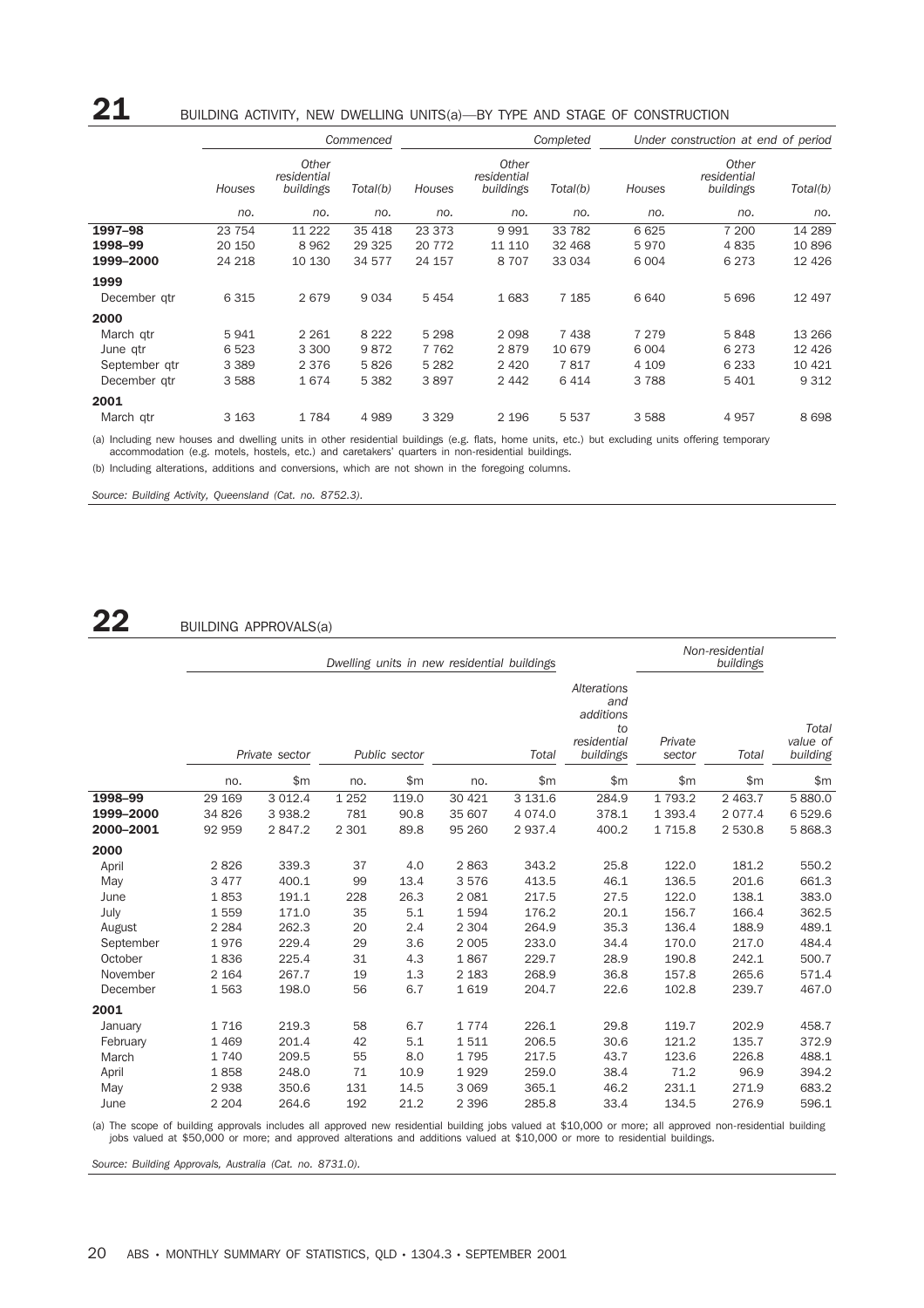|           |                     | Dwelling units involved                |                                                 |              |                                                                      |
|-----------|---------------------|----------------------------------------|-------------------------------------------------|--------------|----------------------------------------------------------------------|
|           | For<br>construction | For<br>purchase<br>of newly<br>erected | For<br>purchase<br>of previously<br>established | Refinance(a) | Total secured<br>housing finance<br>commitments to<br>individuals(b) |
|           | no.                 | no.                                    | no.                                             | no.          | \$m                                                                  |
| 1995-96   | 15 141              | 3854                                   | 44 599                                          | 18 417       | 8 4 7 9                                                              |
| 1996-97   | 15 097              | 4 0 38                                 | 44 378                                          | 20 449       | 8690                                                                 |
| 1997-98   | 15 157              | 4 1 1 6                                | 43 680                                          | 16 313       | 8776                                                                 |
| 1998-99   | 13 275              | 3679                                   | 46 377                                          | 14 095       | 9 3 5 5                                                              |
| 1999-2000 | 13 647              | 3509                                   | 53 840                                          | 17 022       | 11 248                                                               |
| 2000-2001 | 10 060              | 3 1 6 8                                | 62 399                                          | 19 988       | 11910                                                                |
| 2000      |                     |                                        |                                                 |              |                                                                      |
| April     | 875                 | 217                                    | 3672                                            | 1 2 5 0      | 760                                                                  |
| May       | 936                 | 279                                    | 4576                                            | 1693         | 914                                                                  |
| June      | 720                 | 342                                    | 3 7 1 3                                         | 1626         | 830                                                                  |
| July      | 572                 | 245                                    | 4929                                            | 1 3 3 3      | 836                                                                  |
| August    | 776                 | 270                                    | 5 3 1 5                                         | 1552         | 942                                                                  |
| September | 685                 | 231                                    | 4 609                                           | 1426         | 809                                                                  |
| October   | 710                 | 207                                    | 4864                                            | 1599         | 865                                                                  |
| November  | 667                 | 248                                    | 5 5 2 4                                         | 1776         | 969                                                                  |
| December  | 622                 | 287                                    | 4 7 1 0                                         | 1511         | 881                                                                  |
| 2001      |                     |                                        |                                                 |              |                                                                      |
| January   | 594                 | 240                                    | 4 3 5 5                                         | 1 400        | 825                                                                  |
| February  | 719                 | 225                                    | 4923                                            | 1582         | 959                                                                  |
| March     | 894                 | 273                                    | 6018                                            | 1933         | 1 1 7 3                                                              |
| April     | 902                 | 252                                    | 5 0 5 7                                         | 1747         | 1 0 5 3                                                              |
| May       | 1 4 1 5             | 378                                    | 6 2 7 6                                         | 2 2 2 2      | 1 3 3 6                                                              |
| June      | 1504                | 312                                    | 5819                                            | 1907         | 1 2 6 3                                                              |
|           |                     |                                        |                                                 |              |                                                                      |

(a) For existing home loans.

(b) Including alterations and additions.

*Source: ABS data available on request, Housing Finance for Owner Occupation Survey.*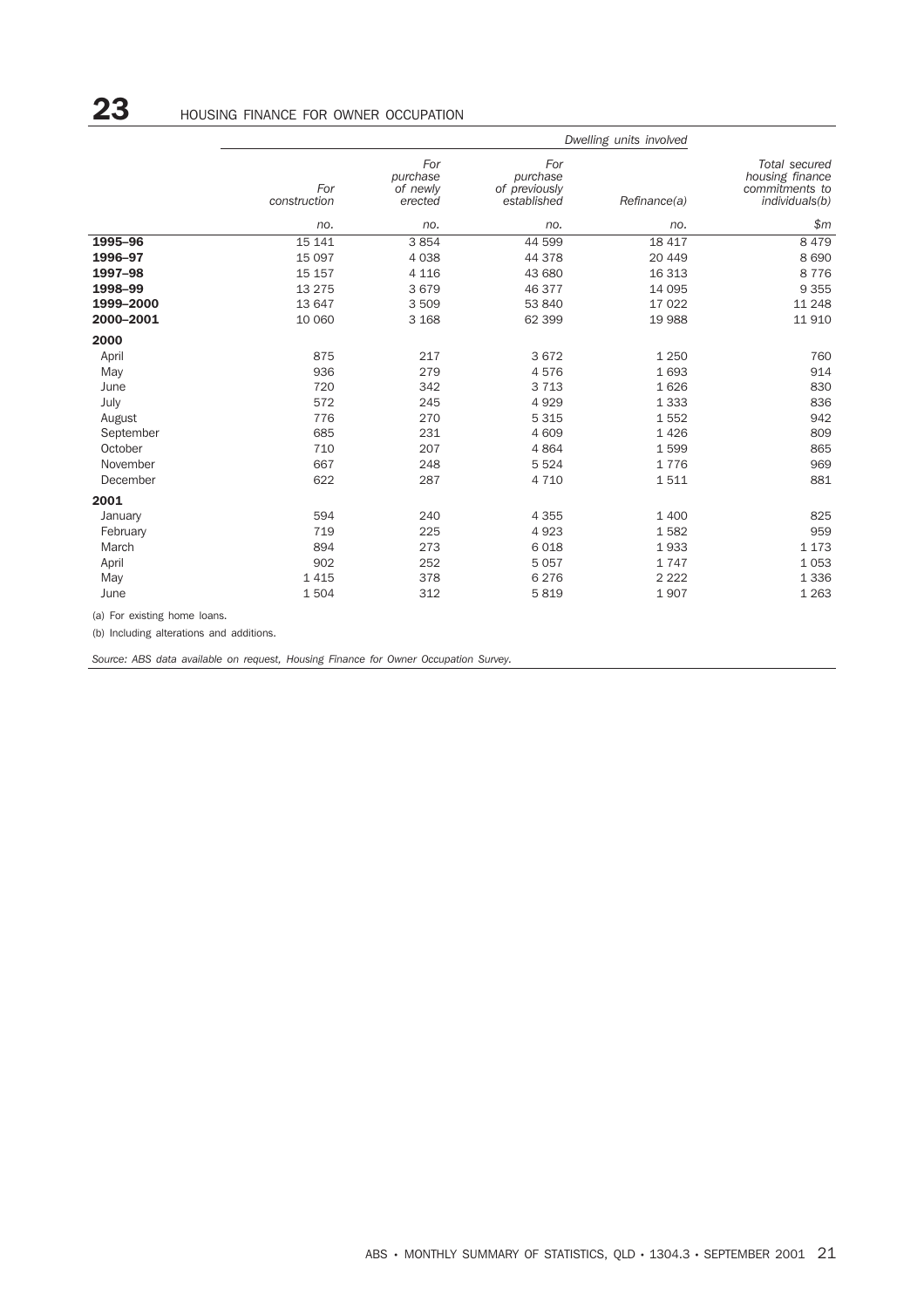## 24 SECURED HOUSING FINANCE COMMITMENTS(a), BY TYPE OF BORROWER

|           |                                    |                                                                 |                         | First home buyers            | Other                              |                                     |                         |                              |
|-----------|------------------------------------|-----------------------------------------------------------------|-------------------------|------------------------------|------------------------------------|-------------------------------------|-------------------------|------------------------------|
|           | Number of<br>dwellings<br>financed | Number as<br>proportion of<br>total                             | Value of<br>commitments | Average<br>borrowing<br>size | Number of<br>dwellings<br>financed | Number as<br>proportion of<br>total | Value of<br>commitments | Average<br>borrowing<br>size |
|           | no.                                | %                                                               | \$m\$                   | \$'000                       | no.                                | %                                   | \$m\$                   | \$'000                       |
| 2000      |                                    |                                                                 |                         |                              |                                    |                                     |                         |                              |
| April     | 1 3 3 3                            | 22.2                                                            | 155.1                   | 116.3                        | 4 6 8 1                            | 77.8                                | 581.8                   | 124.3                        |
| May       | 1 3 3 0                            | 17.8                                                            | 151.5                   | 113.9                        | 6 1 5 4                            | 82.2                                | 722.6                   | 117.4                        |
| June      | 832                                | 13.0                                                            | 106.2                   | 127.6                        | 5 5 6 9                            | 87.0                                | 687.3                   | 123.4                        |
| July      | 2 1 2 7                            | 30.0                                                            | 228.7                   | 107.5                        | 4952                               | 70.0                                | 580.8                   | 117.3                        |
| August    | 2 4 2 9                            | 30.7                                                            | 259.8                   | 106.9                        | 5484                               | 69.3                                | 650.2                   | 118.6                        |
| September | 1935                               | 27.8                                                            | 199.8                   | 103.2                        | 5016                               | 72.2                                | 580.8                   | 115.8                        |
| October   | 2 0 1 3                            | 27.3                                                            | 208.5                   | 103.6                        | 5 3 6 7                            | 72.7                                | 627.1                   | 116.8                        |
| November  | 2 2 5 9                            | 27.5                                                            | 237.1                   | 104.9                        | 5956                               | 72.5                                | 698.1                   | 117.2                        |
| December  | 1811                               | 25.4                                                            | 198.4                   | 109.6                        | 5 3 1 9                            | 74.6                                | 654.6                   | 123.1                        |
| 2001      |                                    |                                                                 |                         |                              |                                    |                                     |                         |                              |
| January   | 1580                               | 24.0                                                            | 176.8                   | 111.9                        | 5 0 0 9                            | 76.0                                | 620.7                   | 123.9                        |
| February  | 1900                               | 25.5                                                            | 214.3                   | 112.8                        | 5 5 4 9                            | 74.5                                | 717.3                   | 129.3                        |
| March     | 2 2 5 4                            | 24.7                                                            | 259.6                   | 115.2                        | 6864                               | 75.3                                | 877.1                   | 127.8                        |
| April     | 2 1 9 2                            | 27.5                                                            | 258.6                   | 118.0                        | 5766                               | 72.5                                | 762.8                   | 132.3                        |
| May       | 2884                               | 28.0                                                            | 342.9                   | 118.9                        | 7 4 0 7                            | 72.0                                | 956.2                   | 129.1                        |
| June      | 2885                               | 30.2                                                            | 345.1                   | 119.6                        | 6657                               | 69.8                                | 878.7                   | 132.0                        |
|           |                                    | (a) Excluding alterations and additions, including refinancing. |                         |                              |                                    |                                     |                         |                              |

*Source: Housing Finance for Owner Occupation, Australia (Cat. no. 5609.0).*

### 25 ALL BANKS, DEPOSITS AND LENDING

|           |         |          |                       |         | Deposits |                     |
|-----------|---------|----------|-----------------------|---------|----------|---------------------|
|           | Current | Term(a)  | Investment<br>savings | Other   | Total    | Other<br>lending(b) |
|           | \$m\$   | \$m\$    | \$m\$                 | \$m\$   | \$m\$    | \$m\$               |
| 2000      |         |          |                       |         |          |                     |
| April     | 18 2 26 | 24 542   | 3867                  | 6 1 8 2 | 52 818   | 76 232              |
| May       | 19 009  | 24 880   | 3856                  | 6 1 6 0 | 53 905   | 76 344              |
| June      | 18 8 64 | 25 254   | 3823                  | 6 1 4 8 | 54 088   | 76 724              |
| July      | 18816   | 25 7 7 5 | 3846                  | 6 1 7 2 | 54 608   | 78 239              |
| August    | 19 407  | 26 642   | 3 8 6 0               | 6 3 8 1 | 56 288   | 79 044              |
| September | 18 643  | 26 751   | 3862                  | 6461    | 55 717   | 79 151              |
| October   | 18 961  | 27 285   | 3860                  | 6 5 5 6 | 56 671   | 79 037              |
| November  | 18874   | 27 078   | 3814                  | 6 6 8 0 | 56 447   | 80 111              |
| December  | 19 637  | 27 508   | 3855                  | 6806    | 57 806   | 80 838              |
| 2001      |         |          |                       |         |          |                     |
| January   | 19 0 97 | 27 7 7 5 | 3 7 7 7               | 6746    | 57 393   | 80 712              |
| February  | 19 26 6 | 27887    | 3766                  | 6726    | 57 647   | 81 293              |
| March     | 20 122  | 28 0 79  | 3829                  | 6830    | 58 860   | 81 968              |
| April     | 19 918  | 27 842   | 3929                  | 7 0 18  | 58 707   | 82 081              |
| May       | 20 402  | 27808    | 4 0 4 9               | 7 2 9 8 | 59 557   | 82 885              |
| June      | 21 532  | 26 989   | 4 1 6 4               | 7461    | 60 147   | 83 618              |

(a) Including certificates of deposit.

(b) Excluding public sector securities held by banks and commercial lending through intermediaries.

*Source: Australian Prudential Regulating Authority.*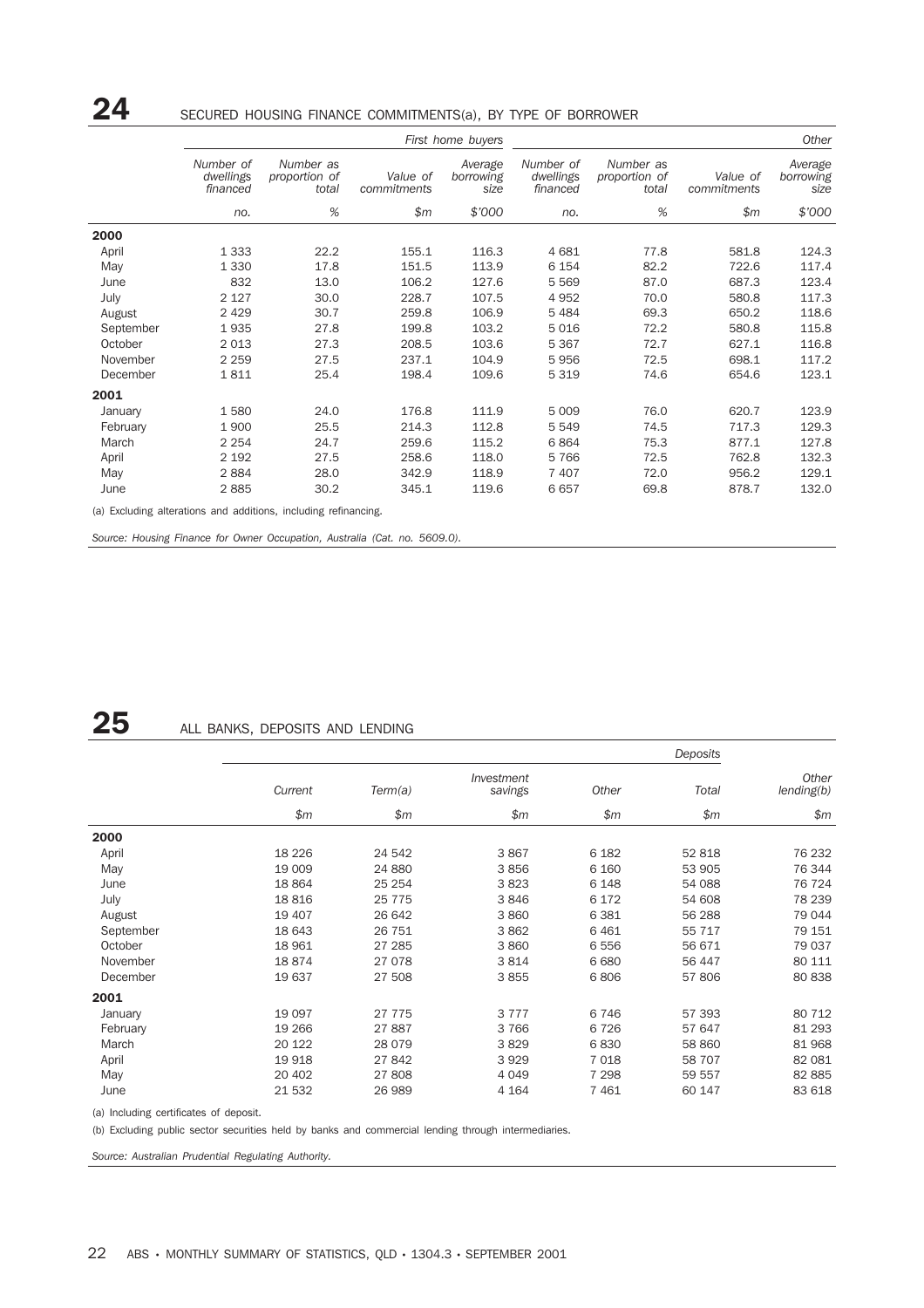# 26 STATE FINAL DEMAND, CHAIN VOLUME MEASURES — ORIGINAL(a)

|                                                                                         |                                       | Final consumption expenditure           | Gross fixed capital formation      |                                    |                                          |  |
|-----------------------------------------------------------------------------------------|---------------------------------------|-----------------------------------------|------------------------------------|------------------------------------|------------------------------------------|--|
|                                                                                         | Household                             | General<br>government                   | Private                            | Public                             | State<br>final<br>demand                 |  |
|                                                                                         | \$m\$                                 | \$m\$                                   | \$m\$                              | \$m\$                              | \$m\$                                    |  |
| 1997-98<br>1998-99<br>1999-2000                                                         | 58 553<br>62 405<br>65 175            | 17 340<br>17 694<br>18 432              | 18 916<br>20 60 6<br>21 2 2 9      | 5 604<br>6370<br>6 7 7 0           | 100 406<br>107 075<br>111 605            |  |
| 1999<br>December gtr                                                                    | 17 162                                | 4874                                    | 5 3 8 7                            | 1789                               | 29 212                                   |  |
| 2000<br>March gtr<br>June qtr<br>September qtr<br>December gtr                          | 15830<br>16 24 6<br>16 7 6 7<br>17883 | 4 2 4 7<br>4 8 23<br>4 5 3 4<br>4 9 3 0 | 5 0 9 0<br>5571<br>4 7 8 7<br>4932 | 1579<br>2 1 1 5<br>1 3 3 8<br>1679 | 26 746<br>28 7 5 5<br>27 4 25<br>29 4 25 |  |
| 2001<br>March qtr<br>(a) Reference year 1998-99.                                        | 16 7 25                               | 4 5 5 0                                 | 4 1 2 2                            | 1 4 9 5                            | 26 892                                   |  |
| Source: Australian National Accounts: Quarterly State Details (Cat. no. 5206.0.40.001). |                                       |                                         |                                    |                                    |                                          |  |

# 27 NEW FIXED CAPITAL EXPENDITURE, BY INDUSTRY GROUP AND TYPE OF ASSET

|                                                                               | Type of asset<br>Industry group |               |                              |         |                                    |                                      |         |  |  |
|-------------------------------------------------------------------------------|---------------------------------|---------------|------------------------------|---------|------------------------------------|--------------------------------------|---------|--|--|
|                                                                               | Mining                          | Manufacturing | Other selected<br>industries | Total   | <b>Buildings</b><br>and structures | Equipment,<br>plant and<br>machinery | Total   |  |  |
|                                                                               | \$m\$                           | \$m\$         | \$m\$                        | \$m\$   | \$m\$                              | \$m                                  | \$m\$   |  |  |
| 1997-98                                                                       | 1968                            | 1764          | 3 6 6 3                      | 7 3 9 5 | 2 4 9 0                            | 4 9 0 4                              | 7 3 9 5 |  |  |
| 1998-99                                                                       | 1698                            | 1 3 4 9       | 4 3 5 2                      | 7 3 9 8 | 2069                               | 5 3 3 0                              | 7 3 9 8 |  |  |
| 1999-2000                                                                     | 1 2 1 5                         | 1465          | 4 6 4 2                      | 7 3 2 2 | 2449                               | 4873                                 | 7 3 2 2 |  |  |
| 1999                                                                          |                                 |               |                              |         |                                    |                                      |         |  |  |
| December qtr                                                                  | 331                             | 337           | 1 1 7 8                      | 1846    | 609                                | 1 2 3 7                              | 1846    |  |  |
| 2000                                                                          |                                 |               |                              |         |                                    |                                      |         |  |  |
| March gtr                                                                     | 306                             | 398           | 1 0 9 5                      | 1799    | 629                                | 1 1 7 1                              | 1799    |  |  |
| June qtr                                                                      | 217                             | 372           | 1 3 5 6                      | 1946    | 708                                | 1 2 3 7                              | 1946    |  |  |
| September gtr                                                                 | 242                             | 267           | 1 1 1 4                      | 1623    | 621                                | 1 0 0 2                              | 1623    |  |  |
| December gtr                                                                  | 239                             | 325           | 1 0 4 9                      | 1612    | 497                                | 1 1 1 5                              | 1612    |  |  |
| 2001                                                                          |                                 |               |                              |         |                                    |                                      |         |  |  |
| March gtr                                                                     | 217                             | 236           | 713                          | 1 1 6 5 | 376                                | 789                                  | 1 1 6 5 |  |  |
| Source: State Estimates of Private New Capital Expenditure (Cat. no. 5646.0). |                                 |               |                              |         |                                    |                                      |         |  |  |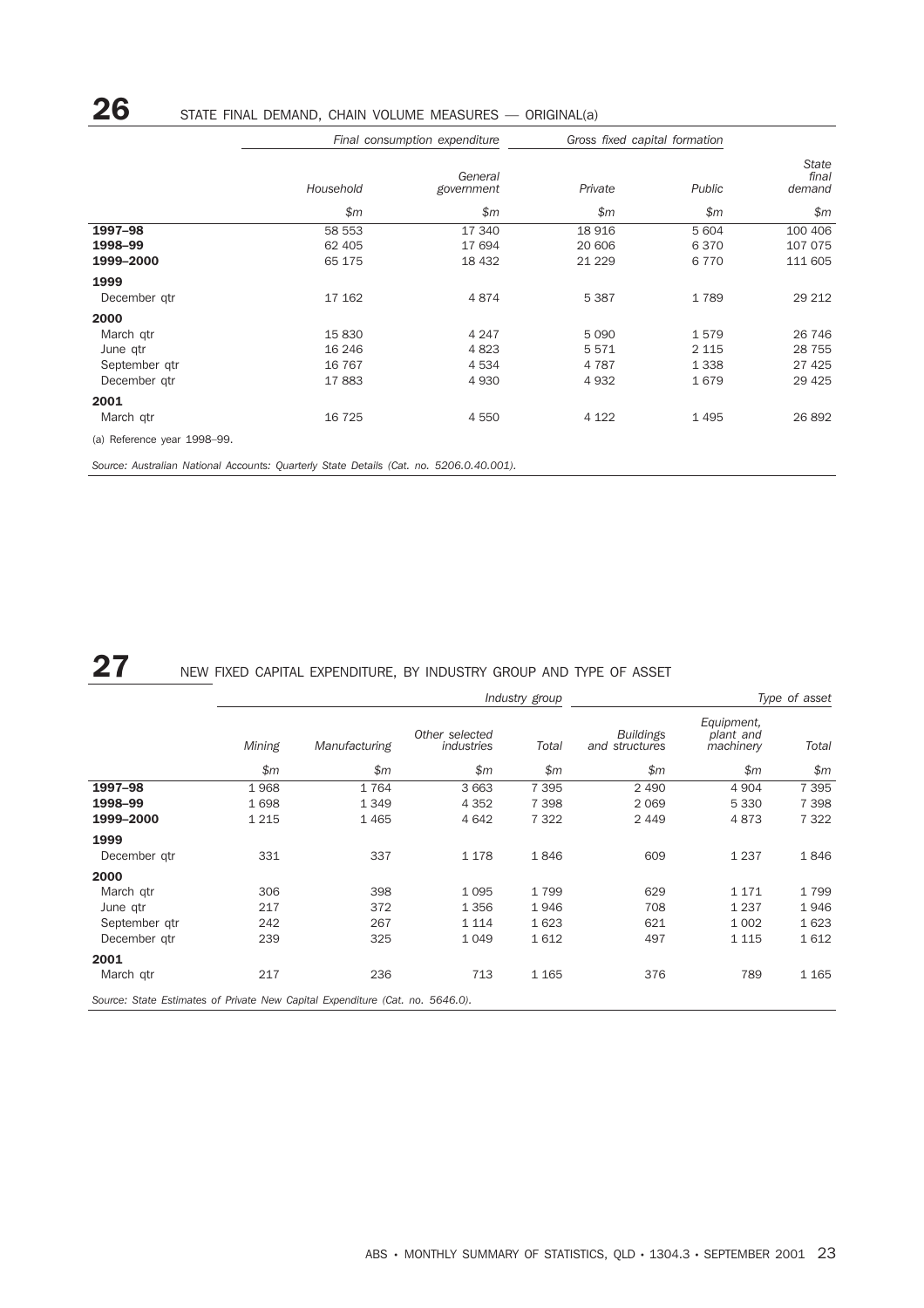|               |           |         |                                    |                                     |                                                         |                                       | Selected commodities(b)                       |
|---------------|-----------|---------|------------------------------------|-------------------------------------|---------------------------------------------------------|---------------------------------------|-----------------------------------------------|
|               | Total     | Meat(c) | Crude<br>materials.<br>inedible(d) | Chemicals &<br>related<br>materials | Manufactured<br>goods classified<br>chiefly by material | Machinery &<br>transport<br>equipment | <b>Miscellaneous</b><br>manufactured<br>items |
|               | \$'000    | \$'000  | \$'000                             | \$7000                              | \$'000                                                  | \$'000                                | \$'000                                        |
| 1997-98       | 6 368 399 | 236 531 | 653 479                            | 424 401                             | 1050763                                                 | 1 121 902                             | 397 724                                       |
| 1998-99       | 5840682   | 280 355 | 679 423                            | 433 836                             | 954 956                                                 | 1 045 494                             | 351 956                                       |
| 1999-2000     | 6 016 476 | 321 500 | 784 770                            | 520 976                             | 1 100 825                                               | 1072384                               | 581 377                                       |
| 1999          |           |         |                                    |                                     |                                                         |                                       |                                               |
| December gtr  | 1 527 095 | 73 727  | 205 863                            | 129 497                             | 286 682                                                 | 263 868                               | 185 422                                       |
| 2000          |           |         |                                    |                                     |                                                         |                                       |                                               |
| March gtr     | 1463978   | 70 130  | 181 434                            | 168 033                             | 268 773                                                 | 234 458                               | 134 959                                       |
| June qtr      | 1587062   | 80 790  | 219 393                            | 106 477                             | 275 864                                                 | 307 465                               | 119 142                                       |
| September gtr | 1775459   | 89 657  | 230 622                            | 148 229                             | 303 261                                                 | 268 391                               | 159 195                                       |
| December gtr  | 1763733   | 94 407  | 220 386                            | 105 887                             | 309 995                                                 | 257 523                               | 188 471                                       |
| 2001          |           |         |                                    |                                     |                                                         |                                       |                                               |
| March gtr     | 1777857   | 80 721  | 234 868                            | 274 687                             | 282 958                                                 | 224 155                               | 128 392                                       |

(a) Interstate exports are compiled using a classification based on the Standard International Trade Classification (Revision 3).

(b) These are selected major items only and therefore do not add to the totals shown.

(c) All meat and meat products, fresh, frozen, preserved or canned.

(d) Including gold ores and concentrates.

*Source: Queensland Treasury, Office of Economic and Statistical Research.*

#### $29$  value of interstate imports(a)

|               |               |                        |                                        |           |              |                                       | Selected commodities(b)                       |
|---------------|---------------|------------------------|----------------------------------------|-----------|--------------|---------------------------------------|-----------------------------------------------|
|               | Total         | Food & live<br>animals | Mineral fuels<br>and <i>lubricants</i> | Chemicals | Iron & steel | Machinery &<br>transport<br>equipment | <b>Miscellaneous</b><br>manufactured<br>items |
|               | \$'000        | \$7000                 | \$'000                                 | \$7000    | \$'000       | \$7000                                | \$'000                                        |
| 1997-98       | 14 303 616    | 2 017 014              | 1 422 408                              | 1838664   | 766 908      | 4 211 380                             | 1919678                                       |
| 1998-99       | 14 203 765    | 1735849                | 1 114 526                              | 1994208   | 808 999      | 4 113 937                             | 2 0 2 7 0 1 4                                 |
| 1999-2000     | 15 399 738    | 1907876                | 1 502 995                              | 2 202 302 | 843 284      | 4 512 739                             | 2 105 534                                     |
| 1999          |               |                        |                                        |           |              |                                       |                                               |
| December gtr  | 4 0 9 6 2 5 8 | (c)604 527             | 351 315                                | 587 702   | 200 851      | 1075227                               | 610 021                                       |
| 2000          |               |                        |                                        |           |              |                                       |                                               |
| March gtr     | 3 559 865     | 365 972                | 323 774                                | 523 894   | 207 539      | 1 117 875                             | 485 253                                       |
| June gtr      | 4 0 68 9 20   | 490 848                | 478 833                                | 589 622   | 206 407      | 1 247 804                             | 502 501                                       |
| September gtr | 4 589 243     | 535 276                | 636 561                                | 573 346   | 225 220      | 1 327 558                             | 581 650                                       |
| December gtr  | 4 920 640     | 597 284                | n.p.                                   | 535 454   | 255 513      | 1 237 094                             | 690 970                                       |
| 2001          |               |                        |                                        |           |              |                                       |                                               |
| March gtr     | 4 142 685     | 504 685                | n.p.                                   | 546 097   | 286 089      | 1 139 639                             | 444 589                                       |

(a) Interstate imports are compiled using a classification based on the Standard International Trade Classification (Revision 3).

(b) These are selected major items only and therefore do not add to the totals shown.

(c) Break in series due to increased survey coverage.

*Source: Queensland Treasury, Office of Economic and Statistical Research.*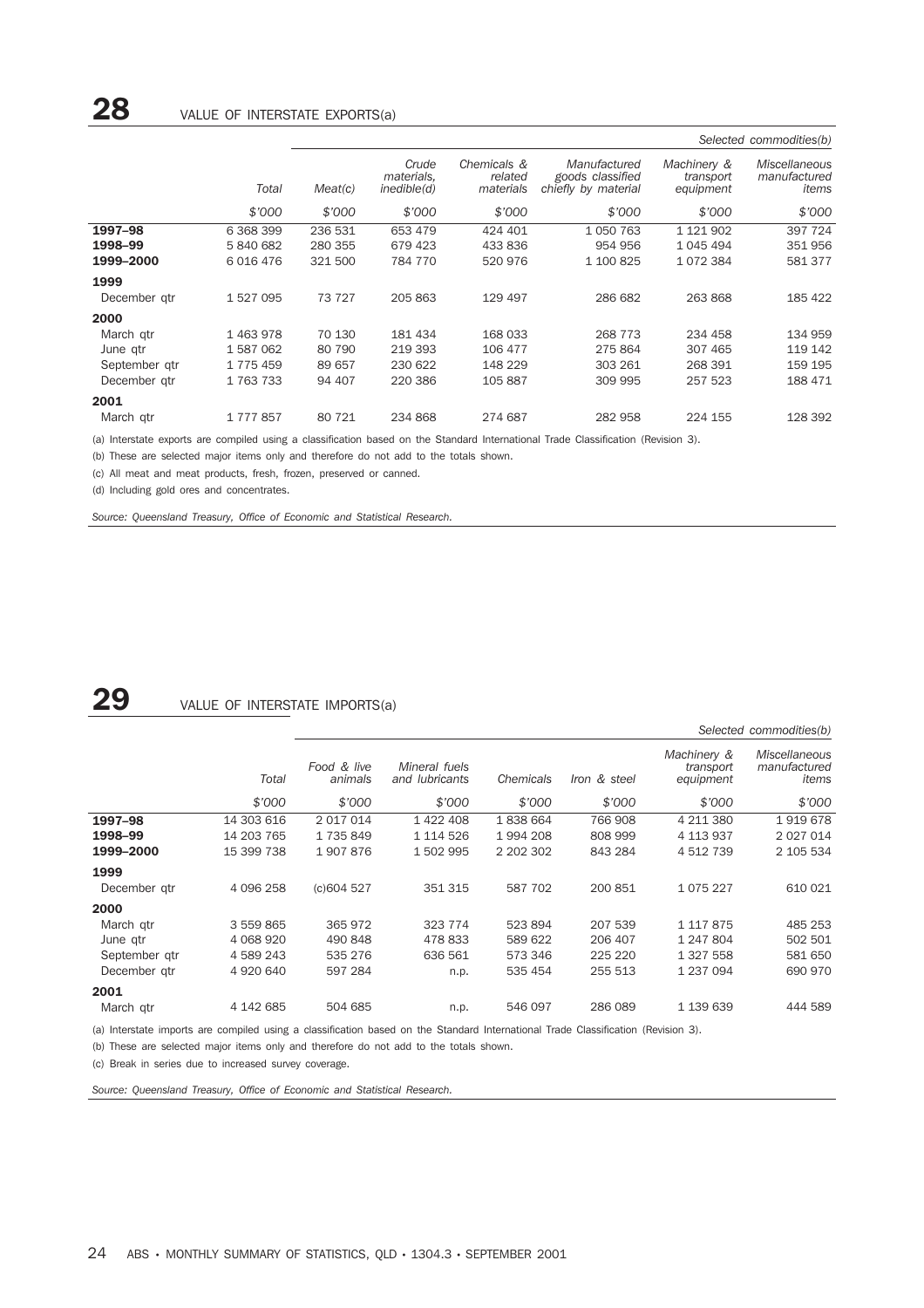|           |               |           |          |         |               |                  | Selected commodities(b)     |
|-----------|---------------|-----------|----------|---------|---------------|------------------|-----------------------------|
|           | Total(c)      | Meat(d)   | Wool(e)  | Cotton  | Coal          | Cereal<br>grains | <b>Nonferrous</b><br>metals |
|           | \$'000        | \$'000    | \$7000   | \$'000  | \$'000        | \$'000           | \$'000                      |
| 1995-96   | 13 624 559    | 1 399 509 | 113 598  | 345 836 | 4 4 8 1 4 5 3 | 210 638          | 927 697                     |
| 1996-97   | 13 566 572    | 1 216 483 | 112 133  | 426 338 | 4 557 323     | 544 154          | 778 420                     |
| 1997-98   | 16 288 204    | 1 623 563 | 108 407  | 560 388 | 5 526 076     | 378 587          | 1 288 244                   |
| 1998-99   | 15 900 709    | 1905 592  | 70 407   | 565 544 | 5 507 681     | 283 598          | 1510006                     |
| 1999-2000 | 16 644 142    | 2 189 353 | 96 921   | 613 801 | 5 234 615     | 298 688          | 2 031 794                   |
| 2000-2001 | 21 457 934    | 2 742 973 | 127 115  | 792 923 | 6997298       | 273 346          | 2 716 451                   |
| 2000      |               |           |          |         |               |                  |                             |
| April     | 1 379 860     | 189 502   | 7 4 0 8  | 43 129  | 428 010       | 10 803           | 220 479                     |
| May       | 1527964       | 214 874   | 10 962   | 98 303  | 453 567       | 22 007           | 163 193                     |
| June      | 1611710       | 222 010   | 12 201   | 82 146  | 516 239       | 12 683           | 178 911                     |
| July      | 1799062       | 226 092   | 11 0 91  | 63 223  | 550 071       | 4 400            | 249 496                     |
| August    | 1725988       | 215 068   | 11 609   | 66 747  | 502 200       | 25 0 35          | 170 301                     |
| September | 1 7 1 5 1 9 9 | 232 766   | 12 2 9 5 | 77 280  | 553 082       | 17 015           | 193 068                     |
| October   | 1917776       | 257 079   | 12 7 65  | 63 197  | 570 058       | 20 983           | 226 311                     |
| November  | 1882832       | 227 579   | 11 756   | 58 367  | 506 165       | 45 543           | 321 125                     |
| December  | 1 752 444     | 217 576   | 8766     | 61 276  | 584 835       | 19 934           | 205 842                     |
| 2001      |               |           |          |         |               |                  |                             |
| January   | 1 379 269     | 90 958    | 3 9 0 3  | 35 894  | 553 711       | 23 969           | 156 980                     |
| February  | 1505988       | 184 173   | 9 1 2 0  | 42 854  | 555 766       | 37 338           | 203 309                     |
| March     | 1831077       | 287 243   | 9 7 9 2  | 42 506  | 548 903       | 22 971           | 273 799                     |
| April     | 1868081       | 259 646   | 12 5 69  | 76 334  | 601 148       | 24 433           | 245 339                     |
| May       | 1935471       | 248 164   | 11 2 2 4 | 98 437  | 716 909       | 9796             | 201 103                     |
| June      | 2 144 749     | 296 628   | 12 2 2 5 | 106 807 | 754 450       | 21 930           | 269 779                     |

(a) Foreign export data are compiled using the Standard International Trade Classification (Revision 3).

(b) These are selected major items only and therefore do not add to the totals shown.

(c) Excluding non-merchandise trade.

(d) All meats and meat products, fresh, frozen or chilled.

(e) Greasy or scoured.

*Source: ABS data available on request, International Merchandise Trade.*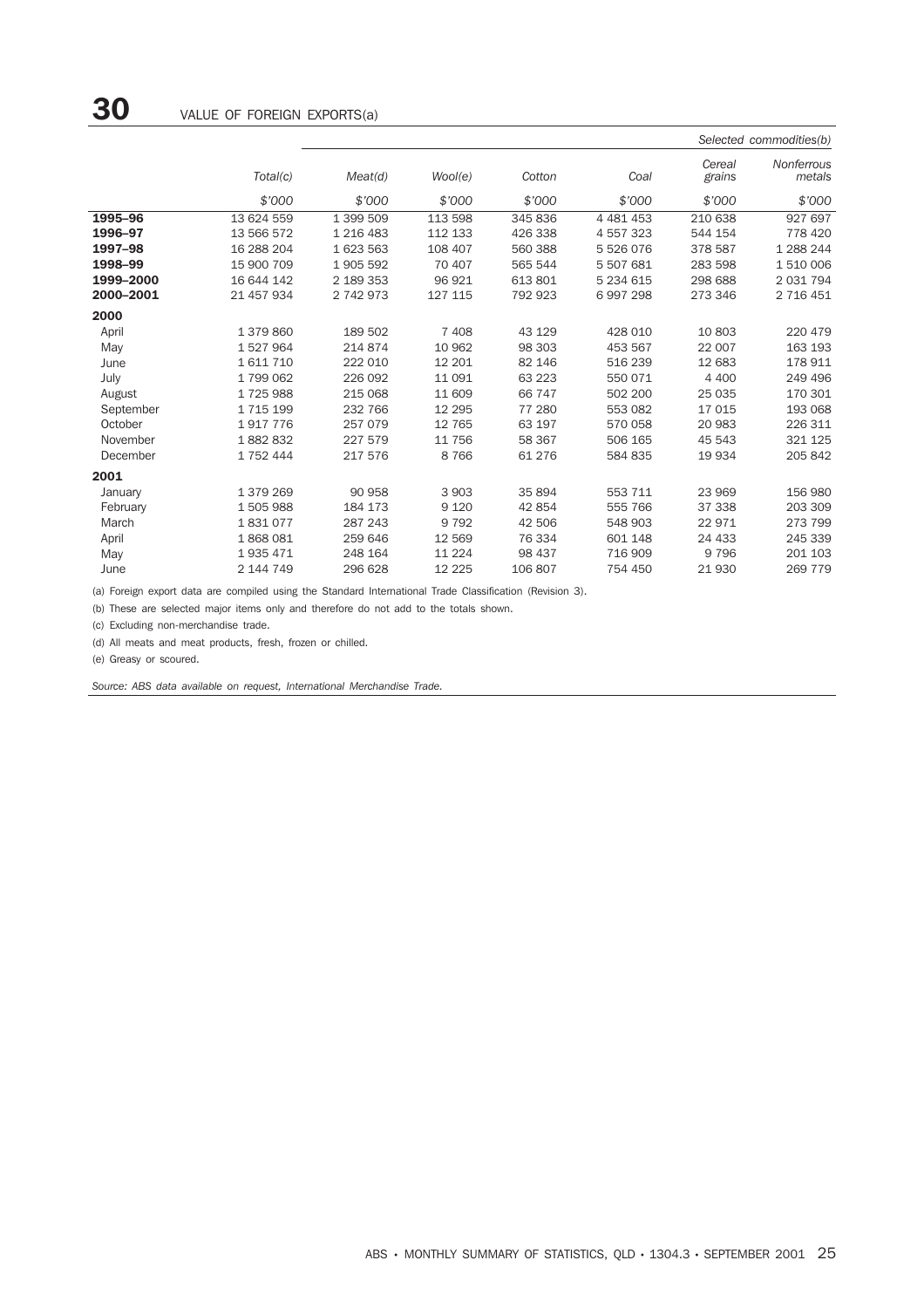|           |               |                                                  |                                    |           |                        |                                                  | Selected commodity groups(b)               |
|-----------|---------------|--------------------------------------------------|------------------------------------|-----------|------------------------|--------------------------------------------------|--------------------------------------------|
|           | Total(c)      | Live animals,<br>food.<br>beverages &<br>tobacco | Mineral fuels,<br>lubricants, etc. | Chemicals | Road motor<br>vehicles | Other<br>machinery<br>and transport<br>equipment | Other<br>manufactured<br>$\text{goods}(d)$ |
|           | \$'000        | \$'000                                           | \$'000                             | \$'000    | \$'000                 | \$'000                                           | \$'000                                     |
| 1995-96   | 8 0 5 2 2 0 2 | 311 775                                          | 1 107 635                          | 586 291   | 1 499 924              | 1924300                                          | 1682702                                    |
| 1996-97   | 8 636 792     | 321815                                           | 1 223 676                          | 698 279   | 1 629 122              | 2 2 5 0 4 5                                      | 1731143                                    |
| 1997-98   | 9 750 957     | 393 123                                          | 1 162 980                          | 801 915   | 2 2 5 1 3 7            | 2 337 907                                        | 2 116 550                                  |
| 1998-99   | 10 809 927    | 413 200                                          | 1 0 9 2 1 6 5                      | 897 422   | 2 309 697              | 2 998 353                                        | 2 2 7 9 7 0 4                              |
| 1999-2000 | 12 749 039    | 445 080                                          | 2 0 28 4 57                        | 951 530   | 2 366 196              | 3 265 409                                        | 2 631 750                                  |
| 2000-2001 | 13 787 820    | 491 992                                          | 2 564 978                          | 971 722   | 2 639 094              | 3 097 977                                        | 2 774 073                                  |
| 2000      |               |                                                  |                                    |           |                        |                                                  |                                            |
| April     | 863 526       | 35 612                                           | 96 671                             | 70 799    | 192 120                | 208 192                                          | 185 166                                    |
| May       | 1 344 706     | 39 189                                           | 271885                             | 80 854    | 200 006                | 398 092                                          | 230 058                                    |
| June      | 1 207 992     | 31 777                                           | 257 964                            | 87 513    | 271 610                | 258 027                                          | 212 282                                    |
| July      | 1 226 008     | 35 033                                           | 257 743                            | 77 554    | 275816                 | 285 137                                          | 221 464                                    |
| August    | 1 0 9 2 0 4 2 | 38 222                                           | 143 316                            | 79 191    | 228 609                | 270 250                                          | 265 818                                    |
| September | 1 194 725     | 36 630                                           | 190 194                            | 87 556    | 226 937                | 292 488                                          | 254 989                                    |
| October   | 1 4 1 6 7 7 9 | 44 782                                           | 374 105                            | 108 020   | 241 612                | 270 086                                          | 275 079                                    |
| November  | 1 247 766     | 46 800                                           | 219 050                            | 99 504    | 222 723                | 276 693                                          | 281 546                                    |
| December  | 1075627       | 41 480                                           | 185 299                            | 73 015    | 202 564                | 237 491                                          | 208 812                                    |
| 2001      |               |                                                  |                                    |           |                        |                                                  |                                            |
| January   | 1 148 396     | 44 344                                           | 293 698                            | 73 341    | 135 952                | 291 048                                          | 204 824                                    |
| February  | 939 717       | 40 732                                           | 138 597                            | 70 085    | 176 695                | 210 395                                          | 197 573                                    |
| March     | 1 116 334     | 40 042                                           | 229 793                            | 66 670    | 235 933                | 235 017                                          | 214 393                                    |
| April     | 1 060 761     | 43 163                                           | 114 989                            | 87 737    | 214 177                | 242 167                                          | 236 651                                    |
| May       | 1 144 181     | 42 962                                           | 196 943                            | 83 661    | 215 727                | 255 638                                          | 207 948                                    |
| June      | 1 125 484     | 37802                                            | 221 250                            | 65 388    | 262 349                | 231 568                                          | 204 977                                    |

(a) Imports relate to the State in which the import entry was lodged with the Australian Customs Service. Foreign import data are compiled using the Standard International Trade Classification (Revision 3).

(b) These are selected major groups only and therefore do not add to the totals shown. Imports are recorded statistically in the calendar month in<br>which the import entries are both finalised by the Australian Customs Servi

(c) Excluding non-merchandise trade.

(d) Manufactured goods not included in the other selected commodity groups listed in this table.

*Source: ABS data available on request, International Merchandise Trade.*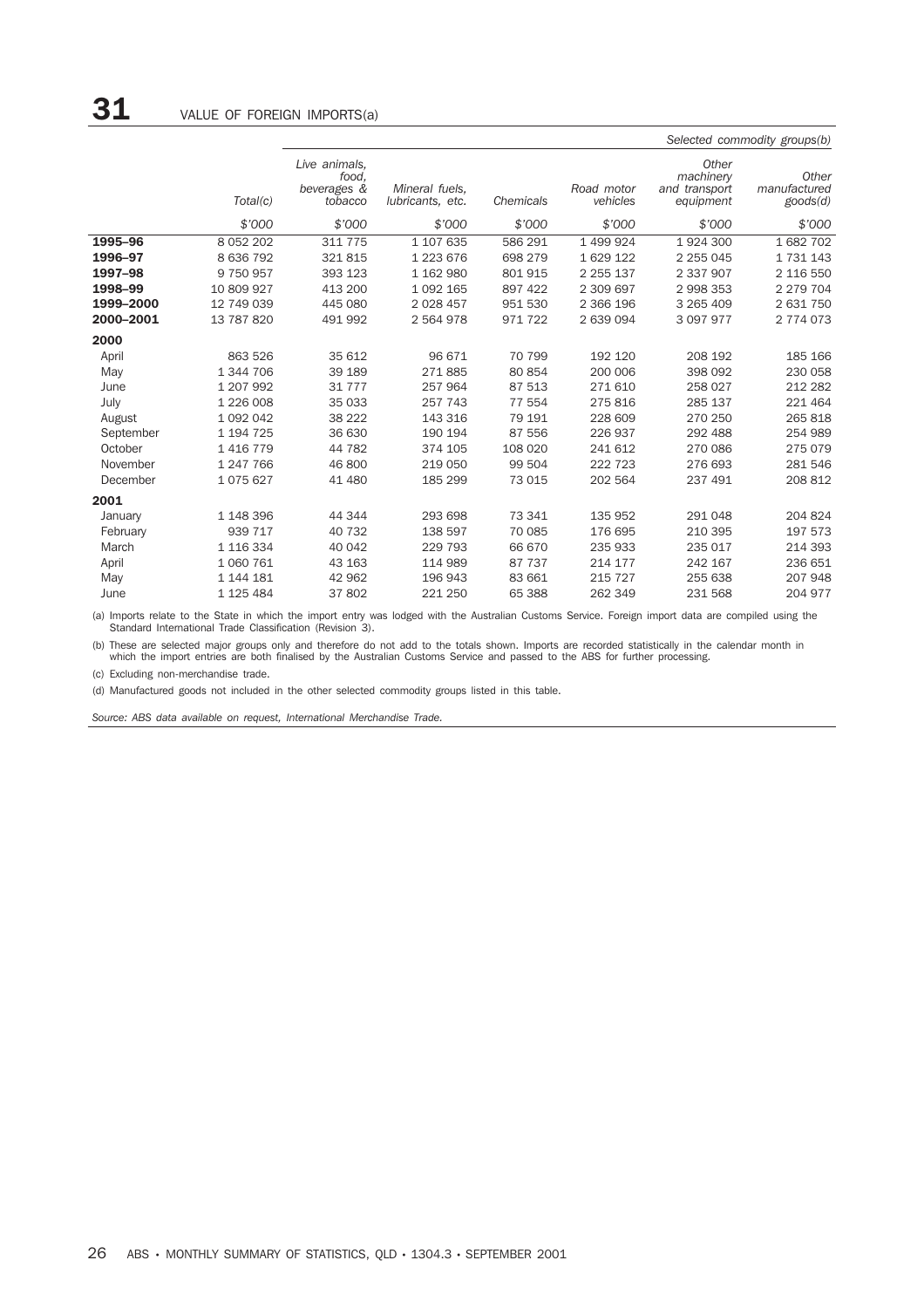|           | Food<br>retailing | Department<br>stores | Clothing &<br>soft goods<br>retailing | Household<br>goods<br>retailing | Recreational<br>goods<br>retailing | Other<br>retailing | Hospitality<br>& services | <b>Total</b> |
|-----------|-------------------|----------------------|---------------------------------------|---------------------------------|------------------------------------|--------------------|---------------------------|--------------|
|           | \$m\$             | \$m\$                | \$m\$                                 | \$m\$                           | \$m\$                              | \$m\$              | \$m\$                     | \$m          |
| 1999-2000 | 10 969.0          | 2 156.2              | 1 636.2                               | 3 005.1                         | 1 631.7                            | 3 112.2            | 4 8 67.2                  | 27 377.6     |
| 2000      |                   |                      |                                       |                                 |                                    |                    |                           |              |
| April     | 901.1             | 168.7                | 118.9                                 | 227.3                           | 114.6                              | 242.1              | 390.0                     | 2 162.7      |
| May       | 882.1             | 162.3                | 128.8                                 | 262.5                           | 112.0                              | 252.9              | 383.5                     | 2 184.1      |
| June      | 895.0             | 189.3                | 151.0                                 | 318.2                           | 115.5                              | 257.2              | 399.4                     | 2 3 2 5.6    |
| July      | 931.7             | 146.1                | 124.7                                 | 270.6                           | 113.2                              | 256.5              | 417.8                     | 2 2 6 0.5    |
| August    | 946.5             | 173.5                | 129.8                                 | 285.4                           | 116.1                              | 278.4              | 431.7                     | 2 3 6 1.4    |
| September | 944.9             | 176.7                | 150.4                                 | 276.1                           | 116.9                              | 262.6              | 427.7                     | 2 3 5 5.2    |
| October   | 959.8             | 175.6                | 144.4                                 | 290.0                           | 127.5                              | 282.5              | 454.3                     | 2 434.0      |
| November  | 953.8             | 194.1                | 147.4                                 | 287.6                           | 132.0                              | 298.8              | 463.1                     | 2 476.6      |
| December  | 1 0 8 7 . 1       | 348.0                | 214.8                                 | 331.1                           | 172.1                              | 389.4              | 529.3                     | 3 0 7 1.7    |
| 2001      |                   |                      |                                       |                                 |                                    |                    |                           |              |
| January   | 998.8             | 163.1                | 163.6                                 | 280.7                           | 125.1                              | 263.7              | 447.0                     | 2 4 4 1.9    |
| February  | 932.8             | 132.3                | 118.4                                 | 248.0                           | 112.8                              | 253.6              | 410.3                     | 2 2 0 8 . 3  |
| March     | 1 0 4 2.0         | 156.1                | 133.4                                 | 275.7                           | 125.2                              | 268.5              | 456.3                     | 2 457.2      |
| April     | 983.1             | 165.5                | 151.3                                 | 261.4                           | 108.3                              | 253.6              | 432.0                     | 2 3 5 5 .0   |
| May       | 1 0 2 2.5         | 176.3                | 158.7                                 | 282.9                           | 112.4                              | 274.9              | 439.2                     | 2 467.0      |
| June      | 993.0             | 170.2                | 159.5                                 | 295.3                           | 109.0                              | 258.6              | 450.6                     | 2 4 3 6.4    |

*Source: Retail Trade, Australia (Cat. no. 8501.0).*

## **33** REGISTRATION OF NEW MOTOR VEHICLES

|                                                            | Original series       |                                 |                 |                       |                                    |              |                 |                       | Seasonally adjusted<br>series |
|------------------------------------------------------------|-----------------------|---------------------------------|-----------------|-----------------------|------------------------------------|--------------|-----------------|-----------------------|-------------------------------|
|                                                            | Passenger<br>vehicles | Light<br>commercial<br>vehicles | Rigid<br>trucks | Articulated<br>trucks | Non-freight-<br>carrying<br>trucks | <b>Buses</b> | Motor<br>cycles | Passenger<br>vehicles | Total motor<br>vehicles(a)    |
|                                                            | no.                   | no.                             | no.             | no.                   | no.                                | no.          | no.             | no.                   | no.                           |
| 1998-99                                                    | 118 400               | 24 5 21                         | 3 0 3 1         | 893                   | 282                                | 759          | 5970            | . .                   | $\ddot{\phantom{0}}$          |
| 1999-2000                                                  | 97 367                | 24 253                          | 3 0 4 4         | 821                   | 291                                | 847          | 6 2 7 1         | $\cdot$ .             | $\ddot{\phantom{0}}$          |
| 2000-01                                                    | 125 294               | 23 798                          | 2823            | 755                   | 324                                | 744          | 6780            | $\cdot$ .             | .,                            |
| 2000                                                       |                       |                                 |                 |                       |                                    |              |                 |                       |                               |
| April                                                      | 7 5 5 3               | 1655                            | 219             | 59                    | 18                                 | 68           | 474             | 8820                  | 11 246                        |
| May                                                        | 9 2 1 4               | 2 4 2 1                         | 285             | 59                    | 20                                 | 62           | 513             | 8 7 9 7               | 11 294                        |
| June                                                       | 9 1 9 1               | 3 2 4 6                         | 326             | 55                    | 30                                 | 120          | 533             | 7 2 8 7               | 9882                          |
| July                                                       | 13 501                | 1712                            | 244             | 116                   | 22                                 | 54           | 584             | 13 110                | 15 396                        |
| August                                                     | 11 932                | 2 0 6 2                         | 218             | 58                    | 24                                 | 63           | 593             | 11 502                | 14 0 76                       |
| September                                                  | 9950                  | 1824                            | 215             | 56                    | 20                                 | 57           | 597             | 10 932                | 13 3 3 6                      |
| October                                                    | 10 068                | 1958                            | 254             | 61                    | 19                                 | 68           | 570             | 10 553                | 12973                         |
| November                                                   | 10 547                | 1989                            | 263             | 60                    | 19                                 | 70           | 607             | 10 734                | 13 177                        |
| December                                                   | 10 909                | 2 0 8 8                         | 239             | 42                    | 25                                 | 59           | 446             | 11 129                | 13 688                        |
| 2001                                                       |                       |                                 |                 |                       |                                    |              |                 |                       |                               |
| January                                                    | 8 3 8 6               | 1582                            | 156             | 39                    | 14                                 | 37           | 459             | 9536                  | 11 7 7 5                      |
| February                                                   | 8968                  | 1779                            | 205             | 51                    | 84                                 | 42           | 482             | 9551                  | 11828                         |
| March                                                      | 10 702                | 2 3 4 9                         | 251             | 74                    | 21                                 | 82           | 702             | 9956                  | 12 605                        |
| April                                                      | 8840                  | 1718                            | 224             | 51                    | 26                                 | 54           | 536             | 10 053                | 12 4 27                       |
| May                                                        | 9 4 8 1               | 1975                            | 283             | 50                    | 22                                 | 73           | 599             | 9 3 0 5               | 11 485                        |
| June                                                       | 12 010                | 2 7 6 2                         | 271             | 97                    | 28                                 | 85           | 605             | 9 4 6 9               | 11 721                        |
| (a) Excluding motorcycles, plant & equipment and trailers. |                       |                                 |                 |                       |                                    |              |                 |                       |                               |

*Source: Australian Economic Indicators Time Series, New Motor Vehicle Registrations.*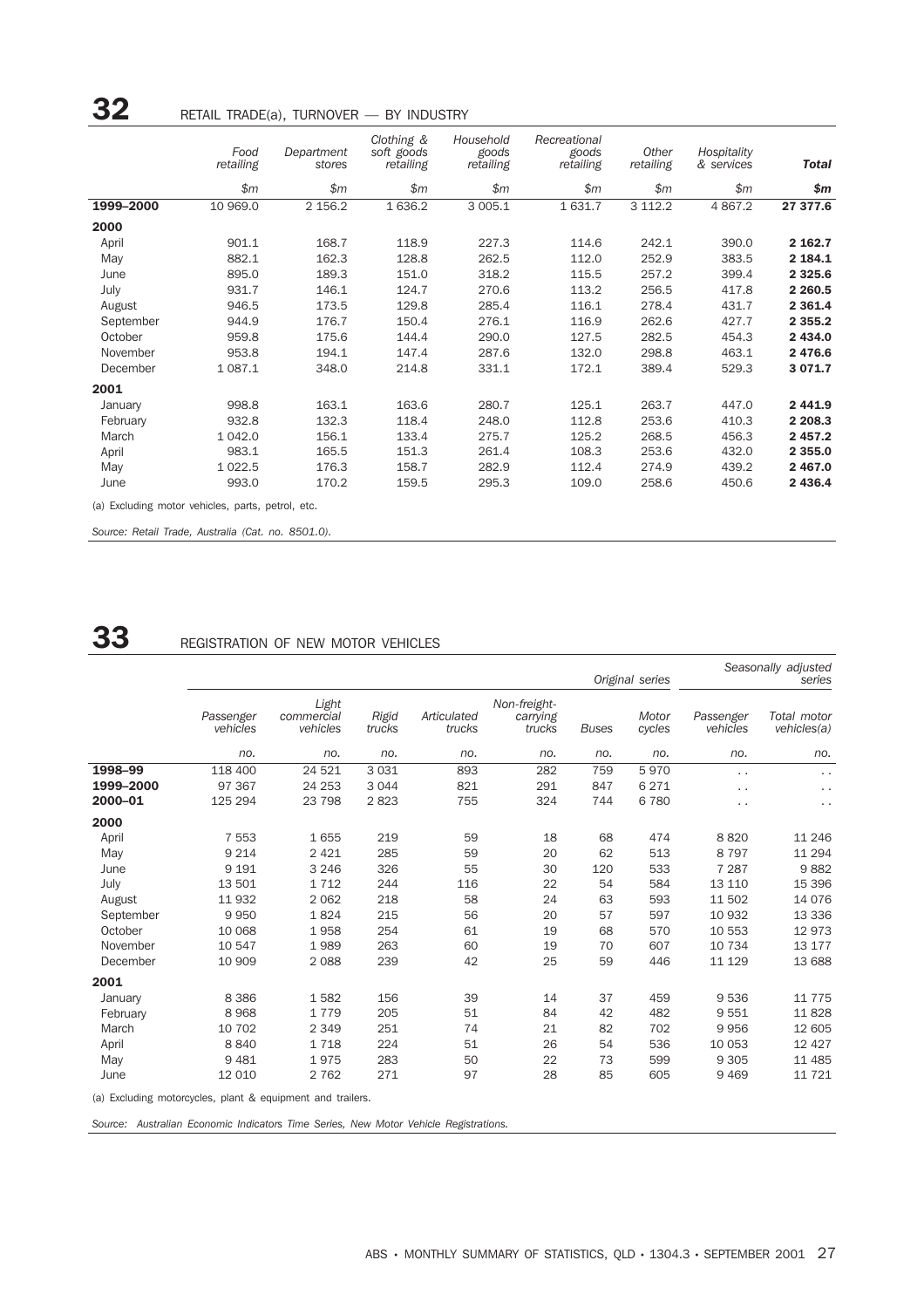|           |                                                   |               | Persons killed(a) |                                                   |               | Persons injured(b) |
|-----------|---------------------------------------------------|---------------|-------------------|---------------------------------------------------|---------------|--------------------|
|           | <b>Brisbane</b><br><b>Statistical</b><br>Division | Rest of State | Total             | <b>Brisbane</b><br><b>Statistical</b><br>Division | Rest of State | Total              |
|           | no.                                               | no.           | no.               | no.                                               | no.           | no.                |
| 1995      | 113                                               | 343           | 456               | 4 7 4 4                                           | 6 5 8 4       | 11 3 28            |
| 1996      | 93                                                | 292           | 385               | 4 4 2 4                                           | 6893          | 11 317             |
| 1997      | 79                                                | 281           | 360               | 4 1 2 9                                           | 6 500         | 10 629             |
| 1998      | 66                                                | 213           | 279               | 4 2 6 8                                           | 6 4 4 7       | 10 7 15            |
| 1999      | 79                                                | 235           | 314               | 4 1 0 2                                           | 6 6 4 3       | 10 745             |
| 2000      | 73                                                | 245           | 318               | 4 3 8 6                                           | 6745          | 11 131             |
| 2000      |                                                   |               |                   |                                                   |               |                    |
| May       | 8                                                 | 22            | 30                | 391                                               | 503           | 894                |
| June      | 3                                                 | 17            | 20                | 391                                               | 585           | 976                |
| July      | 10                                                | 23            | 33                | 352                                               | 573           | 925                |
| August    | 3                                                 | 27            | 30                | 351                                               | 606           | 957                |
| September | 4                                                 | 22            | 26                | 309                                               | 607           | 916                |
| October   | 6                                                 | 19            | 25                | 407                                               | 584           | 991                |
| November  | 3                                                 | 23            | 26                | 375                                               | 558           | 933                |
| December  | 6                                                 | 20            | 26                | 395                                               | 630           | 1 0 2 5            |
| 2001      |                                                   |               |                   |                                                   |               |                    |
| January   | 5                                                 | 20            | 25                | 327                                               | 543           | 870                |
| February  | 5                                                 | 12            | 17                | 415                                               | 471           | 886                |
| March     | 4                                                 | 16            | 20                | 471                                               | 703           | 1 1 7 4            |
| April     | 8                                                 | 14            | 22                | 356                                               | 452           | 808                |
| May       | $\overline{4}$                                    | 26            | 30                | 400                                               | 511           | 911                |
| June      | $\overline{7}$                                    | 23            | 30                | n.y.a.                                            | n.y.a.        | n.y.a.             |
| July      | 11                                                | 25            | 36                | n.y.a.                                            | n.y.a.        | n.y.a.             |

(a) Killed instantly or died within 30 days of receiving injuries.

(b) Injured to an extent requiring medical treatment.

*Source: Queensland Department of Transport.*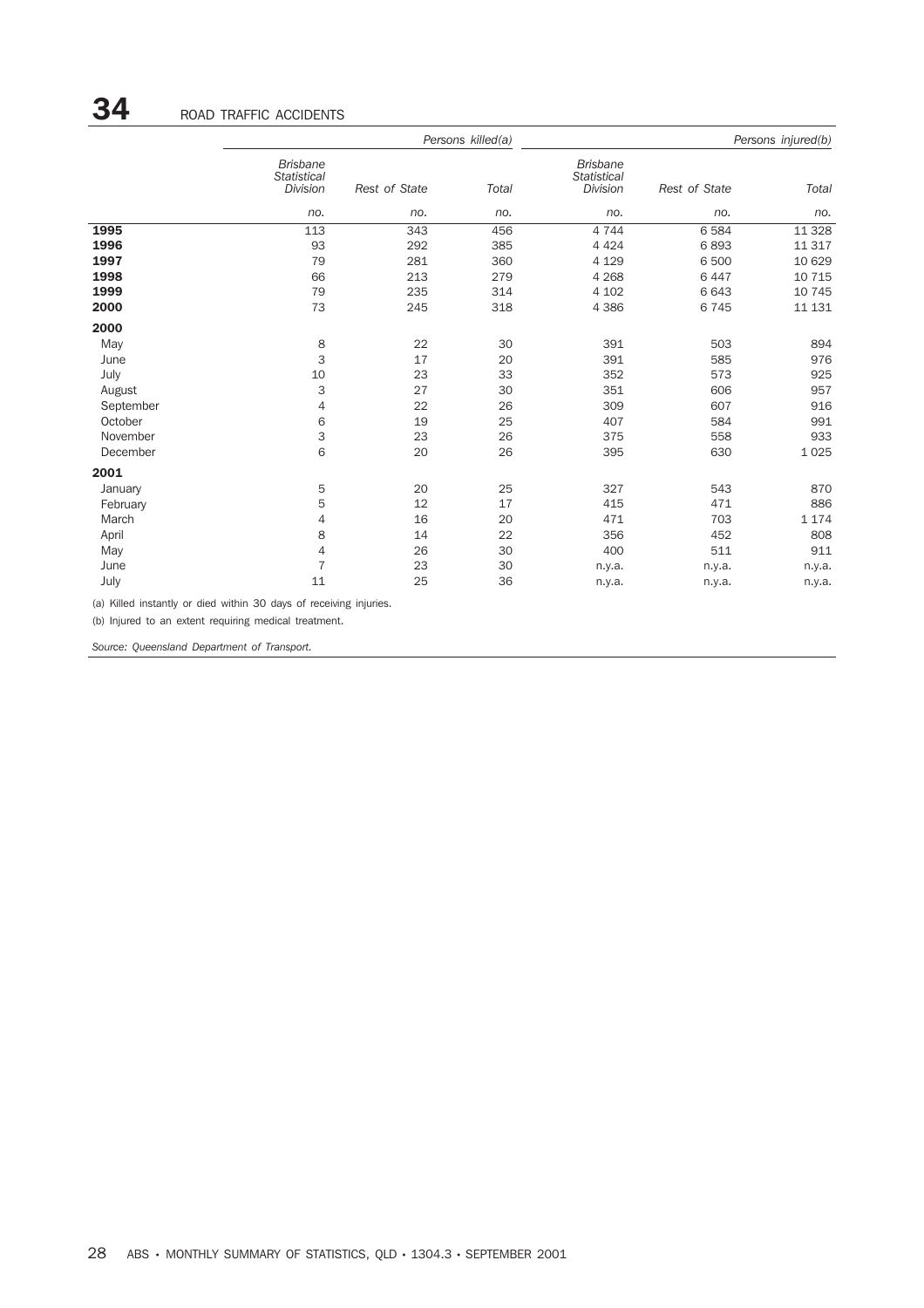|           | Establish-<br>ments  | Guest<br>rooms       | <b>Bed</b><br>spaces | Room<br>nights<br>occupied | Room<br>occupancy<br>rate | Guest<br>nights | <b>Bed</b><br>occupancy<br>rate | Guest<br>arrivals | <b>Takings</b><br>from<br>accom-<br>modation |
|-----------|----------------------|----------------------|----------------------|----------------------------|---------------------------|-----------------|---------------------------------|-------------------|----------------------------------------------|
|           | no.                  | no.                  | no.                  | '000                       | %                         | '000            | %                               | '000              | \$'000                                       |
| 1997      | $\ddotsc$            | $\cdot$ $\cdot$      | $\ddot{\phantom{0}}$ | 10 034.9                   | 60.5                      | n.a.            | n.a.                            | n.a.              | 1 0 1 2 1 2 7                                |
| 1998      | $\ddot{\phantom{0}}$ | $\ddot{\phantom{0}}$ | $\cdot$ .            | 10 317.9                   | 58.2                      | 19896.8         | 35.4                            | 7 590.0           | 1 0 1 5 0 0 7                                |
| 1999      | $\ddot{\phantom{0}}$ | $\cdot$ .            | $\ddot{\phantom{0}}$ | 11 014.0                   | 59.2                      | 21 678.5        | 36.6                            | 7912.0            | 1 068 907                                    |
| 2000      | $\ddot{\phantom{0}}$ | $\ddot{\phantom{0}}$ | $\ddot{\phantom{0}}$ | 11 150.0                   | 58.4                      | 22 110.0        | 36.9                            | 7818.0            | 1 133 336                                    |
| 1999      |                      |                      |                      |                            |                           |                 |                                 |                   |                                              |
| October   | $\sim$ $\sim$        | $\cdot$ .            | $\cdot$ .            | 1 0 6 3.4                  | 66.6                      | 2 0 8 2.8       | 40.9                            | 737.3             | 107871                                       |
| November  | $\ddot{\phantom{0}}$ | $\cdot$ .            | $\cdot$ .            | 971.2                      | 62.8                      | 1832.5          | 37.2                            | 668.3             | 94 940                                       |
| December  | 940                  | 51895                | 165 189              | 847.9                      | 52.8                      | 1786.7          | 34.9                            | 644.2             | 90 753                                       |
| 2000      |                      |                      |                      |                            |                           |                 |                                 |                   |                                              |
| January   | $\ddot{\phantom{0}}$ | $\ddot{\phantom{0}}$ | $\cdot$ .            | 899.9                      | 56.3                      | 2 0 0 6.9       | 39.9                            | 634.4             | 95 4 26                                      |
| February  | $\ddot{\phantom{0}}$ | $\ddot{\phantom{0}}$ | $\cdot$ .            | 795.1                      | 53.1                      | 1486.3          | 31.6                            | 547.0             | 74 696                                       |
| March     | 940                  | 51821                | 162 845              | 875.2                      | 54.6                      | 1 639.7         | 32.5                            | 602.5             | 82 824                                       |
| April     | $\sim$ $\sim$        | $\cdot$ .            | $\ddot{\phantom{0}}$ | 908.7                      | 58.1                      | 1874.7          | 38.3                            | 663.6             | 89878                                        |
| May       | $\ddotsc$            | $\cdot$ .            | $\cdot$ .            | 860.5                      | 53.3                      | 1565.5          | 30.9                            | 597.1             | 80 032                                       |
| June      | 947                  | 52 145               | 163 320              | 908.0                      | 58.2                      | 1 744.5         | 35.7                            | 650.1             | 82 847                                       |
| July      | $\ddotsc$            | $\ddot{\phantom{0}}$ | $\ddot{\phantom{0}}$ | 988.2                      | 60.7                      | 1978.5          | 38.7                            | 714.6             | 99824                                        |
| August    | $\ddotsc$            | $\ddot{\phantom{0}}$ | $\ddot{\phantom{0}}$ | 1 0 2 4 . 3                | 62.9                      | 1975.8          | 38.7                            | 692.7             | 105 403                                      |
| September | 958                  | 52 555               | 164 879              | 969.9                      | 61.8                      | 2 0 2 4 .6      | 41.1                            | 685.1             | 102 552                                      |
| October   | $\ddot{\phantom{0}}$ | $\cdot$ .            | $\ddot{\phantom{0}}$ | 1 0 1 2.1                  | 62.4                      | 1945.0          | 38.2                            | 681.5             | 111 897                                      |
| November  | $\sim$ $\sim$        | $\cdot$ .            | $\cdot$ .            | 993.5                      | 63.3                      | 1894.3          | 38.5                            | 678.4             | 105 446                                      |
| December  | 960                  | 52 353               | 164 079              | 914.1                      | 56.3                      | 1974.0          | 38.8                            | 670.7             | 102 511                                      |
| 2001      |                      |                      |                      |                            |                           |                 |                                 |                   |                                              |
| January   | $\ddot{\phantom{0}}$ | $\cdot$ .            | $\cdot$ .            | 952.6                      | 58.6                      | 2 144.3         | 42.2                            | 678.9             | 111 896                                      |
| February  | $\ddot{\phantom{0}}$ | . .                  | $\cdot$ .            | 768.5                      | 52.4                      | 1 4 4 0.5       | 31.4                            | 530.2             | 78 325                                       |
| March     | 957                  | 52 523               | 164 013              | 914.2                      | 56.3                      | 1722.0          | 33.9                            | 640.1             | 96 347                                       |

(a) Comprising establishments with 15 or more rooms or units, according to revised scope criteria from March quarter 1998 and retabulated data for comparison purposes for 1997.

*Source: Tourist Accommodation, Australia (Cat. no. 8635.0).*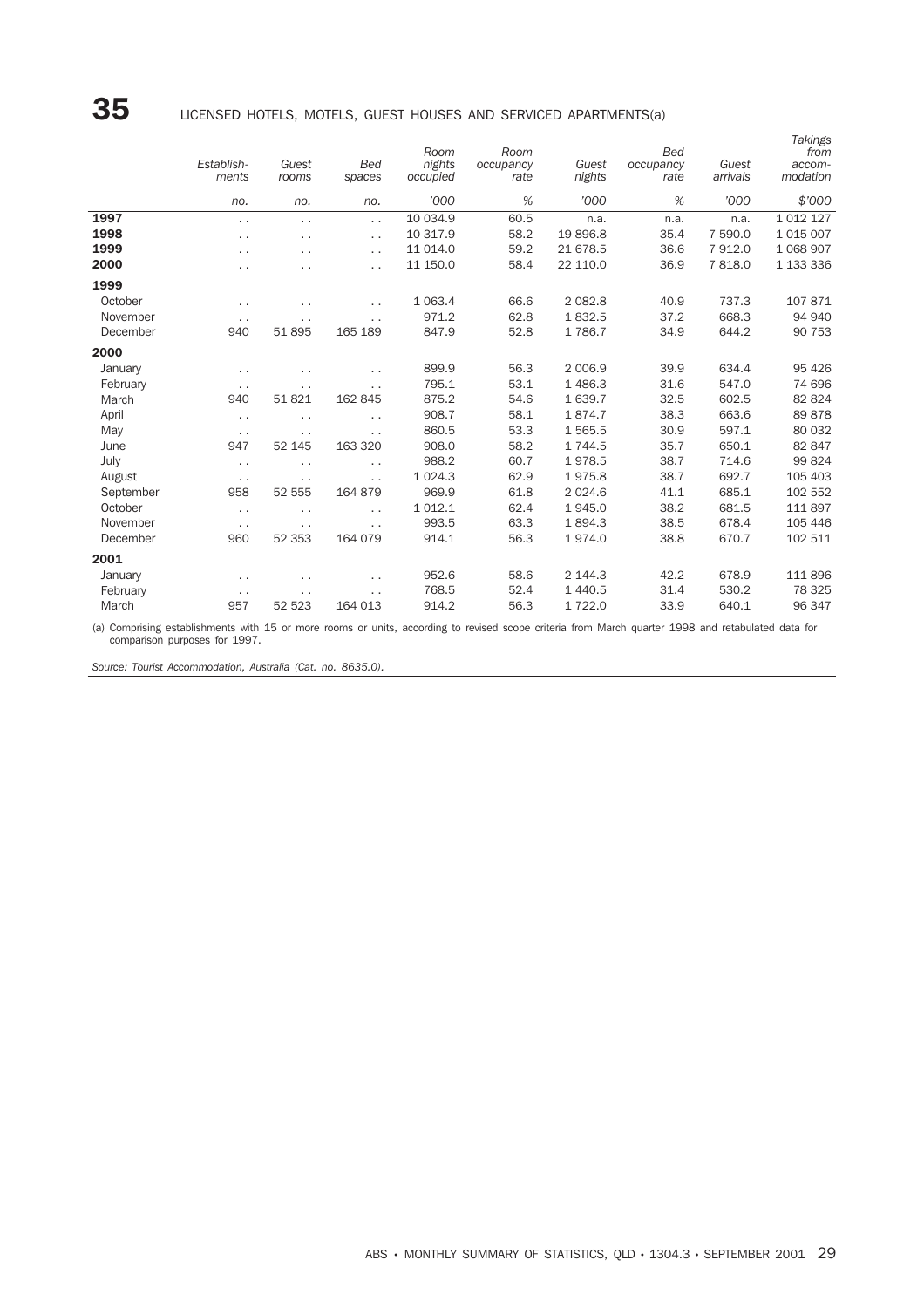|           |         |         | Rainfall       | Shade temperature   |                     |                 |                 |  |
|-----------|---------|---------|----------------|---------------------|---------------------|-----------------|-----------------|--|
|           | Average | Total   | Wet<br>days(a) | Absolute<br>maximum | Absolute<br>minimum | Mean<br>maximum | Mean<br>minimum |  |
|           | mm      | mm      | no.            | $^{\circ}C$         | $^{\circ}C$         | $^{\circ}C$     | $^{\circ}C$     |  |
| 1995      |         | 1 1 2 8 | 116            | 37.6                | 1.3                 | 25.2            | 15.4            |  |
| 1996      |         | 1478    | 111            | 34.5                | 1.8                 | 25.3            | 15.2            |  |
| 1997      | (b)1191 | 845     | 101            | 33.2                | 1.2                 | 25.2            | 15.4            |  |
| 1998      |         | 1 0 3 2 | 121            | 34.4                | 3.9                 | 25.7            | 16.2            |  |
| 1999      |         | 1816    | 171            | 33.3                | 3.3                 | 24.5            | 15.7            |  |
| 2000(c)   | (d)     | 573     | 118            | 39.1                | 2.5                 | 25.1            | 15.1            |  |
| 2000(c)   |         |         |                |                     |                     |                 |                 |  |
| May       | 98      | 53      | 11             | 26.7                | 4.3                 | 23.2            | 13.7            |  |
| June      | 70      | 41      | 9              | 25.7                | 2.5                 | 20.6            | 9.2             |  |
| July      | 62      | 25      | $\overline{4}$ | 26.4                | 2.9                 | 21.1            | 7.4             |  |
| August    | 41      | 26      | $\overline{7}$ | 26.4                | 4.2                 | 22.4            | 8.5             |  |
| September | 33      | 1       | $\mathbf{1}$   | 29.6                | 5.5                 | 25.1            | 12.3            |  |
| October   | 93      | 55      | 14             | 33.9                | 10.1                | 25.5            | 16.0            |  |
| November  | 97      | 106     | 20             | 29.5                | 12.4                | 25.6            | 17.3            |  |
| December  | 53      | 126     | 8              | 32.0                | 16.1                | 28.4            | 20.0            |  |
| 2001      |         |         |                |                     |                     |                 |                 |  |
| January   | 47      | 160     | 10             | 32.7                | 16.6                | 29.0            | 20.9            |  |
| February  | 174     | 173     | 12             | 30.6                | 16.4                | 28.2            | 19.7            |  |
| March     | 154     | 140     | 11             | 31.9                | 15.8                | 29.0            | 20.4            |  |
| April     | 89      | 34      | 14             | 28.0                | 12.0                | 26.1            | 16.5            |  |
| May       | 98      | 37      | 9              | 26.1                | 5.6                 | 23.6            | 11.8            |  |
| June      | 70      | 17      | 8              | 25.7                | 3.0                 | 22.5            | 10.8            |  |
| July      | 62      | 29      | 3              | 24.1                | 2.6                 | 21.5            | 8.8             |  |

(a) Days on which 0.1 millimetres or more of rain fell.

(b) Average of all years of record to January 2000.

(c) Collection point changed in February 2000.

(d) New series average value not yet available.

*Source: Bureau of Meteorology: Monthly Weather Review; Brisbane Weather Conditions.*